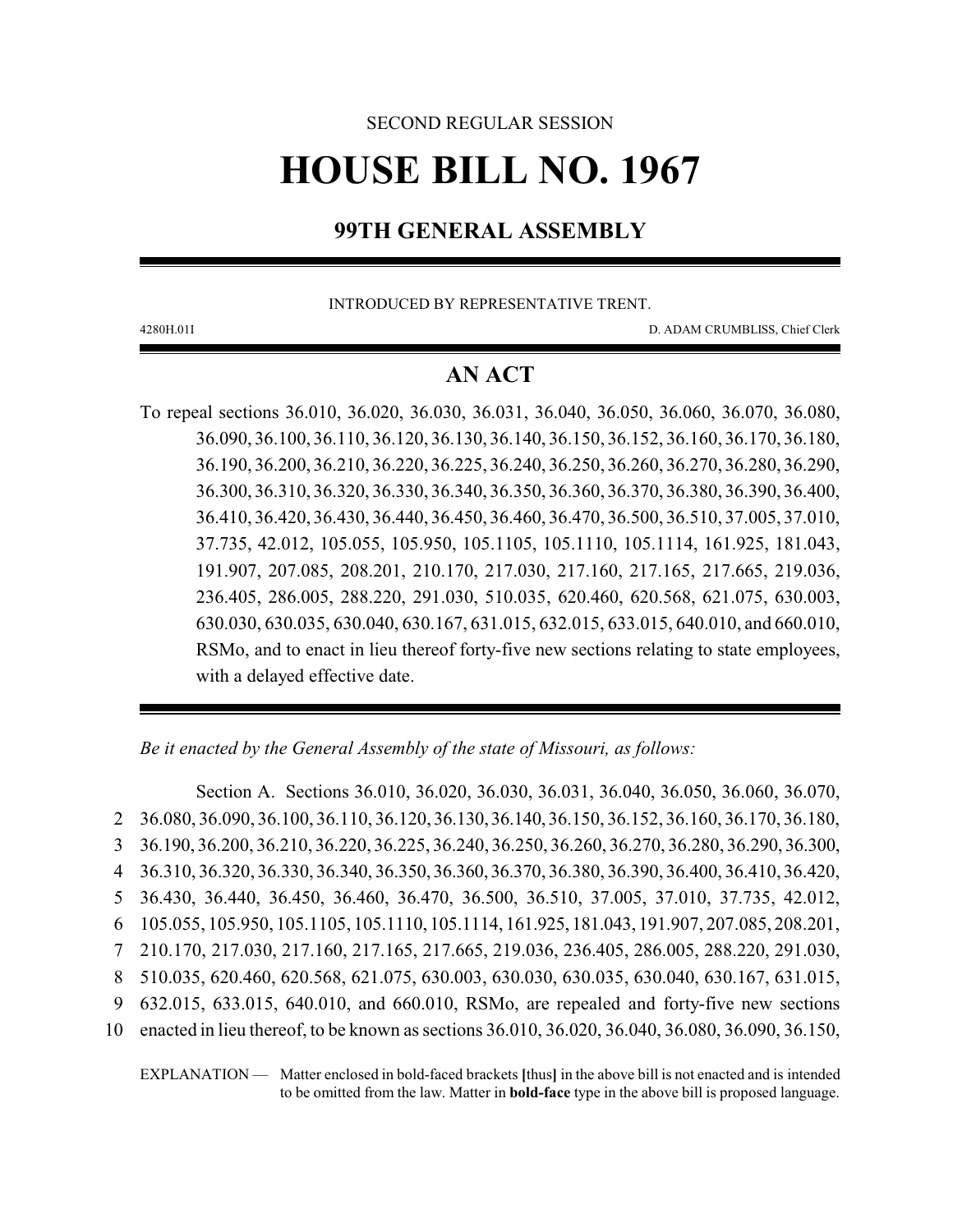36.152, 36.420, 37.005, 37.010, 37.735, 42.012, 105.055, 105.950, 105.1105, 105.1110,

 105.1114, 161.925, 181.043, 191.907, 207.085, 208.201, 210.170, 217.030, 217.160, 217.165, 217.665, 219.036, 236.405, 286.005, 288.220, 291.030, 510.035, 620.460, 620.568, 630.003,

630.030, 630.035, 630.040, 630.167, 631.015, 632.015, 633.015, 640.010, 660.010, to read as

follows:

36.010. [This chapter, together with any subsequent amendments thereto, shall be known and may be referred to as "The State Personnel Law".**] The governor shall by executive order promulgate rules relating to personnel administration in the executive agencies of the state including, but not limited to, rules relating to:**

**(1) The appointment to positions in the executive agencies of the state; and**

 **(2) The dismissal of employees holding positions in the executive agencies of the state.**

36.020. Unless the context clearly requires otherwise, **for purposes of this chapter,** the following terms mean:

 (1) "Agency", "state agency" or "agency of the state", each department, board, commission or office of the state except for offices of the elected officials, the general assembly, the judiciary and academic institutions;

 (2) "Appointing authority", an officer or agency **[**subject to this chapter**]** having power to make appointments **to positions in the executive agencies of the state**;

(3) **[**"Board", the personnel advisory board as established by section 36.050;

9 (4) "Broad classification band", a grouping of positions with similar levels of responsibility or expertise;

11  $\rightarrow$  (5) "Class" or "class of positions", a group of positions subject to this chapter sufficiently 12 alike in duties, authority and responsibilities to justify the same qualifications and the same 13 schedule of pay to all positions in the group;

14 (6)<sup>T</sup> "Director", the director of the division of personnel of the office of administration; **[**(7) "Disabled veteran", a veteran who has served on active duty in the Armed Forces 16 at any time who receives compensation as a result of a service-connected disability claim 17 allowed by the federal agency responsible for the administration of veteran's affairs, or who 18 receives disability retirement or disability pension benefits from a federal agency as a result of 19 such a disability or a National Guard veteran who was permanently disabled as a result of active

20 service to the state at the call of the governor;

(8)**] (4)** "Division of service" or "division", a state department or any division or branch

of the state, or any agency of the state government, all the positions and employees in which are

under the same appointing authority**[**;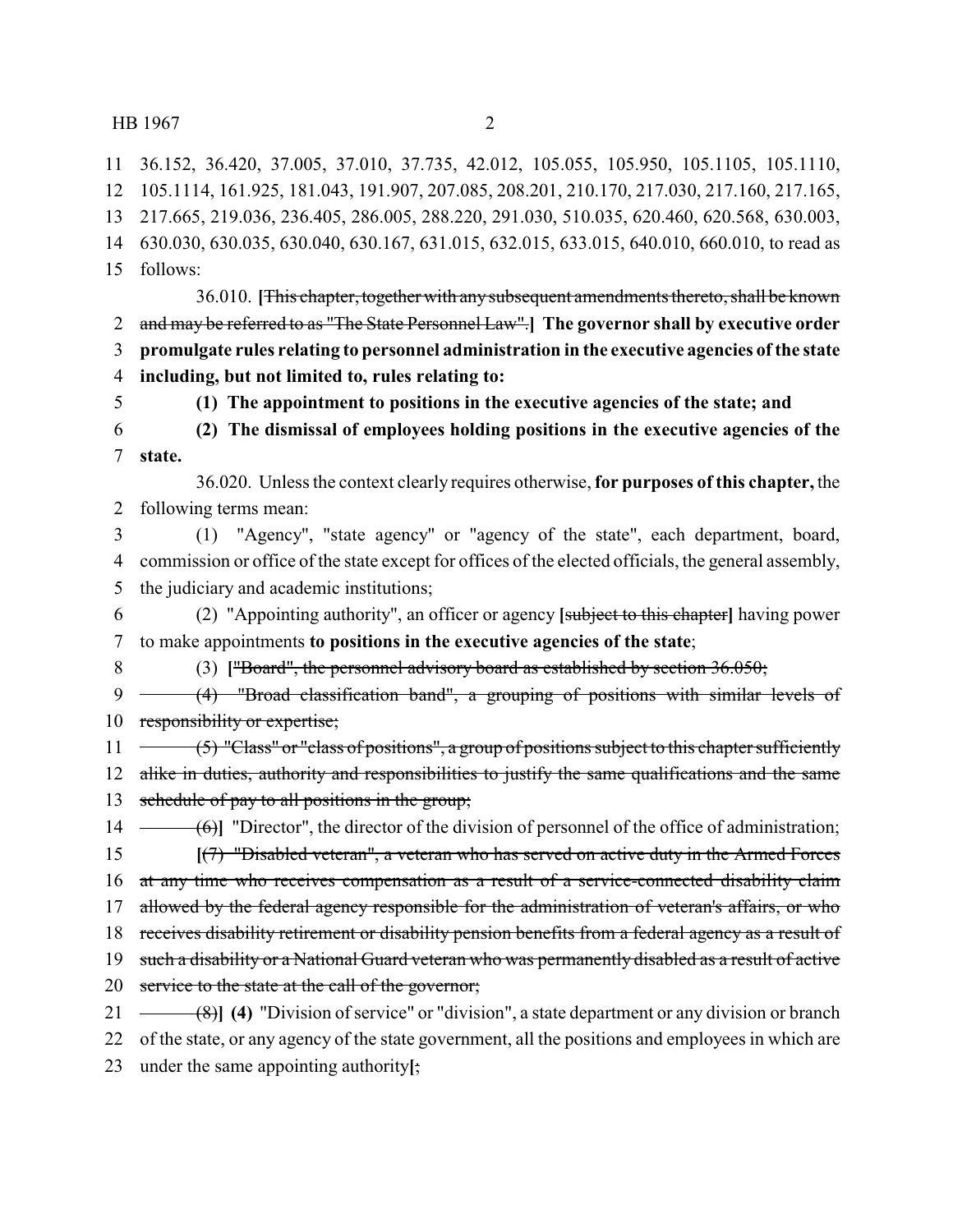- 24 (9) "Eligible", a person whose name is on a register or who has been determined to meet 25 the qualifications for a class or position;
- $26 \leftarrow (10)$  "Open competitive examination", a test for positions in a particular class, admission 27 to which is not limited to persons employed in positions subject to this chapter;
- 28 (11) "Promotional examination", a test for positions in a particular class, admission to 29 which is limited to employees with regular status in positions subject to this chapter;
- $30 \leftarrow (12)$  "Public hearing", a hearing held after public notice at which any person has a 31 reasonable opportunity to be heard;
- 32 (13) "Register of eligibles", a list of persons who have been found qualified by an open 33 competitive examination for appointment to a position;
- 34 (14) "Regular employee", an employee who has successfully completed a probationary 35 period as provided in section 36.250;
- 36 (15) "Reinstatement register", a list of persons who have been regular employees and 37 who have been laid off in good standing due to lack of work or funds, or other similar cause, or
- 38 who have been demoted in lieu of layoff;
- 39 (16) "State equal employment opportunity officer", the individual designated by the
- 40 governor or the commissioner of administration as having responsibility for monitoring the
- 41 compliance of the state as an employer with applicable equal employment opportunity law and
- 42 regulation and for leadership in efforts to establish a state workforce which reflects the diversity
- 43 of Missouri citizens at all levels of employment;
- 44 (17) "Surviving spouse", the unmarried surviving spouse of a disabled veteran or any 45 person who was killed while on active duty in the Armed Forces of the United States or an 46 unmarried surviving spouse of a National Guard veteran who was killed as a result of active 47 service to the state at the call of the governor;
- 48 (18) "Veteran", any person who is a citizen of this state who has been separated under 49 honorable conditions from the Armed Forces of the United States who served on active duty 50 during peacetime or wartime for at least six consecutive months, unless released early as a result 51 of a service-connected disability or a reduction in force at the convenience of the government, 52 or any member of a reserve or National Guard component who has satisfactorily completed at 53 least six years of service or who was called or ordered to active duty by the President and 54 participated in any campaign or expedition for which a campaign badge or service medal has 55 been authorized**]**.
- 36.040. **[**1.**]** The division of personnel of the office of administration, the administrative 2 head of which is the personnel director, shall **[**administer this chapter and**]** render the services 3 to the departments and divisions **[**subject to the provisions of this chapter**]** that are necessary and 4 desirable to assist the officials in discharging their responsibility for maintaining and increasing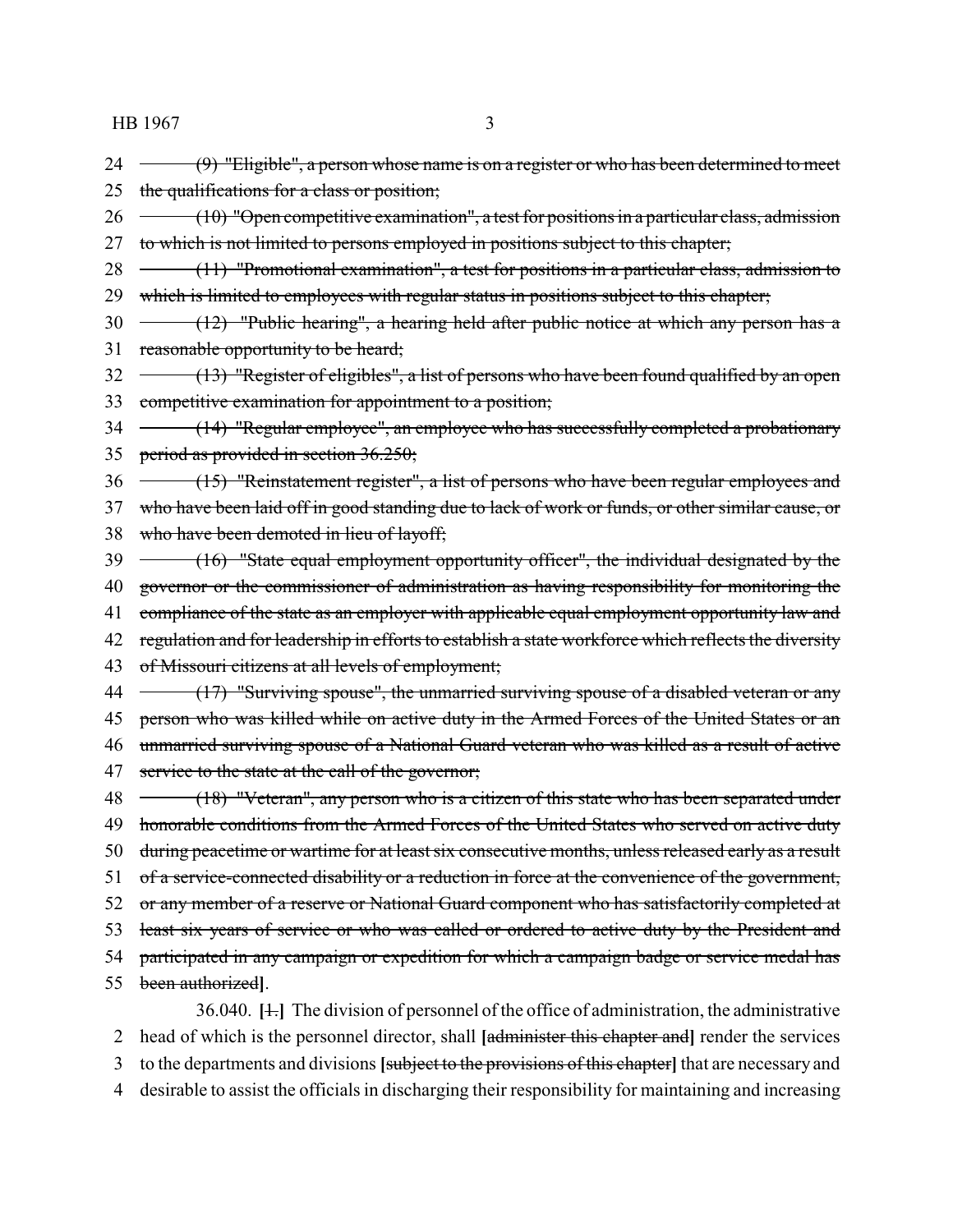the effectiveness of personnel administration. The division shall provide consultation and expertise in personnel management to all agencies to assist in the accomplishment of the missions of such agencies.

 **[**2. The division shall administer this chapter in a manner which complies with equal opportunity law and shall consult with the state equal employment opportunity officer in various 10 aspects of the administration of this chapter to ensure such compliance. In particular, the 11 division shall consult with the state equal employment opportunity officer regarding the 12 classification plan, the pay plan, qualifications for admittance to examinations, noncompetitive registration and selection procedures, waiver of competitive examinations, noncompetitive 14 promotions, alternative promotional procedures, alternatives for filling vacancies, and layoff actions, for the purpose of ensuring compliance with equal opportunity law and regulations and 16 on developed plans to establish a state workforce which reflects the diversity of Missouri citizens at all levels of employment.**]**

36.080. 1. The director shall be a person who is experienced in the principles and methods of personnel administration**[**, who is familiar with and in sympathywith the application of merit principles and efficient methods of public administration**]**. He **or she** shall be appointed for a term of four years beginning on July first following the election of a governor, which term may be renewed at its expiration at the option of the governor**[**; except that the provisions of this section shall not apply to the incumbent personnel director on September 28, 1979, who shall retain such merit system status as has been previously attained**]**. **The governor, with the advice and consent of the senate, shall fill any vacancy in the position of director.** 2. The personnel director shall not during his **or her** term of office, or for one year prior

- thereto:
- 

(1) Be a member of any local, state or national committee of a political party;

- (2) Be a member of any partisan political club or organization;
- (3) Actively participate in any partisan political campaign; or

(4) Hold or be a candidate for any partisan public office.

 3. **[**Upon an impending or actual vacancy in the position of director, the board shall publicly solicit applications for the position and prepare and submit to the governor a list of the 17 five most qualified applicants. In the course of preparing such a list the board may engage the 18 services of persons experienced in personnel administration as consultants to assist it in examining and determining the best qualified available persons for appointment as director. The 20 board shall be authorized to pay, out of the funds appropriated to it, the necessary travel and 21 other expenses of any consultants engaged under the provisions of this section, and may also 22 defray the travel expenses of candidates for the position who are requested to report for an 23 interview.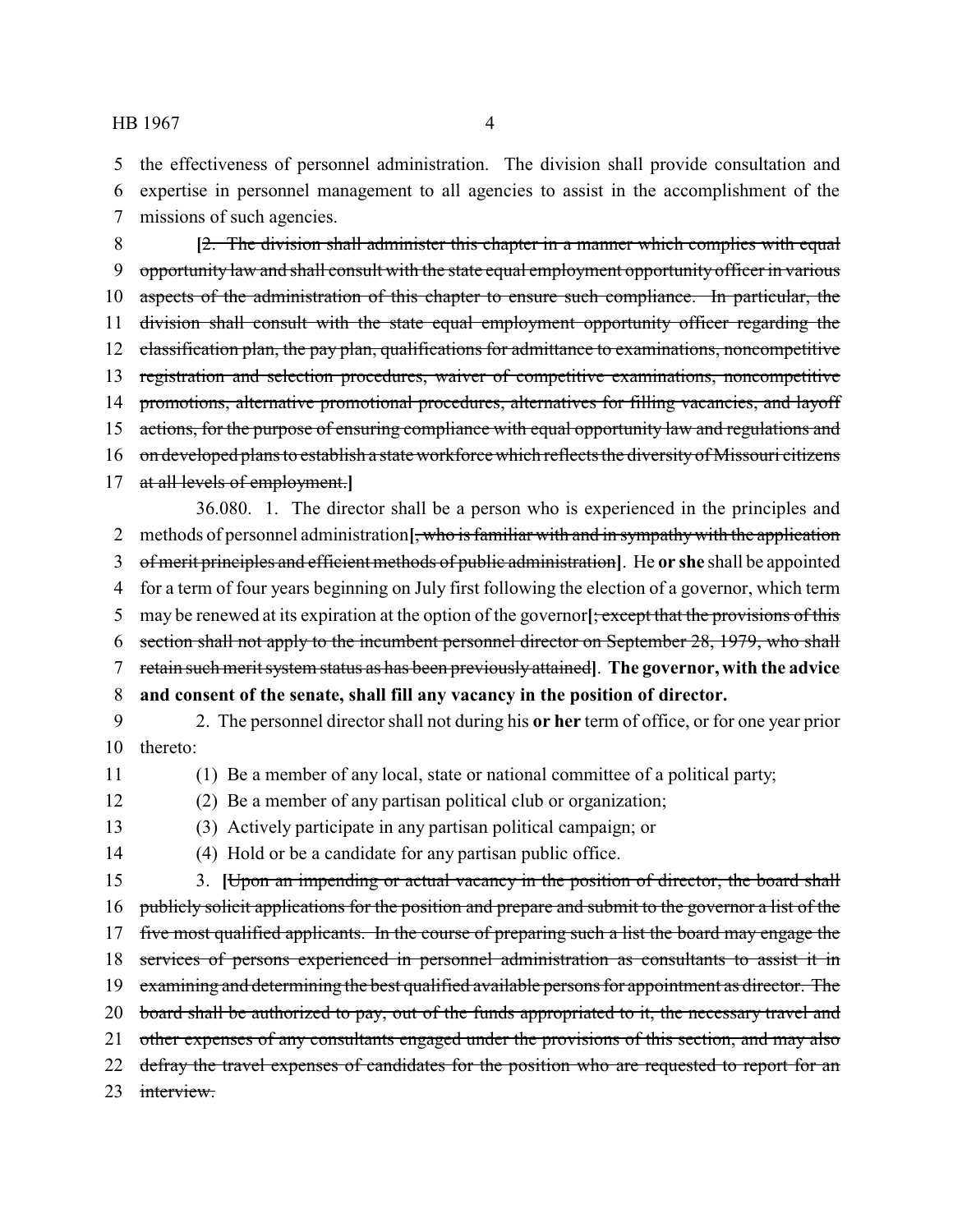24 - 4. The provisions of subdivision (2) of subsection 5 of section 1 of the Reorganization Act of 1974 notwithstanding, the total compensation of any director appointed after September 28, 1979, shall not exceed the statutory salary of department heads.

 **[**5. The provisions of subsection 8 of section 15 of the Reorganization Act of 1974 28 notwithstanding, the governor shall appoint to the position of director, without regard to his 29 political affiliation and subject to the advice and consent of the senate, one of the persons named 30 on the list submitted by the board.

 6.**] 4.** The director may be removed by the **[**board for just cause after being given a 32 notice setting forth in substantial detail the charges before the board. A copy of the charges and a transcript of the record of the hearing shall be filed with the secretary of state**] governor in**

**accordance with the rules promulgated under section 36.010**.

36.090. 1. The director, as executive head of the personnel division, shall direct and supervise all its administrative and technical activities. **[**In addition to the duties imposed upon him elsewhere in this chapter,**]** It shall be his **or her** duty:

 (1) To require the development of effective personnel administration and to make available the facilities of the division to this end; **and**

 (2) To develop in cooperation with appointing authorities a management training program, a recruiting program, and a system of performance appraisals, and to assist appointing authorities in the setting of productivity goals.

9 2. **[The director shall assist the board in the performance of its functions and attend board** 10 meetings.

11  $\frac{3.1}{2}$  The director shall:

 (1) **[**Establish and maintain a roster of all officers and employees subject to this law, in 13 which there shall be set forth, as to each employee, a record of the class title of the position held; 14 the salary or pay; any change in class title, pay or status, and such other data as may be deemed desirable to produce significant facts pertaining to personnel administration;

 (2)**]** Appoint**[**, under the provisions of this chapter,**]** and**[**, with the approval of the board,**]** fix the compensation of such experts and special assistants as may be necessary to carry out **[**effectively the provisions of this chapter, such employees to be selected upon the basis of merit 19 and fitness and as other employees subject to this law unless otherwise directed under the provisions of this chapter**] his or her duties**;

 **[**(3) Investigate the effects of this law, the rules promulgated under this law and the 22 operation of the merit system and report his finding and recommendations to the board and the governor;

 (4)**] (2)** Make annual reports concerning the work of the division, problems in personnel management, and actions taken or to be taken by the division to resolve those problems**[**;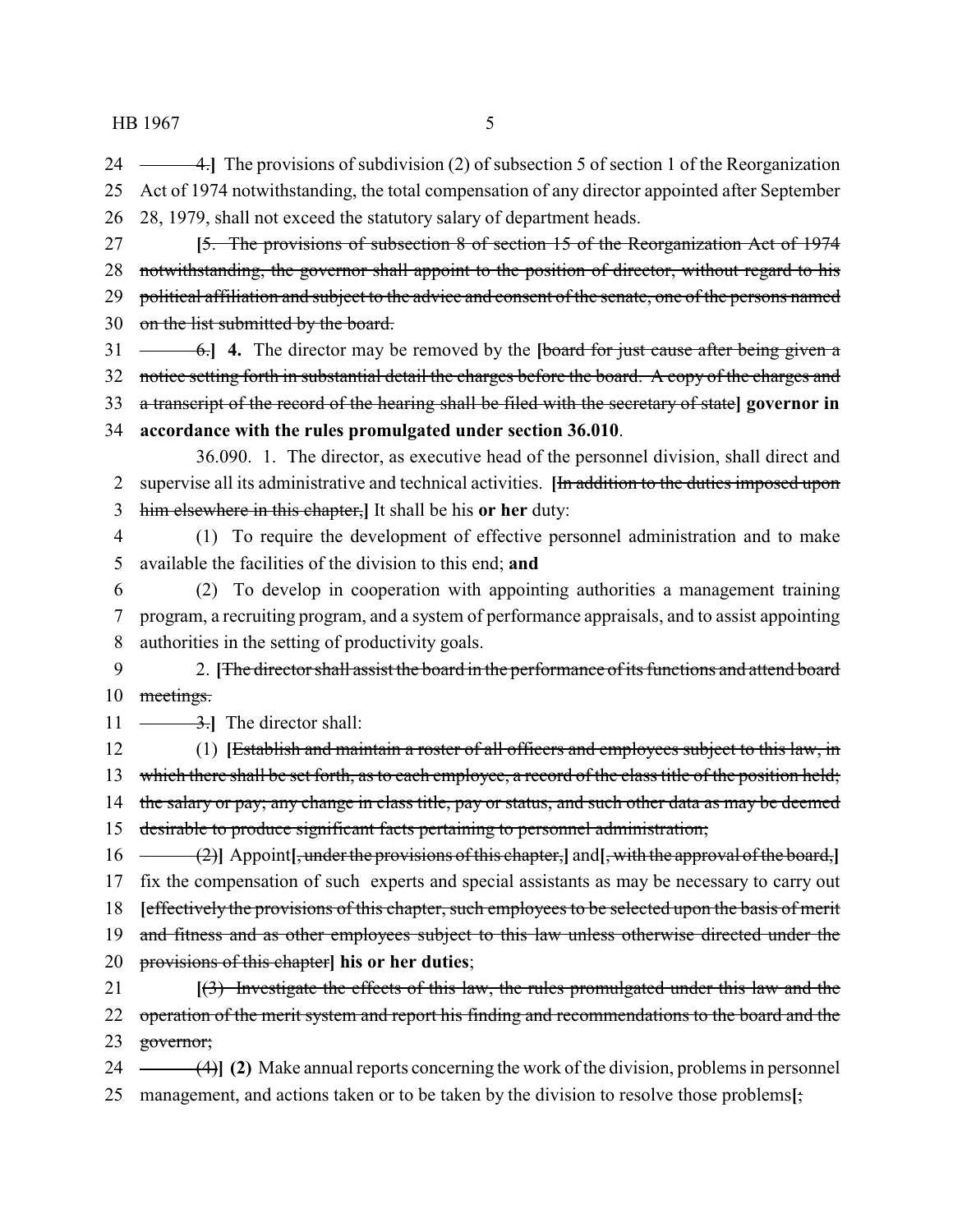26 (5) Perform any other lawful act which he may consider necessary or desirable to carry out the purposes and provisions of this law**]**.

 **[**4.**] 3.** The director shall appoint**[**, in full conformity with all the provisions of this chapter,**]** a deputy or deputies. In case of the absence of the director or his **or her** inability from any cause to discharge the powers and duties of his **or her** office, such powers and duties shall devolve upon his **or her** deputy.

36.150. 1. **[**Every appointment or promotion to a position covered by this chapter shall 2 be made on the basis of merit as provided in this chapter. Demotions in and dismissals from employment shall be made for cause under rules and regulations of the board uniformly 4 applicable to all positions of employment. No appointment, promotion, demotion or dismissal 5 shall be made because of favoritism, prejudice or discrimination. The regulations shall prohibit discrimination in other phases of employment and personnel administration and shall provide 7 such remedy as is required by federal merit system standards for grant-in-aid programs.

 2.**]** Political endorsements shall not be considered in connection with any **[**such**]** appointment **to a position in an executive agency of the state**.

 **[**3.**] 2.** No person shall use or promise to use, directly or indirectly,for any consideration whatsoever, any official authority or influence to secure or attempt to secure for any person an appointment or advantage in appointment to any **[**such**]** position **in an executive agency of the state** or an increase in pay, promotion or other advantage in **such** employment.

 **[**4.**] 3.** No person shall in any manner levy or solicit any financial assistance or subscription for any political party, candidate, political fund, or publication, or for any other political purpose, from any employee in a position **[**subject to this chapter**] in an executive agency of the state**, and no such employee shall act as agent in receiving or accepting any such financial contribution, subscription, or assignment of pay. No person shall use, or threaten to use, coercive means to compel an employee to give such assistance, subscription, or support, nor in retaliation for the employee's failure to do so.

 **[**5.**] 4.** No **[**such**]** employee **in a position in an executive agency of the state** shall be a candidate for nomination or election to any partisan public office or nonpartisan office in conflict with that employee's duties unless such person resigns, or obtains a regularly granted leave of absence, from such person's position.

 **[**6.**] 5.** No person elected to partisan public office shall, while holding such office, be appointed to any position **[**covered by this chapter**] in an executive agency of the state**.

 **[**7.**] 6.** Any officer or employee **[**in a position subject to this chapter**] in a position in an executive agency of the state** who purposefully violates any of the provisions of this section shall forfeit such office or position. **[**If an appointing authority finds that such a violation has occurred, or is so notified by the director, this shall constitute cause for dismissal pursuant to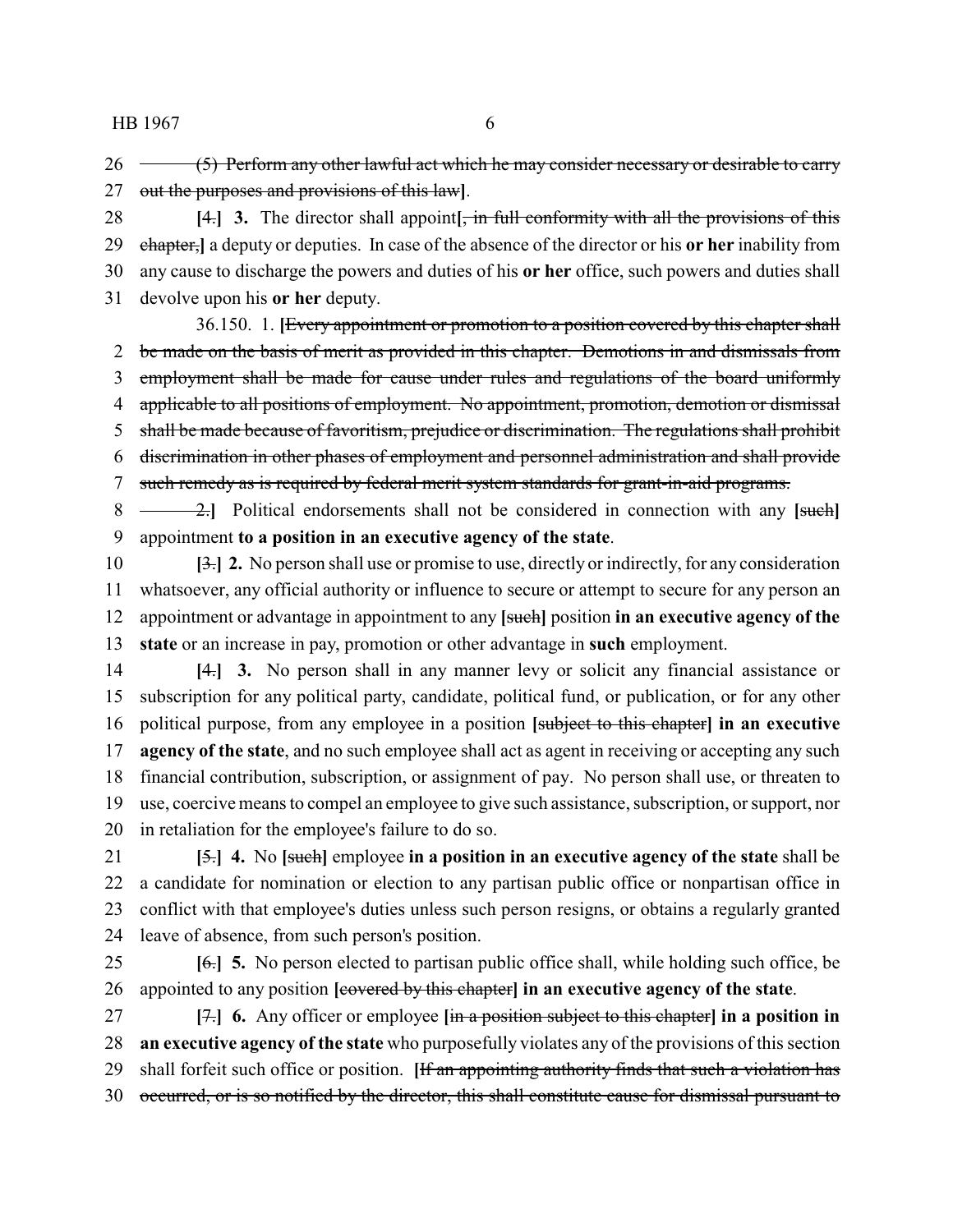36.152. For the purposes of sections 36.152 to 36.159, the following terms mean:

 section 36.390 and a final determination by the administrative hearing commission as to the occurrence of a violation.**]**

(1) "Contribution", as defined in chapter 130;

 (2) "Employee", any individual holding a position **[**subject to the provisions of this chapter**]** in an executive agency of the state;

 (3) "Partisan political office", any office for which any candidate is nominated or elected as representing a party pursuant to chapter 115.

36.420. The records of the personnel division, except such records as the regulations may require to be held confidential for reasons of public policy, shall be public records and shall be open to public inspection, subject to regulations as to the time and manner of inspection which may be prescribed by the **[**board**] governor under section 36.010**.

37.005. 1. Except as provided herein, the office of administration shall be continued as set forth in house bill 384, seventy-sixth general assembly and shall be considered as a department within the meaning used in the Omnibus State Reorganization Act of 1974. The commissioner of administration shall appoint directors of all major divisions within the office of administration.

 2. The commissioner of administration shall be a member of the governmental emergency fund committee as ex officio comptroller and the director of the department of revenue shall be a member in place of the director of the division of facilities management, design and construction.

 3. The office of administration is designated the "Missouri State Agency for Surplus Property" as required by Public Law 152, eighty-first Congress as amended, and related laws for disposal of surplus federal property. All the powers, duties and functions vested by sections 37.075 and 37.080, and others, are transferred by type I transfer to the office of administration as well as all property and personnel related to the duties. The commissioner shall integrate the program of disposal of federal surplus property with the processes of disposal of state surplus property to provide economical and improved service to state and local agencies of government. The governor shall fix the amount of bond required bysection 37.080. All employees transferred shall be covered by **[**the provisions of chapter 36 and**]** the Omnibus State Reorganization Act of 1974.

 4. The commissioner of administration shall replace the director of revenue as a member of the board of fund commissioners and assume all duties and responsibilities assigned to the director of revenue by sections 33.300 to 33.540 relating to duties as a member of the board and matters relating to bonds and bond coupons.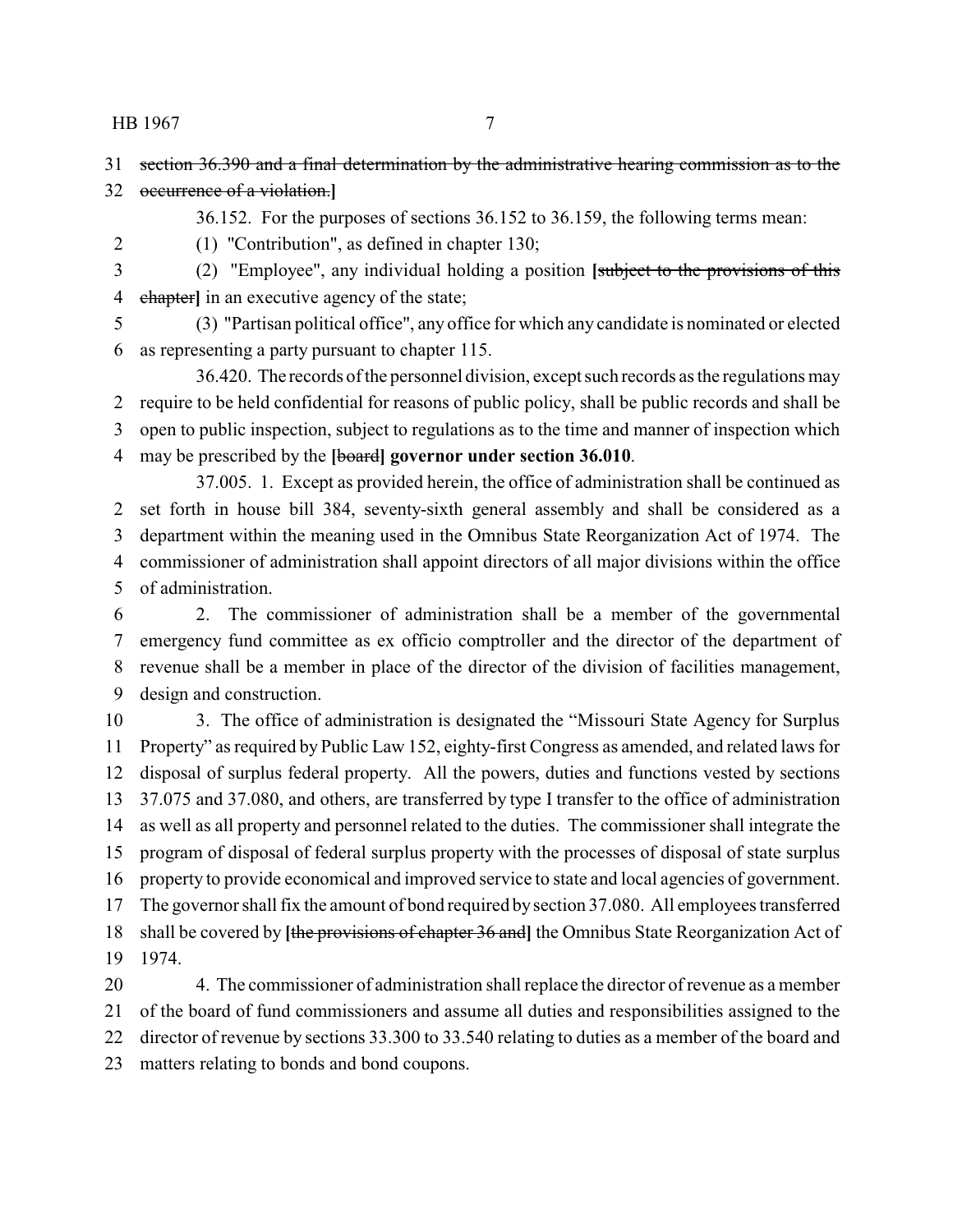5. All the powers, duties and functions of the administrative services section, section 33.580 and others, are transferred by a type I transfer to the office of administration and the administrative services section is abolished.

 6. The commissioner of administration shall, in addition to his or her other duties, cause to be prepared a comprehensive plan of the state's field operations, buildings owned or rented and the communications systems of state agencies. Such a plan shall place priority on improved availability of services throughout the state, consolidation of space occupancy and economy in operations.

 7. The commissioner of administration shall from time to time examine the space needs of the agencies of state government and space available and shall, with the approval of the board of public buildings, assign and reassign space in property owned, leased or otherwise controlled by the state. Any other law to the contrary notwithstanding, upon a determination by the commissioner that all or part of any property is in excess of the needs of any state agency, the commissioner may lease such property to a private or government entity. Any revenue received from the lease of such property shall be deposited into the fund or funds from which moneys for rent, operations or purchase have been appropriated. The commissioner shall establish by rule the procedures for leasing excess property.

 8. The commissioner of administration is hereby authorized to coordinate and control the acquisition and use of network, telecommunications, and data processing services in the executive branch of state government. For this purpose, the office of administration will have authority to:

 (1) Develop and implement a long-range computer facilities plan for the use of network, telecommunications, and data processing services in Missouri state government. Such plan may cover, but is not limited to, operational standards, standards for the establishment, function and management of service centers, coordination of the data processing education, and planning standards for application development and implementation;

 (2) Approve all additions and deletions of network, telecommunications, and data processing services hardware, software, and support services, and service centers;

 (3) Establish standards for the development of annual data processing application plans for each of the service centers. These standards shall include review of post-implementation audits. These annual plans shall be on file in the office of administration and shall be the basis for equipment approval requests;

 (4) Review of all state network, telecommunications, and data processing services applications to assure conformance with the state information systems plan, and the information systems plans of state agencies and service centers;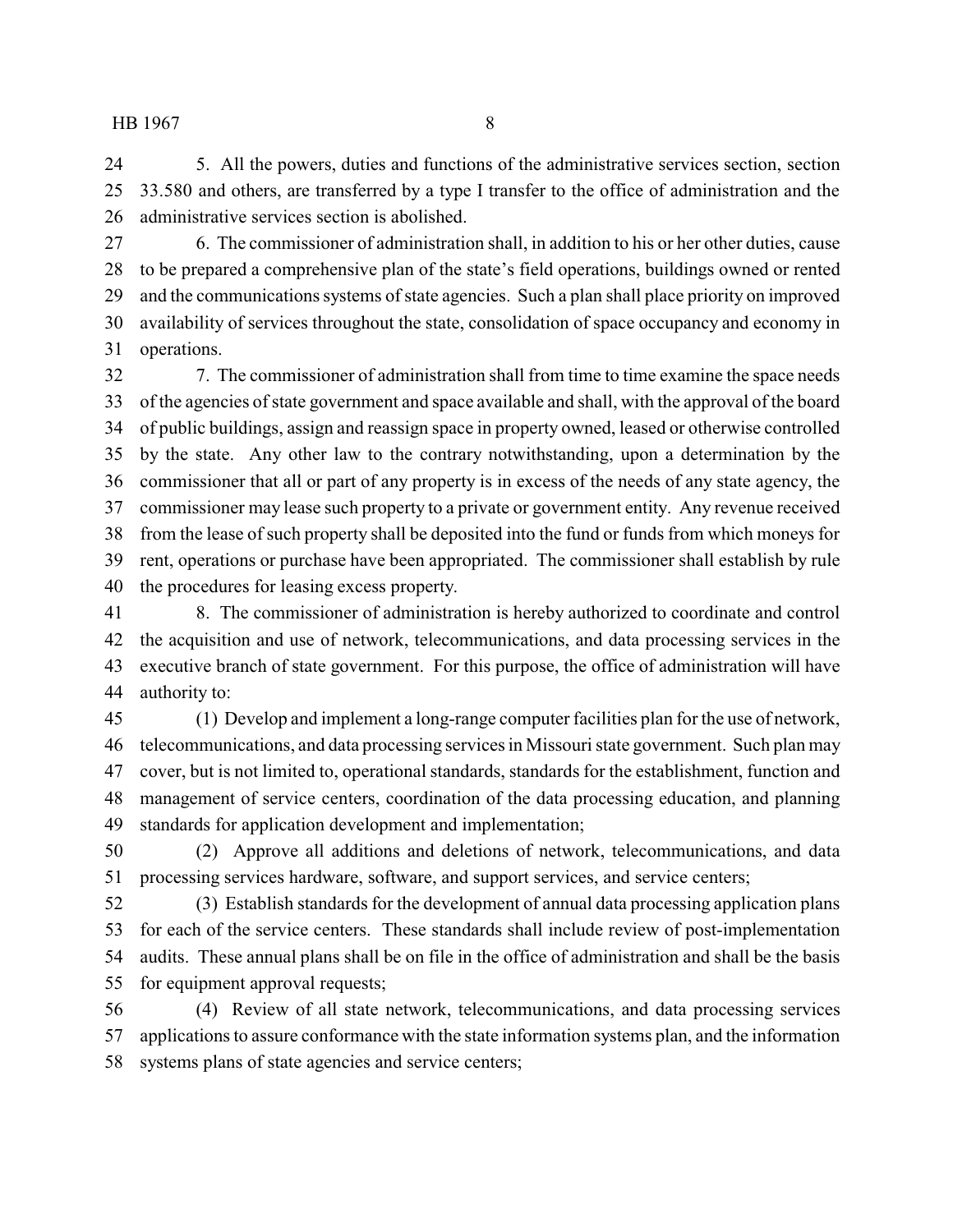(5) Establish procurement procedures for network, telecommunications, and data processing services hardware, software, and support service;

 (6) Establish a charging system to be used by all service centers when performing work for any agency;

 (7) Establish procedures for the receipt of service center charges and payments for operation of the service centers.

 The commissioner shall maintain a complete inventory of all state-owned or -leased network, telecommunications, and data processing services equipment, and annually submit a report to the general assemblywhich shall include starting and ending network, telecommunications, and data processing services costs for the fiscal year previously ended, and the reasons for major increases or variances between starting and ending costs. The commissioner shall also adopt, after public hearing, rules and regulations designed to protect the rights of privacy of the citizens of this state and the confidentiality of information contained in computer tapes or other storage devices to the maximum extent possible consistent with the efficient operation of the office of administration and contracting state agencies.

 9. Except as provided in subsection 12 of this section, the fee title to all real property now owned or hereafter acquired by the state of Missouri, or any department, division, commission, board or agency of state government, other than real property owned or possessed bythe state highways and transportation commission, conservation commission, state department of natural resources, and the University of Missouri, shall on May 2, 1974, vest in the governor. The governor may not convey or otherwise transfer the title to such real property, unless such conveyance or transfer is first authorized by an act of the general assembly. The provisions of this subsection requiring authorization of a conveyance or transfer by an act of the general assembly shall not, however, apply to the granting or conveyance of an easement for any purpose to any political subdivision of the state; a rural electric cooperative as defined in chapter 394; a public utility, except a railroad, as defined in chapter 386; or to accommodate utility service, including electrical, gas, steam, water, sewer, telephone, internet, or similar utility service, extended upon or provided to state property or facilities; to accommodate rights of access, ingress and egress on or to any state property or facilities; or to facilitate the construction, location, relocation, or use of any common elements of condominium property if the state is a unit owner within the condominium development. The governor, with the approval of the board of public buildings, may, upon the request of any state department, agency, board or commission not otherwise being empowered to make its own transfer or conveyance of any land belonging to the state of Missouri which is under the control and custody of such department, agency, board or commission, grant or convey without further legislative action, for such consideration as may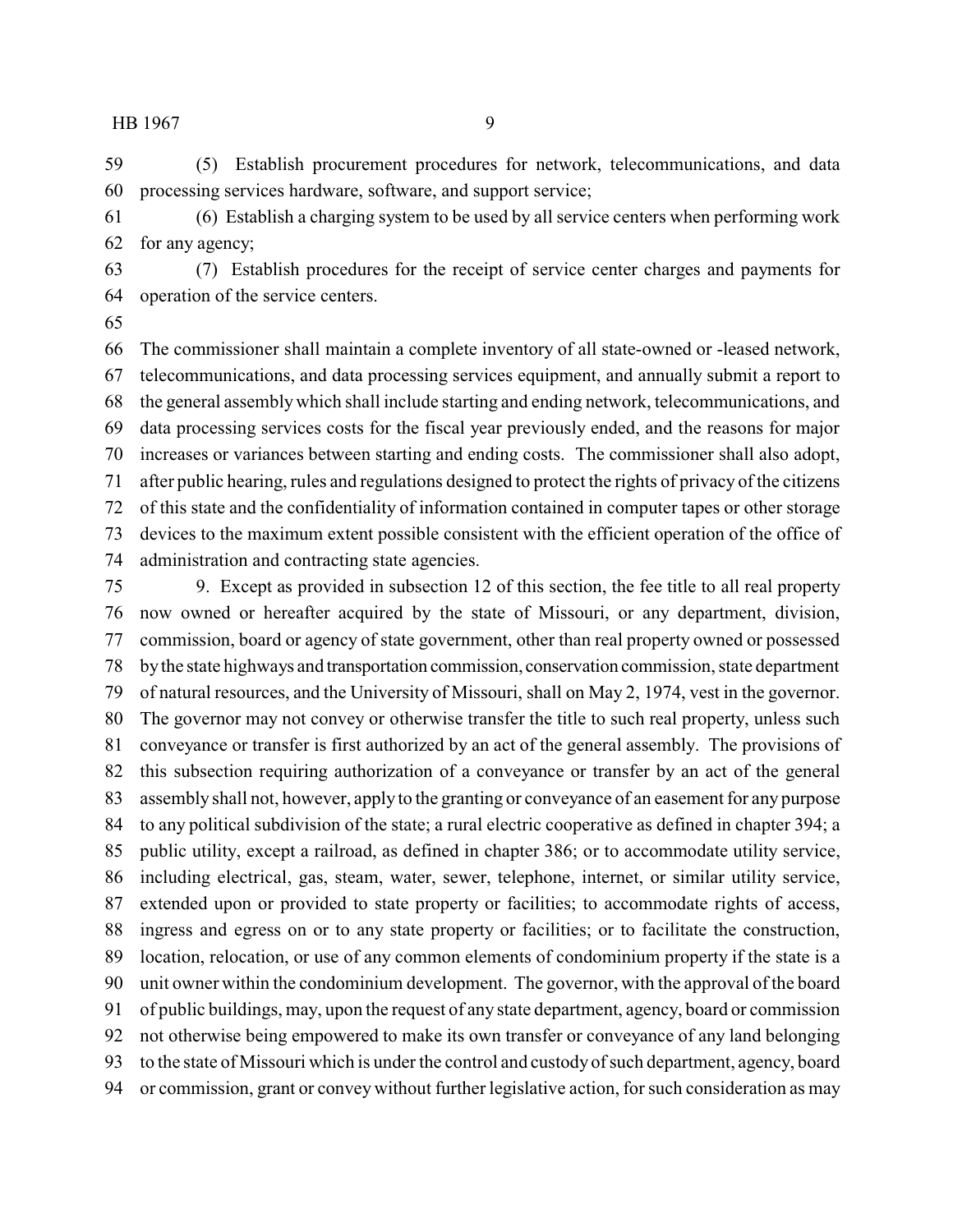be agreed upon, easements across, over, upon or under any such state land to any political subdivision of the state; a rural electric cooperative as defined in chapter 394; a public utility, except a railroad, as defined in chapter 386; or to accommodate utility service, including electrical, gas, steam, water, sewer, telephone, internet, or similar utility service, extended upon or provided to state property or facilities; to accommodate rights of access, ingress and egress on or to state property or facilities; or to facilitate the construction, location, relocation, or use of any common elements of condominium property if the state is a unit owner within the condominium development. The easement shall be for the purpose of promoting the general health, welfare and safety of the public and shall include the right of access, ingress or egress for the purpose of constructing, maintaining or removing any street, roadway, sidewalk, public right-of-way or thoroughfare, pipeline, power line, gas line, water or steam line, telephone line, internet cable, sewer line, or other similar installation or any equipment or appurtenances necessary to the operation thereof; except that, a railroad as defined in chapter 386 shall not be included in the provisions of this subsection unless such conveyance or transfer is first authorized by an act of the general assembly. The easement shall be for such consideration as may be agreed upon by the parties and approved by the board of public buildings. The attorney general shall approve the form of the instrument of conveyance. The commissioner of administration shall prepare management plans for such properties in the manner set out in subsection 7 of this section.

114 10. The commissioner of administration shall administer a revolving "Administrative" Trust Fund" which shall be established by the state treasurer which shall be funded annually by appropriation and which shall contain moneys transferred or paid to the office of administration in return for goods and services provided by the office of administration to any governmental entity or to the public. The state treasurer shall be the custodian of the fund, and shall approve disbursements from the fund for the purchase of goods or services at the request of the commissioner of administration or the commissioner's designee. The provisions of section 33.080 notwithstanding, moneys in the fund shall not lapse, unless and then only to the extent to which the unencumbered balance at the close of any fiscal year exceeds one-eighth of the total amount appropriated, paid, or transferred to the fund during such fiscal year, and upon approval of the oversight division of the joint committee on legislative research. The commissioner shall prepare an annual report of all receipts and expenditures from the fund.

126 11. All the powers, duties and functions of the department of community affairs relating to statewide planning are transferred by type I transfer to the office of administration.

 12. The titles which are vested in the governor by or pursuant to this section to real property assigned to any of the educational institutions referred to in section 174.020 on June 15, 1983, are hereby transferred to and vested in the board of regents of the respective educational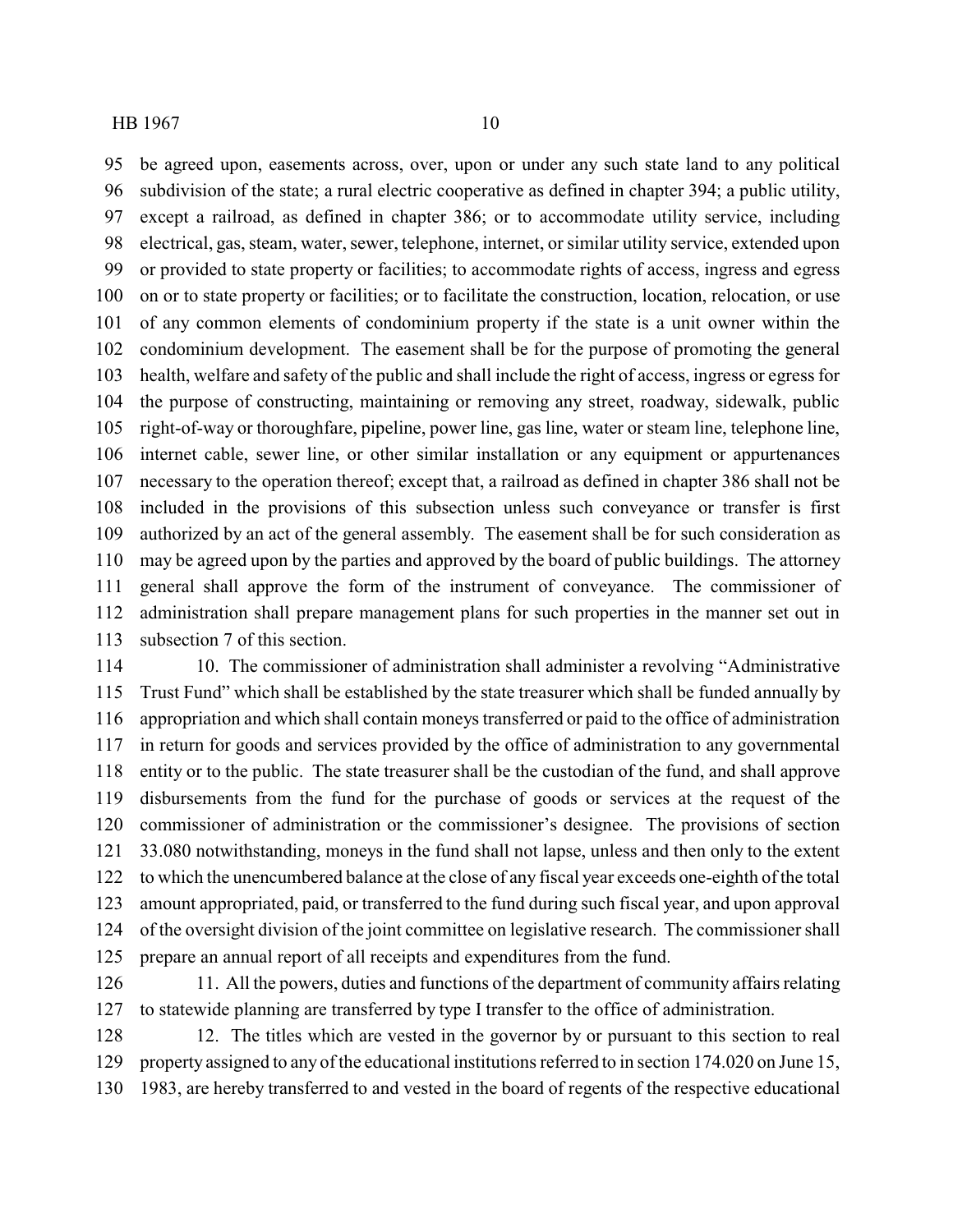institutions, and the titles to real property and other interests therein hereafter acquired by or for the use of any such educational institution, notwithstanding provisions of this section, shall vest in the board of regents of the educational institution. The board of regents may not convey or otherwise transfer the title to or other interest in such real property unless the conveyance or transfer is first authorized by an act of the general assembly, except as provided in section 174.042, and except that the board of regents may grant easements over, in and under such real property without further legislative action.

 13. Notwithstanding any provision of subsection 12 of this section to the contrary, the board of governors of Missouri Western State University, University of Central Missouri, Missouri State University, or Missouri Southern State University, or the board of regents of 141 Southeast Missouri State University, Northwest Missouri State University, or Harris-Stowe State University, or the board of curators of Lincoln University may convey or otherwise transfer for fair market value, except in fee simple, the title to or other interest in such real property without authorization by an act of the general assembly.

 14. All county sports complex authorities, and any sports complex authority located in a city not within a county, in existence on August 13, 1986, and organized under the provisions of sections 64.920 to 64.950, are assigned to the office of administration, but such authorities shall not be subject to the provisions of subdivision (4) of subsection 6 of section 1 of the Omnibus State Reorganization Act of 1974, Appendix B, RSMo, as amended.

 15. All powers, duties, and functions vested in the administrative hearing commission, sections 621.015 to 621.205 and others, are transferred to the office of administration by a type III transfer.

37.010. 1. The governor, by and with the advice and consent of the senate, shall appoint a commissioner of administration, who shall head the "Office of Administration"which is hereby created. The commissioner of administration shall receive a salary as provided by law and shall also receive his or her actual and necessary expenses incurred in the discharge of his or her official duties. Before taking office, the commissioner of administration shall take and subscribe an oath or affirmation to support the Constitution of the United States and of this state, and to demean himself or herself faithfully in office. The commissioner shall also deposit with the governor a bond, with sureties to be approved by the governor, in the amount to be determined by the governor payable to the state of Missouri, conditioned on the faithful performance of the duties of his or her office. The premium of this bond shall be paid out of the appropriation for the office of the governor.

12 2. The governor shall appoint the commissioner of administration with the advice and consent of the senate. The commissioner shall be at least thirty years of age and must have been a resident and qualified voter of this state for the five years next preceding his **or her**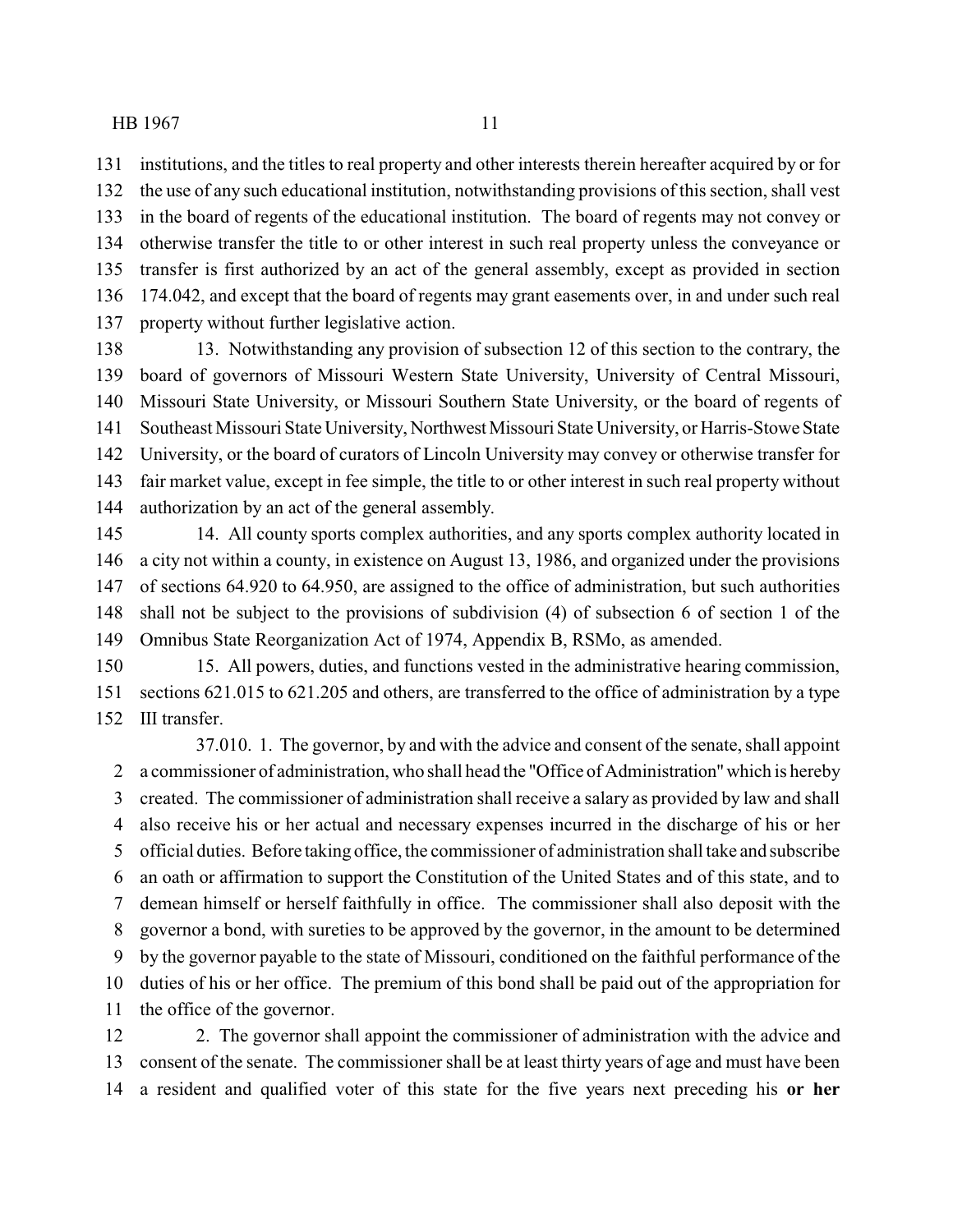appointment. He or she must be qualified by training and experience to assume the managerial and administrative functions of the office of commissioner of administration.

 3. The commissioner of administration shall, by virtue of his or her office, without additional compensation, head the division of budget, the division of purchasing, the division of facilities management, design and construction, and the information technology services division. Whenever provisions of the constitution grant powers, impose duties or make other reference to the comptroller, they shall be construed as referring to the commissioner of administration.

 4. The commissioner of administration shall provide the governor with such assistance in the supervision of the executive branch of state government as the governor requires and shall perform such other duties as are assigned to him or her by the governor or by law. The commissioner of administration shall work with other departments of the executive branch of state government to promote economy, efficiencyand improved service in the transaction of state business. The commissioner of administration, with the approval of the governor, shall organize the work of the office of administration in such manner as to obtain maximum effectiveness of the personnel of the office. He **or she** may consolidate, abolish or reassign duties of positions or divisions combined within the office of administration, except for the division of personnel. He or she may delegate specific duties to subordinates. These subordinates shall take the same oath as the commissioner and shall be covered by the bond of the director or by separate bond as required by the governor.

 5. The personnel division**[**,**] and** personnel director **[**and personnel advisory board as provided in chapter 36**]** shall be in the office of administration. The personnel director and employees of the personnel division shall perform such duties as directed by the commissioner of administration for personnel work in agencies and departments of state government **[**not covered by the merit system law**]** to upgrade state employment and to improve the uniform quality of state employment.

 6. The commissioner of administration shall prepare a complete inventory of all real estate, buildings and facilities of state government and an analysis of their utilization. Each year he or she shall formulate and submit to the governor a long-range plan for the ensuing five years for the repair, construction and rehabilitation of all state properties. The plan shall set forth the projects proposed to be authorized in each of the five years with each project ranked in the order of urgency of need from the standpoint of the state as a whole and shall be upgraded each year. Project proposals shall be accompanied by workload and utilization information explaining the need and purpose of each. Departments shall submit recommendations for capital improvement projects and other information in such form and at such times as required by the commissioner of administration to enable him or her to prepare the long-range plan. The commissioner of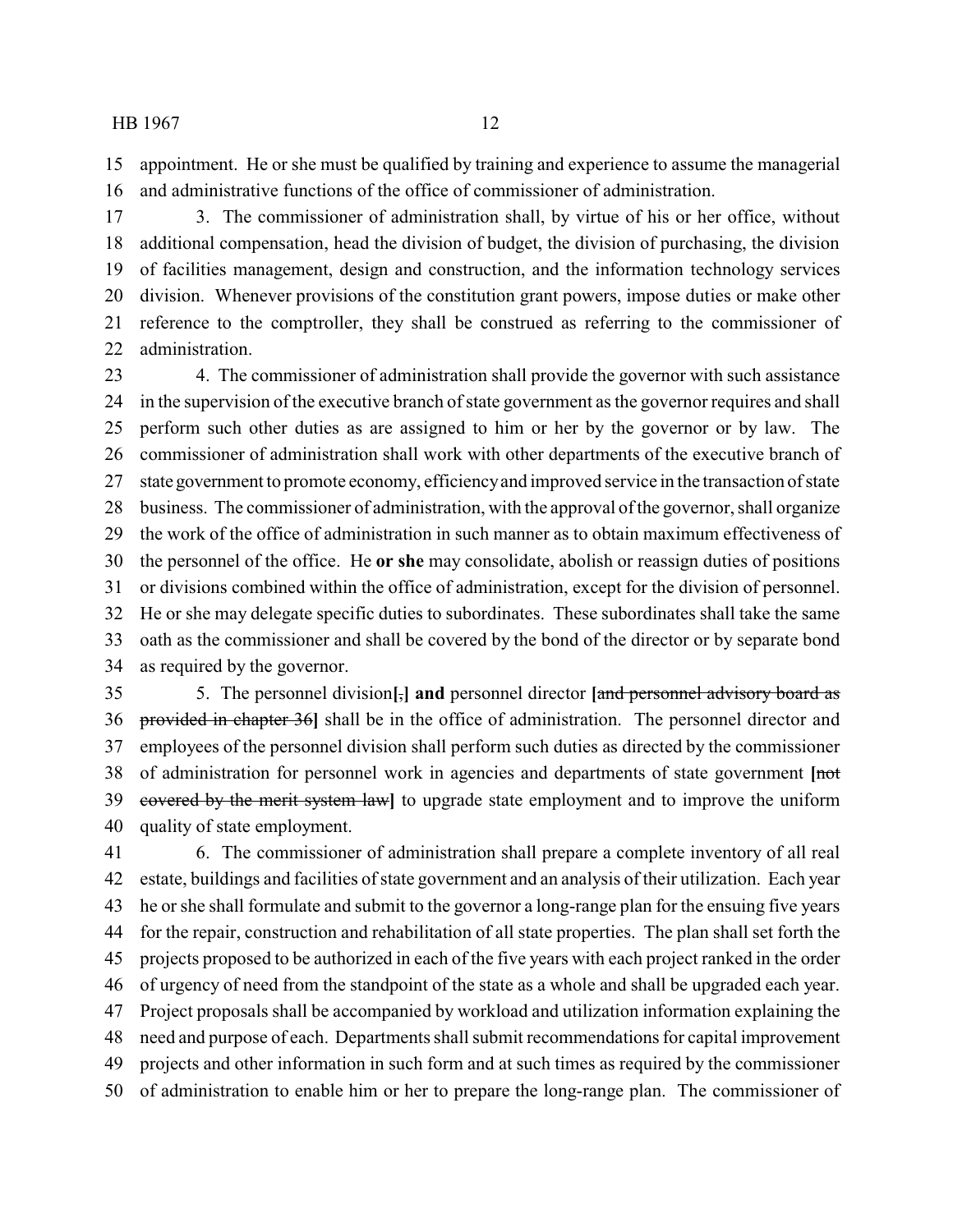administration shall prepare the long-range plan together with analysis of financing available and suggestions for further financing for approval of the governor who shall submit it to the general assembly. The long-range plan shall include credible estimates for operating purposes as well as capital outlay and shall include program data to justify need for the expenditures included. The long-range plan shall be extended, revised and resubmitted in the same manner to accompany each executive budget. The appropriate recommendations for the period for which appropriations are to be made shall be incorporated in the executive budget for that period together with recommendations for financing. Each revised long-range plan shall provide a report on progress in the repair, construction and rehabilitation of state properties and of the operating purposes program for the preceding fiscal period in terms of expenditures and meeting program goals.

 7. **[**All employees of the office of administration, except the commissioner and not more than three other executive positions designated by the governor in an executive order, shall be subject to the provisions of chapter 36.**]** The commissioner shall appoint all employees of the office of administration and may discharge the employees **[**after proper hearing, provided that the employment and discharge conform to the practices governing selection and discharge of employees in accordance with the provisions of chapter 36**] in accordance with the rules promulgated under section 36.010**.

- 
- 
- 8. The office of the commissioner of administration shall be in Jefferson City.

 9. In case of death, resignation, removal from office or vacancy from any cause in the office of commissioner of administration, the governor shall take charge of the office and superintend the business thereof until a successor is appointed, commissioned and qualified.

37.735. 1. The "Governor's Council on Disability" is hereby assigned to the office of administration.

2. The council shall consist of a chairperson, twentymembers, and an executive director.

 3. The chairperson shall be appointed by the governor with the advice and consent of the senate. The members of the council shall be appointed by the governor. Recruitment and appointment of members to the council shall provide for representation of various ethnic, age, gender, and physical and mental disability groups.

 4. The funds necessary for the executive director and such other personnel as necessary shall be appropriated through the office of administration. The executive director shall serve under the supervision of the committee chairman. **[**The executive director shall be exempted from the state merit system.**]**

 5. All members shall be appointed for four-year terms. Vacancies occurring in the membership of the council for any reason shall be filled by appointment by the governor for the unexpired term. Upon expiration of their terms, members of the council shall continue to hold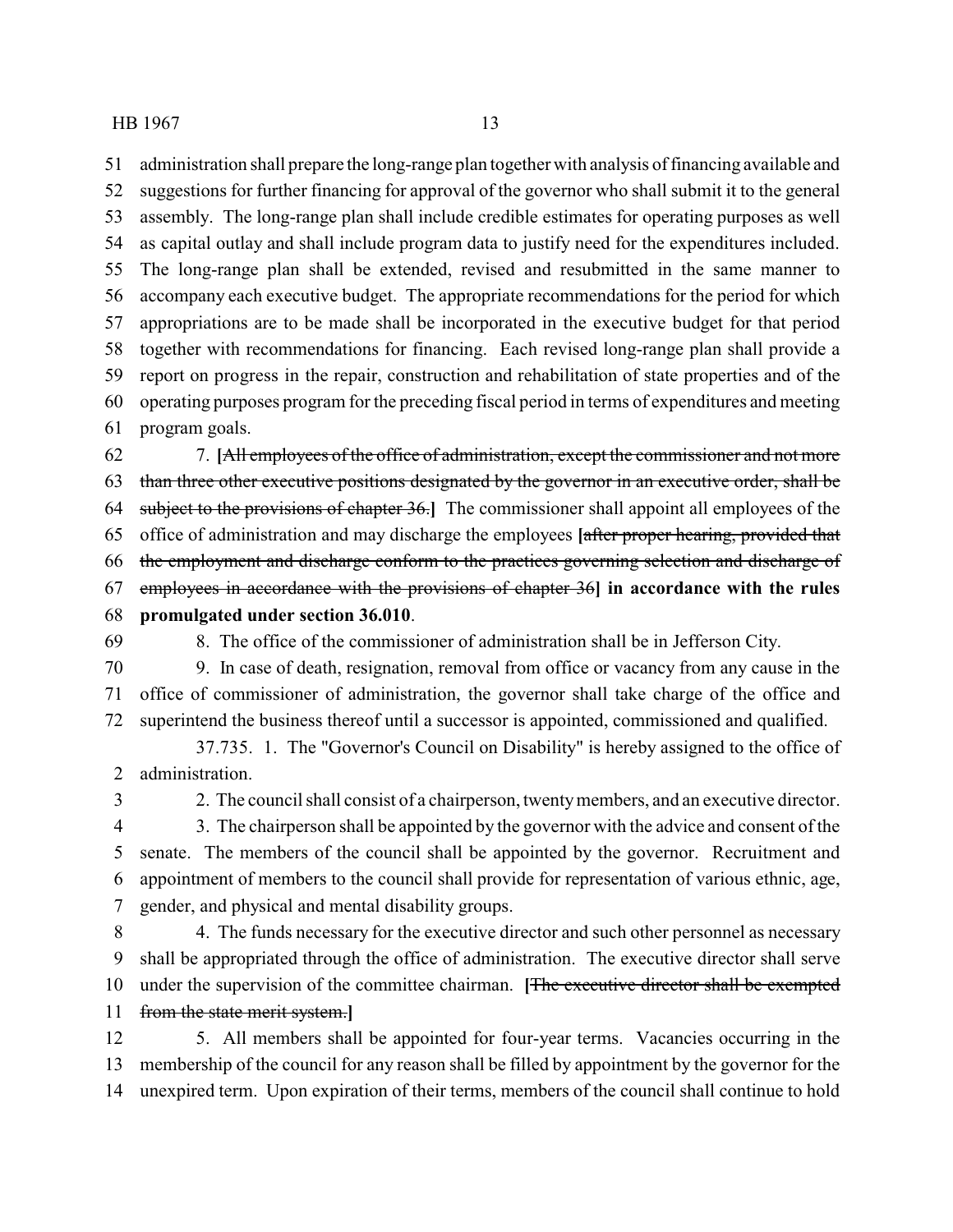- office until the appointment and qualification of their successors. No person shall be appointed
- for more than two consecutive terms, except that a person appointed to fill a vacancy may serve
- for two additional successive terms. The governor may remove a member for cause.
- - 6. Members of the council shall be chosen to meet the following criteria:

 (1) The majority of the council shall be comprised of people with disabilities, representing the various disability groups. The remaining positions shall be filled by family members of people with disabilities, persons who represent other disability-related groups, and other advocates. A person considered to have a disability shall meet the federal definition of disability as defined by P.L. 101-336;

(2) The council shall include at least one member from each congressional district;

 (3) Members of the council shall be knowledgeable about disability-related issues and have demonstrated a commitment to full participation of people with disabilities in all aspects of community life.

 7. The chairperson of the council shall serve without compensation but shall be reimbursed for actual and necessarytravel and other expenses incurred in the performance of the duties as chairperson of the council on disability. The members of the council shall serve without compensation but may be reimbursed for their actual and necessary expenses incurred in attending all meetings provided for by sections 37.735 to 37.745.

 8. The council shall meet at least once each calendar quarter to conduct its business. The executive director shall give notice to each member of the time and place of each meeting of the council at least ten days before the scheduled date of the meeting, and notice of any special meeting shall state the specific matters to be considered in the special meeting which is not a regular quarterly meeting.

 9. The chairperson, with the advice and consent of the council, shall appoint an executive director who shall serve as a nonvoting member and executive officer of the council. The executive director shall serve under the supervision of the chairperson of the council. The executive director shall be a person who is knowledgeable about disability-related issues and has demonstrated a commitment to full participation of people with disabilities in all aspects of community life.

 10. The director of each state department shall designate at least one employee who shall act as a liaison with the council.

42.012. 1. The commission shall have as its chief administrative officer an executive director, who shall be in charge of the staff of the commission and responsible for execution of the duties vested in the commission pursuant to this chapter. The executive director shall have served in military forces of the United States and have been honorably discharged therefrom.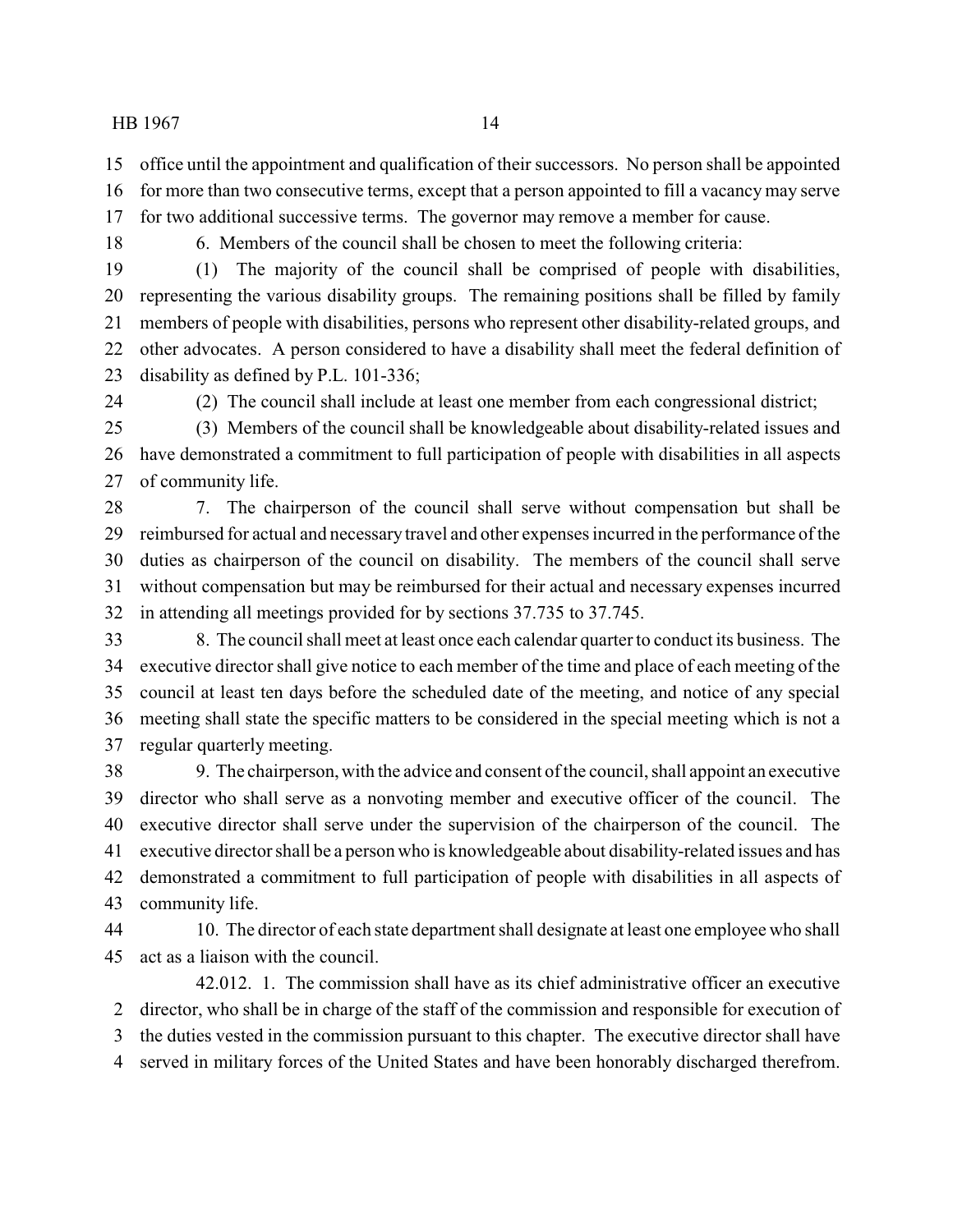The executive director shall be appointed by and serve at the pleasure of the commission, and the commission shall fix his or her compensation as provided by law.

 2. In carrying out the purposes and duties of the commission pursuant to this chapter, the executive director shall:

 (1) **[**Exercise for the commission the powers and duties of an appointing authority pursuant to chapter 36 to**]** Employ, with the consent of the commission, a staff composed of such professional, technical and clerical personnel as necessary to carry out the purposes of the commission and set compensation for such staff within the appropriations made for that purpose; provided, that no person shall be employed as an administrative assistant or as a veterans'service officer who has not served in the military forces of the United States and been honorably discharged therefrom**[**. All members of the staff of the commission, except the executive director and his or her deputy, shall be employed pursuant to the provisions of the state merit system law, chapter 36**]**;

 (2) Accept appointment as the attorney in fact by proper written power of attorney executed by veterans or their dependents or legal representatives as necessary to accomplish the purposes of sections 42.002 to 42.135 and section 143.1001;

 (3) Accept, in carrying out the purposes of sections 42.002 to 42.135 and section 143.1001, and for no other purpose, grants of services, personnel or money from any federal agencyor any political subdivision of the state desiring to participate in the work of the executive director;

 (4) Accept and distribute any federal or state funds which are available for veterans of the military forces of the United States, and, if a bond is required as a condition to securing such funds, to execute the bond required;

 (5) Have access to all pertinent records of state agencies, not designated as confidential records pursuant to any law of this state, and political subdivisions of this state, that may be of assistance in accomplishing the purposes of sections 42.002 to 42.135 and section 143.1001. Upon the written request of the executive director, the person in charge of any such record shall furnish the executive director, without charge, authenticated or certified copies of the records requested;

 (6) Have control of all veterans' cemeteries that are owned, purchased, leased, or provided by the state solely for the burial of veterans and eligible dependents as defined by the Department of Veterans Affairs or a successor federal agency. In the name of the state of Missouri, the executive director may acquire by purchase and may receive by donation or dedication any property which may be used for veterans' cemetery purposes. The executive director shall accept and receive any federal or state funds which are available for veterans' cemetery purposes.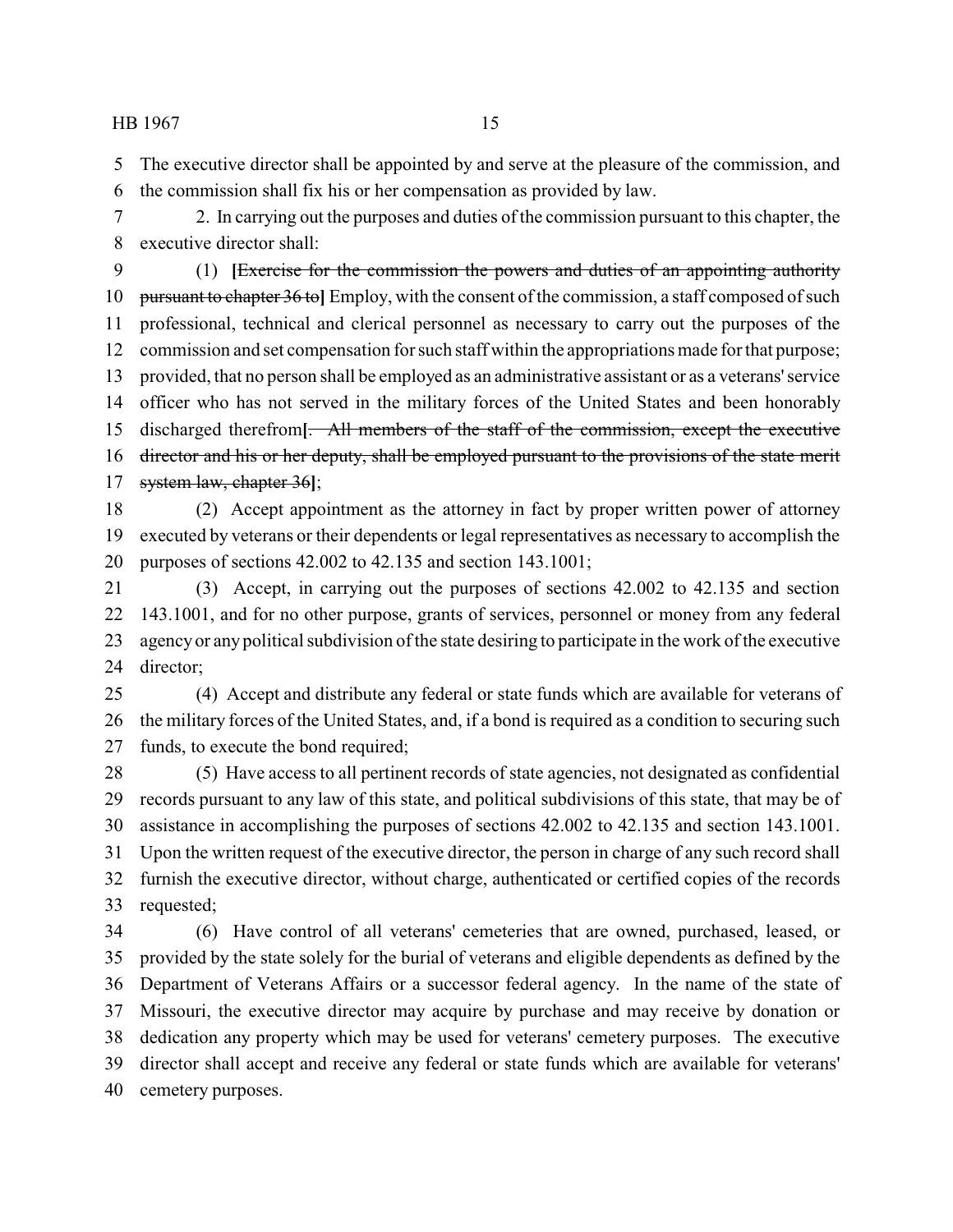3. The executive director shall have a seal of office and may administer oaths and acknowledge powers of attorney in favor of himself or herself, or any veterans' organization chartered by act of Congress of the United States.

105.055. 1. No supervisor or appointing authority of any state agency shall prohibit any employee of the agency from discussing the operations of the agency, either specifically or generally, with anymember of the legislature, state auditor, attorney general, or any state official or body charged with investigating such alleged misconduct.

2. No supervisor or appointing authority of any state agency shall:

 (1) Prohibit a state employee from or take any disciplinary action whatsoever against a state employee for the disclosure of any alleged prohibited activity under investigation or any related activity, or for the disclosure of information which the employee reasonably believes evidences:

(a) A violation of any law, rule or regulation; or

 (b) Mismanagement, a gross waste of funds or abuse of authority, or a substantial and specific danger to public health or safety, if the disclosure is not specifically prohibited by law; or

 (2) Require any such employee to give notice to the supervisor or appointing authority prior to making any such report.

3. This section shall not be construed as:

 (1) Prohibiting a supervisor or appointing authority from requiring that an employee inform the supervisor or appointing authority as to legislative requests for information to the agency or the substance of testimony made, or to be made, by the employee to legislators on behalf of the employee to legislators on behalf of the agency;

 (2) Permitting an employee to leave the employee's assigned work areas during normal work hours without following applicable rules and regulations and policies pertaining to leaves, unless the employee is requested by a legislator or legislative committee to appear before a legislative committee;

 (3) Authorizing an employee to represent the employee's personal opinions as the opinions of a state agency; or

 (4) Restricting or precluding disciplinary action taken against a state employee if: the employee knew that the information was false; the information is closed or is confidential under the provisions of the open meetings law or any other law; or the disclosure relates to the employee's own violations, mismanagement, gross waste of funds, abuse of authority or endangerment of the public health or safety.

 4. As used in this section, "disciplinary action" means any dismissal, demotion, transfer, reassignment, suspension, reprimand, warning of possible dismissal or withholding of work,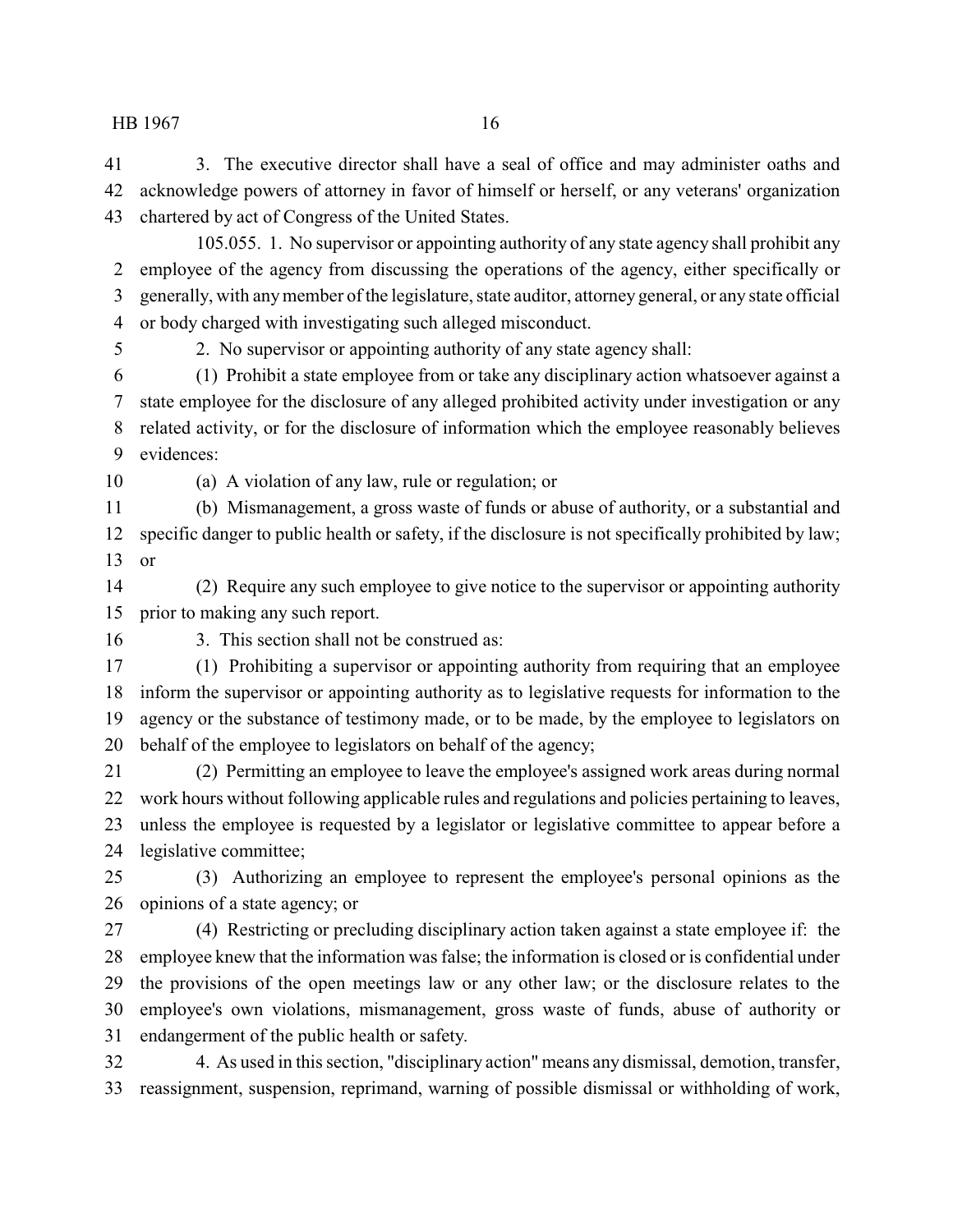34 whether or not the withholding of work has affected or will affect the employee's compensation.

35 5. **[**Any employee may file an administrative appeal whenever the employee alleges that 36 disciplinary action was taken against the employee in violation of this section. The appeal shall 37 be filed with the administrative hearing commission; provided that the appeal shall be filed with 38 the appropriate agency review board or body of nonmerit agency employers which have 39 established appeal procedures substantially similar to those provided for merit employees in 40 subsection 5 of section 36.390. The appeal shall be filed within thirty days of the alleged 41 disciplinary action. Procedures governing the appeal shall be in accordance with chapter 536. 42 If the commission or appropriate review body finds that disciplinary action taken was 43 unreasonable, the commission or appropriate review body shall modify or reverse the agency's 44 action and order such relief for the employee as the commission considers appropriate. If the 45 commission finds a violation of this section, it may review and recommend to the appointing 46 authority that the violator be suspended on leave without pay for not more than thirty days or, 47 in cases of willful or repeated violations, may review and recommend to the appointing authority 48 that the violator forfeit the violator's position as a state officer or employee and disqualify the 49 violator for appointment to or employment as a state officer or employee for a period of not more 50 than two years. The decision of the commission or appropriate review body in such cases may 51 be appealed by any party pursuant to law. 52 <del>6.</del> Each state agency shall prominently post a copy of this section in locations where it

53 can reasonably be expected to come to the attention of all employees of the agency.

54 **[**7.**] 6.** (1) **[**In addition to the remedies in subsection 6 of this section,**]** A person who 55 alleges a violation of this section may bring a civil action for damages within ninety days after 56 the occurrence of the alleged violation.

57 (2) A civil action commenced pursuant to this subsection may be brought in the circuit 58 court for the county where the alleged violation occurred, the county where the complainant 59 resides, or the county where the person against whom the civil complaint is filed resides.

60 (3) An employee must show by clear and convincing evidence that he or she or a person 61 acting on his or her behalf has reported or was about to report, verbally or in writing, a prohibited 62 activity or a suspected prohibited activity.

63 (4) A court, in rendering a judgment in an action brought pursuant to this section, shall 64 order, as the court considers appropriate, actual damages, and may also award the complainant 65 all or a portion of the costs of litigation, including reasonable attorney fees.

105.950. 1. Until June 30, 2000, the commissioner of administration and the directors 2 of the departments of revenue, social services, agriculture, economic development, corrections, 3 labor and industrial relations, natural resources, and public safety shall continue to receive the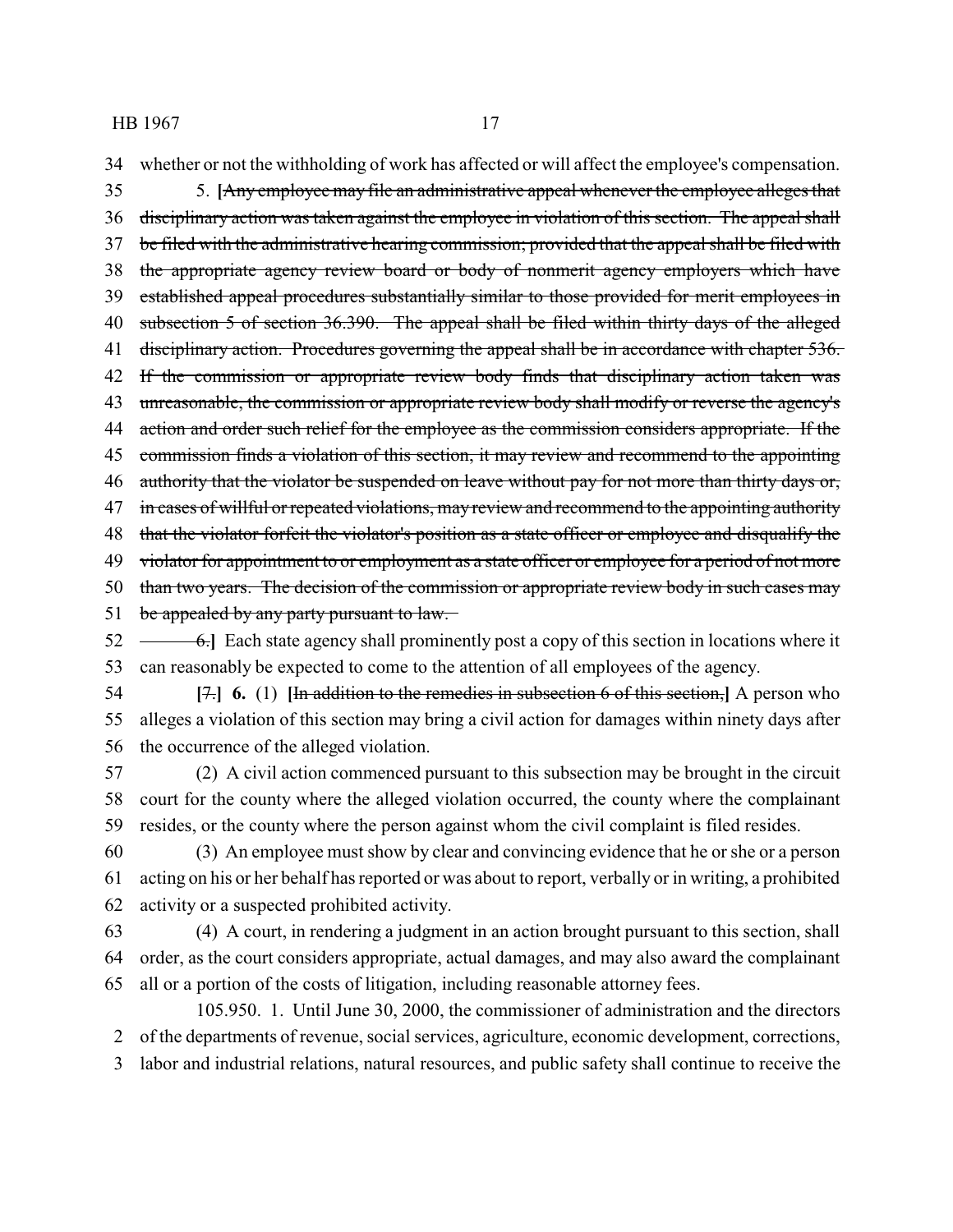salaries they received on August 27, 1999, subject to annual adjustments as provided in section 105.005.

 2. On and after July 1, 2000, the salary of the directors of the above departments shall be set by the governor within the limits of the salary ranges established pursuant to this section and the appropriation for that purpose. Salary ranges for department directors and members of the board of probation and parole shall be set by the **[**personnel advisory board**] director of the division of personnel of the office of administration** after considering the results of a study periodically performed or administered by the office of administration. Such salary ranges shall be published yearly in an appendix to the revised statutes of Missouri.

 3. Each of the above salaries shall be increased by any salary adjustment provided pursuant to the provisions of section 105.005.

105.1105. Any public employee who is convicted, pleads guilty, or pleads nolo contendere for the first time, under the laws of this state, the United States or any other state, of any criminal offense involving the use of a controlled substance, marijuana or other dangerous drug as such substances are defined in chapter 195 shall be required to show evidence of completion of a drug abuse treatment and education program certified by the state. If the public employee refuses to participate in a drug abuse treatment program or if he **or she** fails to complete such program within six months of his **or her** public employer becoming aware of the conviction, the public employee shall be suspended from his **or her** public employment until such time as he **or she** shows evidence of completion of or shows evidence of enrollment and continuing progress in a certified drug abuse treatment and education program. **[**Notwithstanding the provisions of section 36.370,**]** Such suspension shall be for no more than three months, after which time, if the public employee has failed to complete or has failed to show evidence of continuing progress in a drug abuse treatment and education program, he **or she** shall be dismissed from his **or her** public employment. After all requirements of the suspension period have been fulfilled by the public employee, he **or she** shall be returned to his **or her** former position with the public employer or, if such position is no longer available, he **or she** shall be placed in a position of comparable status as his **or her** former position prior to suspension.

105.1110. **[**Any public employee who is suspended or dismissed under the provisions 2 of section 105.1105 or 105.1108 shall have the right to appeal as provided under section 36.390 or under any appeal rights established by a public employer not subject to the provisions of chapter 36 that are substantially similar to the rights established under section 36.390.**]** Personnel records of any public employee relating to suspension or termination for reasons specified in section 105.1105 or 105.1108 shall be closed records.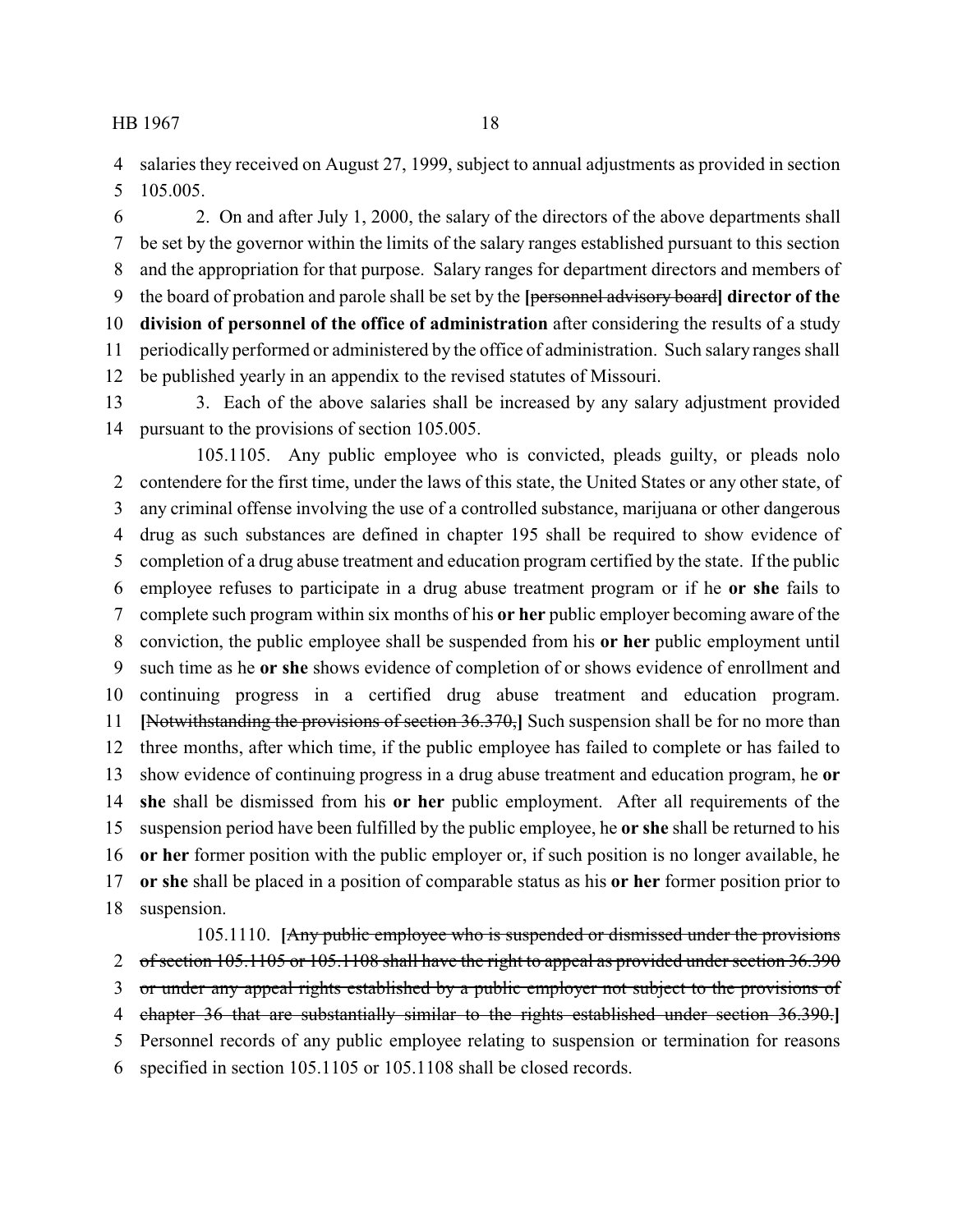105.1114. Administrative procedures for the implementation of sections 105.1100 to 105.1116 shall be promulgated by the **[**state personnel advisory board for those employees classified under the state personnel law and byother public employers for those employees under their management and control**] governor in accordance with section 36.010**. **[**No rule or 5 portion of a rule promulgated under the authority of sections 105.1100 to 105.1116 shall become effective unless it has been promulgated pursuant to the provisions of section 536.024.**]**

161.925. The council shall advocate for assistive technology policies, regulations and programs, and shall establish a consumer-responsive, comprehensive assistive technologyservice delivery system. The council shall:

 (1) Promote awareness of the needs of individuals with disabilities for assistive technology devices and services and the efficacyof providing such devices and services to allow persons with disabilities to be productive and independent;

 (2) Gain an understanding of current policies, practices, and procedures that facilitate or impede the availability or provision of assistive technology and recommend methods to streamline such policies;

 (3) Research and study data from the major public and private providers of assistive technology regarding numbers and types of devices and services delivered;

 (4) Establish interagencycoordination mechanisms among state agencies and public and private entities that provide assistive technology devices and services in an effort to eliminate gaps and reduce duplication of such services to individuals with disabilities;

 (5) Foster the capacity of public and private entities to provide assistive technology devices and services so that individuals with disabilities of all ages will, to the extent appropriate, be able to secure and maintain possession of assistive technology as needed to function independently and productively;

 (6) Recommend and implement specific methods and programs to increase availability of and funding for assistive technology devices and assistive technology services for individuals with disabilities;

 (7) Employ staff necessary to implement assistive technology services and programs assigned to the council**[**, with all employees exempt from the state merit system under chapter 36**]**;

 (8) Enter into grants or contracts with public or private agencies, schools, or qualified individuals or organizations to deliver federally required or otherwise necessary assistive technology programs and services, including but not limited to assistive device demonstration programs, device recycling programs, device loan programs, financial loan programs, and assistive technologyassessments, installation, and usage training for individuals with disabilities, with or without utilizing the procurement procedures of the office of administration;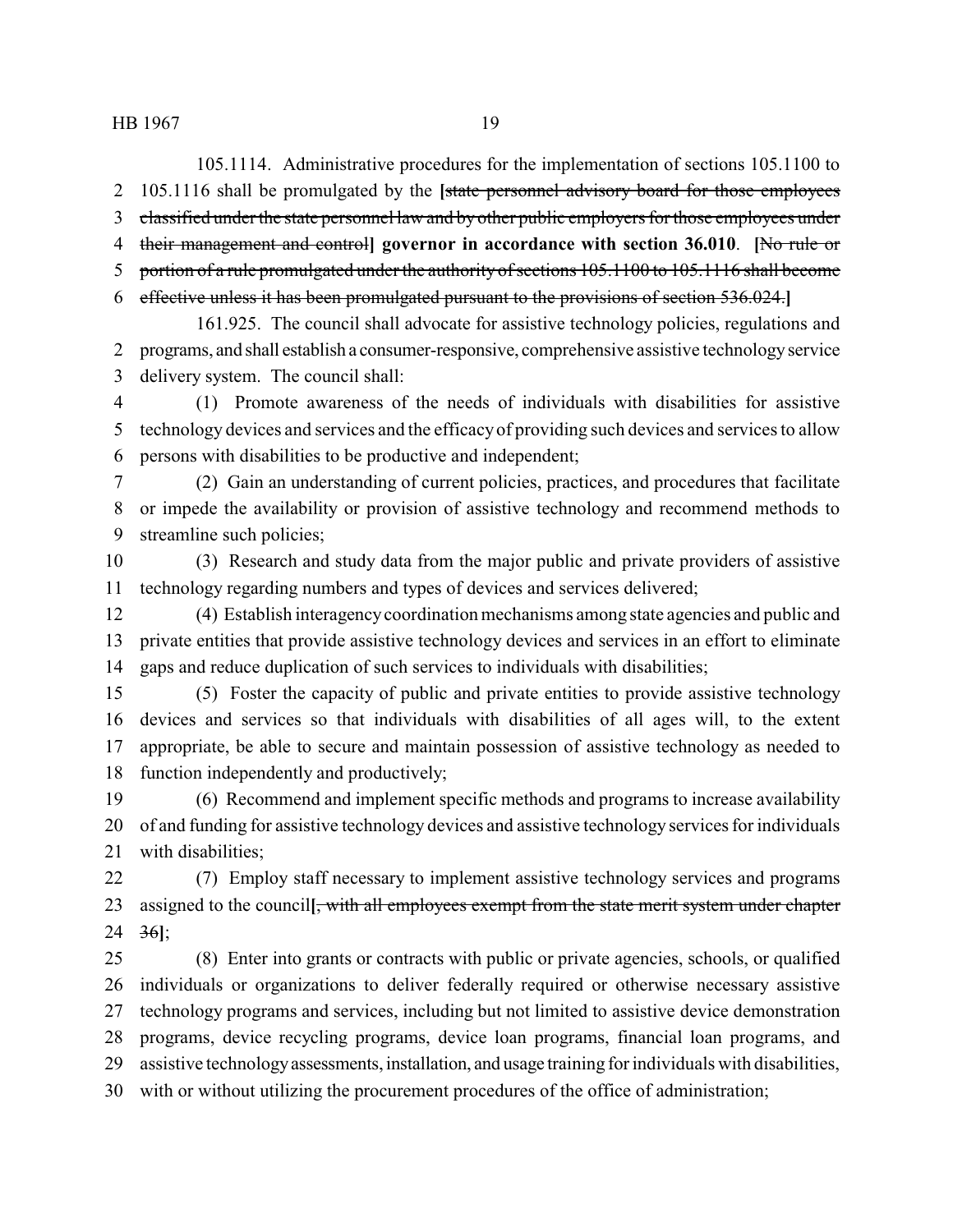(9) Administer the assistive technology trust fund created in section 161.930, including 32 the formation of a not-for-profit corporation that qualifies as a Section  $501(c)(3)$  organization under the Internal Revenue Code of 1986, as amended;

 (10) Accept, administer, and disburse federal moneys as the lead agency for the federal Assistive Technology Act of 2004, P.L. 108-364, and any amendments or successors thereto, as well as moneys from the assistive technologytrust fund created in section 161.930, and any other moneys appropriated, granted, or given for the purpose of implementing assistive technology programs and services; and

 (11) Report annually by January first to the governor and the general assembly on council activities and the results of its studies, programs, services, and recommendations to increase access to assistive technology.

181.043. The secretary of state shall appoint a state librarian who shall administer the affairs of the Missouri state library under the rules and regulations of the secretary of state and who shall serve at the pleasure of the secretary of state. The state librarian shall be a graduate of an accredited college or university, and be graduated from an accredited library school, and shall have library experience. The state librarian shall appoint the personnel in connection with the various activities of the state library, subject to the approval of the secretary of state. **[**The provisions for appeals provided in section 36.390 for dismissals of regular merit employees shall 8 apply to the employees of the state library, that all staffs presently employed must be transferred as regular state employees.**]**

191.907. **[**1.**]** Any person who is the original source of the information used by the attorney general to bring an action under subsection 14 of section 191.905 shall receive ten percent of any recovery by the attorney general. As used in this section, "original source of information" means information no part of which has been previously disclosed to or known by the government or public. If the court finds that the person who was the original source of the information used by the attorney general to bring an action under subsection 14 of section 191.905 planned, initiated, or participated in the conduct upon which the action is brought, such person shall not be entitled to any percentage of the recovery obtained in such action.

 **[**2. Any person who is the original source of information about the willful violation by 10 any person of section 36.460 shall receive ten percent of the amount of compensation that would

11 have been paid the employee forfeiting his or her position under section 36.460 if the employee

 was found to have acted fraudulently in connection with the state medical assistance program.**]** 207.085. **[**1.**]** Any employee of the children's division, including supervisory personnel

 and private contractors with the division, who is involved with child protective services and purposely, knowingly, and willfully violates a stated or written policy of the division, any rule

promulgated by the division, or any state law directly related to the child abuse and neglect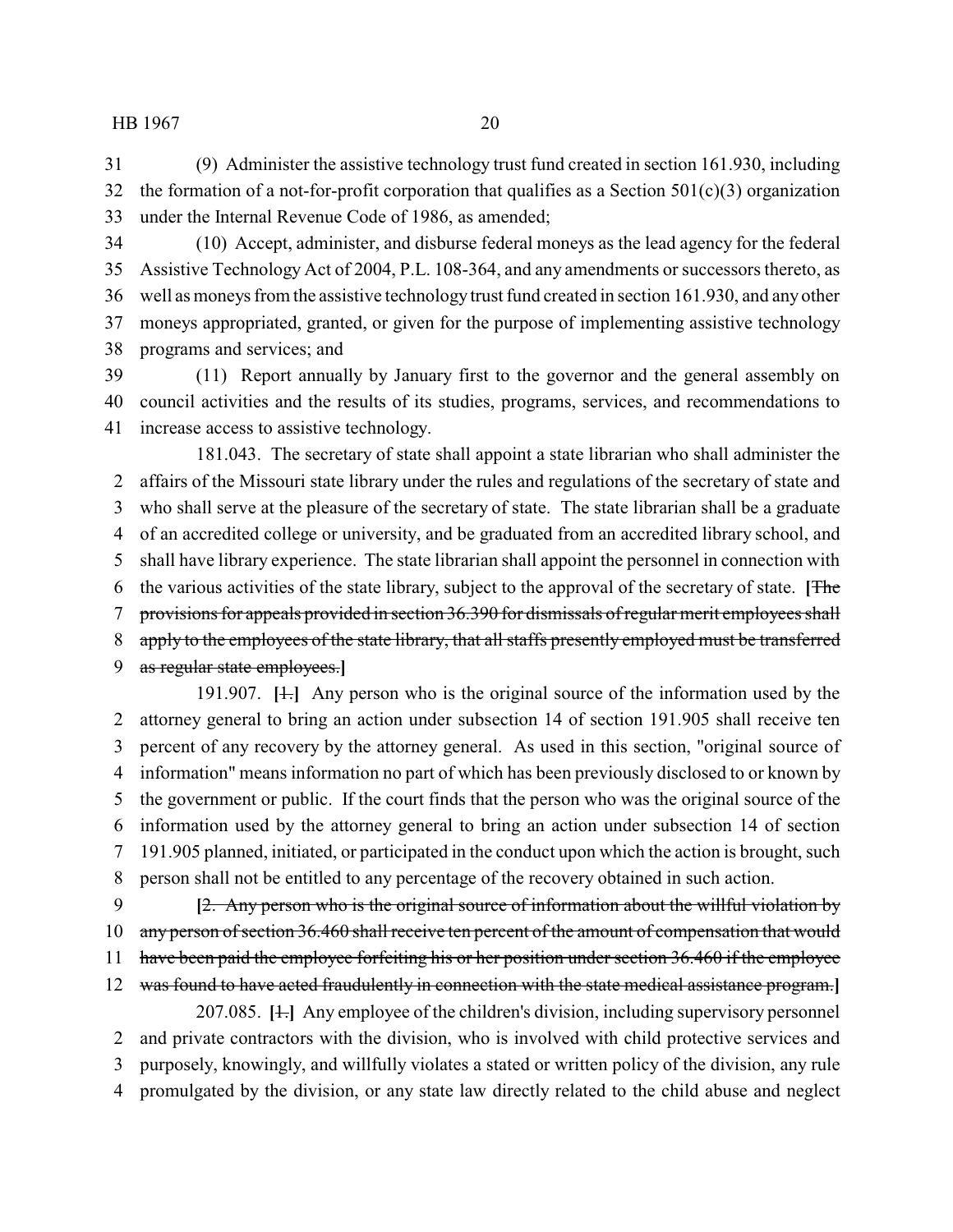activities of the division shall be dismissed if the violation directly results in serious physical

- injury or death**[**, subject to the provisions of subsection 2 of this section**]**. The provisions of this
- section shall apply to **[**merit system employees of the division, as well as**]** all **[**other**]** employees
- of the division and private contractors with the division, and upon a showing of a violation, such
- employees shall be dismissed **[**for cause, subject to the provisions of subsection 2 of this section,
- and shall have the right of appeal pursuant to sections 36.380 and 36.390**]**. For purposes of this section, a "private contractor with the division" means any private entity or community action agencywith the appropriate and relevant training and expertise in delivering services to children and their families as determined by the children's division, and capable of providing direct services and other family services for children in the custody of the children's division or any
- such entities or agencies that are receiving state moneys for such services.
- **[**2. The provisions of sections 660.019 to 660.021 shall apply to this section. If an 17 employee of the division or a private contractor with the division is responsible for caseload 18 assignments in excess of those required to attain accreditation by the Council for Accreditation for Families and Children's Services, and the employee purposely, knowingly, and willfully 20 violates a stated or written policy of the division, any rule promulgated by the division, or any 21 state law directly related to the child abuse and neglect activities of the division and the violation 22 directly results in serious physical injury or death, the employee's good faith efforts to follow the 23 stated or written policies of the division, the rules promulgated by the division, or the state laws 24 directly related to the child abuse and neglect activities of the division shall be a mitigating factor 25 in determining whether an employee of the division or a private contractor with the division is dismissed pursuant to subsection 1 of this section.**]**
- 208.201. 1. The "MO HealthNet Division" is hereby established within the department of social services. The director of the MO HealthNet division shall be appointed by the director of the department. Where the title "division of medical services" is found in the Missouri Revised statutes it shall mean "MO HealthNet division".
- 2. The MO HealthNet division is an integral part of the department of social services and shall have and exercise all the powers and duties necessary to carry out fully and effectively the purposes assigned to it by law and shall be the state agency to administer payments to providers under the MO HealthNet program and to carry out such other functions, duties, and responsibilities as the MO HealthNet division may be transferred by law, or by a departmental reorganizational plan pursuant to law.
- 3. All powers, duties and functions of the family support division relative to the development, administration and enforcement of the medical assistance programs of this state are transferred by type I transfer as defined in the Omnibus State Reorganization Act of 1974 to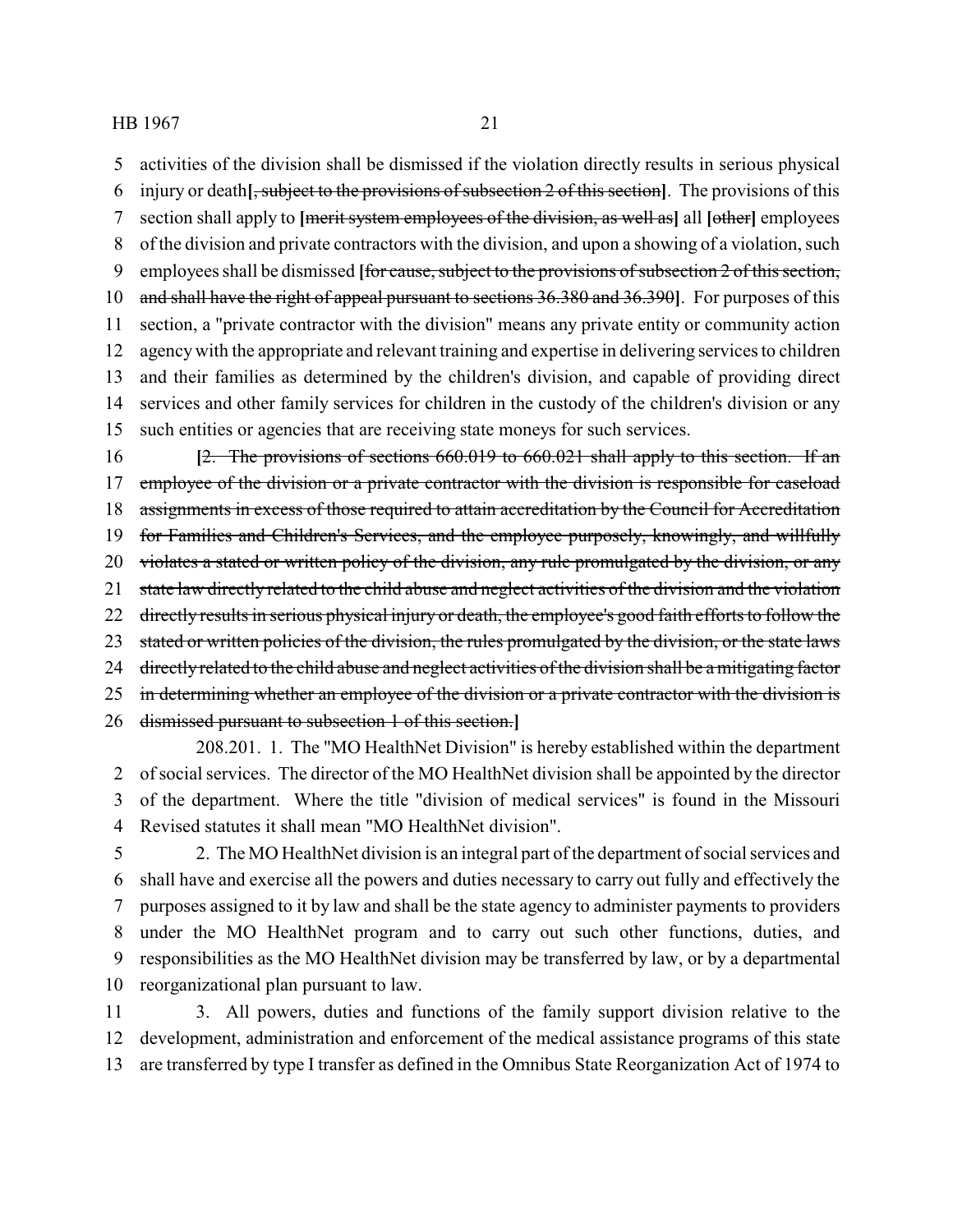the MO HealthNet division. The family support division shall retain the authority to determine

and regulate the eligibility of needy persons for participation in the MO HealthNet program.

 4. All state regulations adopted under the authority of the division of medical services shall remain in effect unless withdrawn or amended by authority of the MO HealthNet division.

 5. The director of the MO HealthNet division shall **[**exercise the powers and duties of an appointing authority under chapter 36 to**]** employ such administrative, technical, and other personnel as may be necessary, and may designate subdivisions as needed for the performance of the duties and responsibilities of the division.

 6. In addition to the powers, duties and functions vested in the MO HealthNet division by other provisions of this chapter or by other laws of this state, the MO HealthNet division shall have the power:

(1) To sue and be sued;

 (2) To adopt, amend and rescind such rules and regulations necessary or desirable to perform its duties under state law and not inconsistent with the constitution or laws of this state;

 (3) To make and enter into contracts and carry out the duties imposed upon it by this or any other law;

 (4) To administer, disburse, accept, dispose of and account for funds, equipment, supplies or services, and anykind of propertygiven, granted, loaned, advanced to or appropriated by the state of Missouri or the federal government for any lawful purpose;

 (5) To cooperate with the United States government in matters of mutual concern pertaining to any duties of the MO HealthNet division or the department of social services, including the adoption of such methods of administration as are found by the United States government to be necessary for the efficient operation of state medical assistance plans required by federal law, and the modification or amendment of a state medical assistance plan where required by federal law;

 (6) To make reports in such form and containing such information as the United States government may, from time to time, require and comply with such provisions as the United States government may, from time to time, find necessary to assure the correctness and verification of such reports;

 (7) To create and appoint, when and if it may deem necessary, advisory committees not otherwise provided in any other provision of the law to provide professional or technical consultation with respect to MO HealthNet program administration. Each advisory committee shall consult with and advise the MO HealthNet division with respect to policies incident to the administration of the particular function germane to their respective field of competence;

 (8) To define, establish and implement the policies and procedures necessary to administer payments to providers under the MO HealthNet program;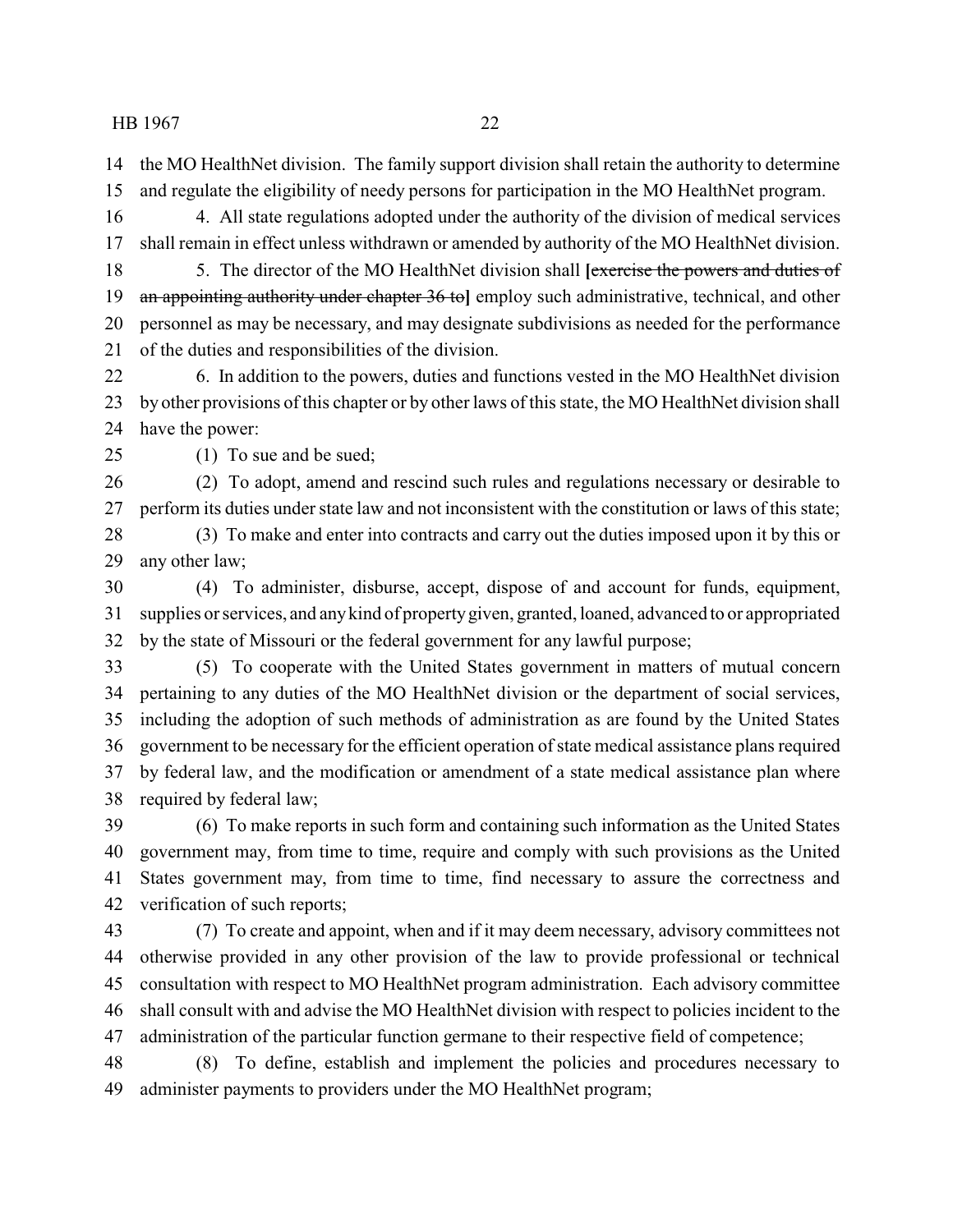(9) To conduct utilization reviews to determine the appropriateness of services and reimbursement amounts to providers participating in the MO HealthNet program;

 (10) To establish or cooperate in research or demonstration projects relative to the medical assistance programs, including those projects which will aid in effective coordination or planning between private and public medical assistance programs and providers, or which will help improve the administration and effectiveness of medical assistance programs.

210.170. 1. There is hereby created within the office of administration of the state of Missouri the "Children's Trust Fund Board", which shall be composed of twenty-one members as follows:

 (1) Twelve public members to be appointed by the governor by and with the advice and consent of the senate. As a group, the public members appointed pursuant to this subdivision shall demonstrate knowledge in the area of prevention programs, shall be representative of the demographic composition of this state, and, to the extent practicable, shall be representative of all of the following categories:

- (a) Organized labor;
- (b) The business community;
- (c) The educational community;
- 12 (d) The religious community;
- (e) The legal community;
- (f) Professional providers of prevention services to families and children;
- (g) Volunteers in prevention services;
- (h) Social services;
- (i) Health care services; and
- (j) Mental health services;
- (2) A physician licensed pursuant to chapter 334;

 (3) Two members of the Missouri house of representatives, who shall be appointed by the speaker of the house of representatives and shall be members of two different political parties;

 (4) Two members of the Missouri senate, who shall be appointed by the president pro tem of the senate and who shall be members of two different political parties; and

(5) Four members chosen and appointed by the governor.

 2. All members of the board appointed by the speaker of the house or the president pro tem of the senate shall serve until their term in the house or senate during which they were appointed to the board expires. All public members of the board shall serve for terms of three years; except, that of the public members first appointed, four shall serve for terms of three years, four shall serve for terms of two years, and three shall serve for terms of one year. No public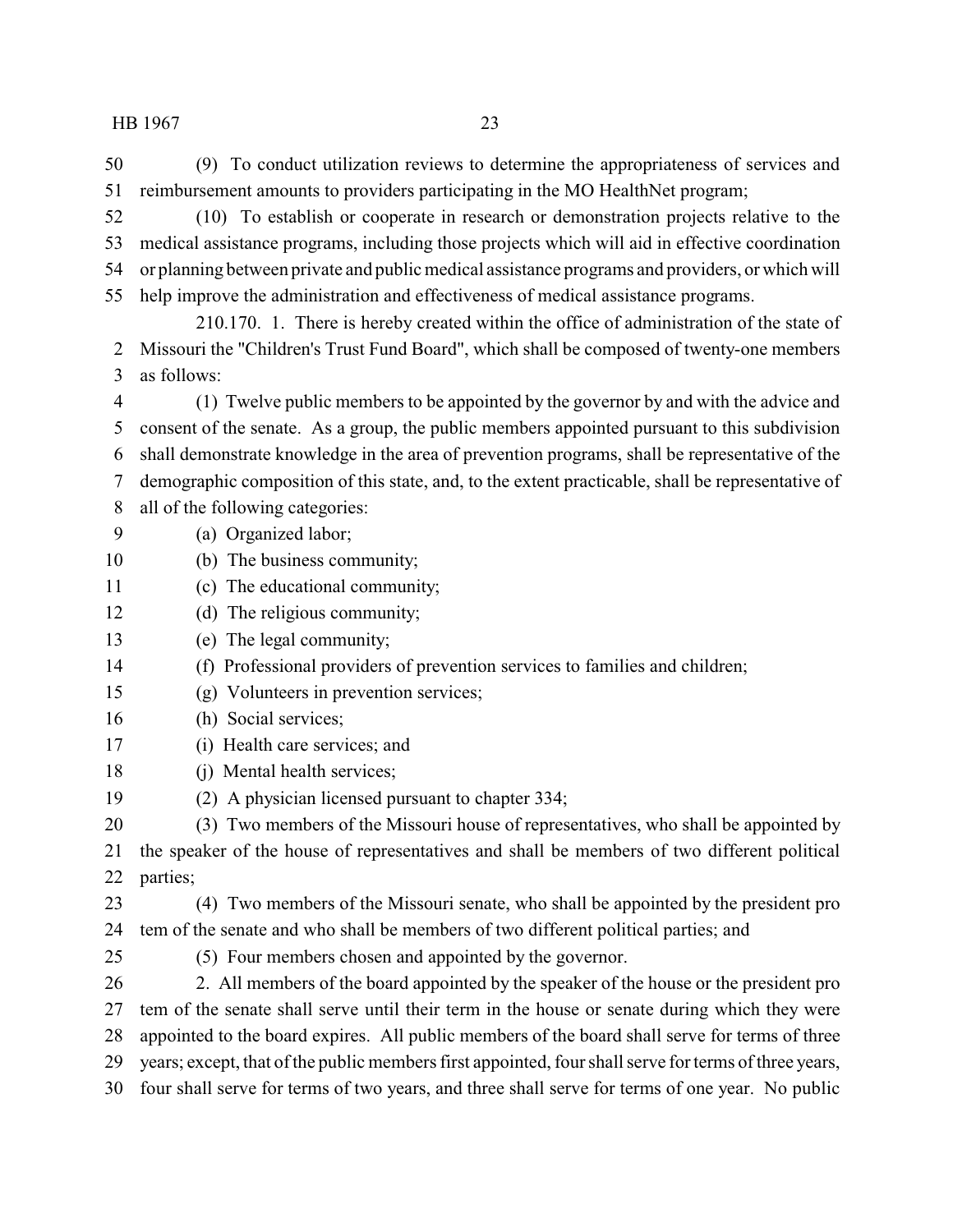members mayserve more than two consecutive terms, regardless of whether such terms were full

 or partial terms. Each member shall serve until his **or her** successor is appointed. All vacancies on the board shall be filled for the balance of the unexpired term in the same manner in which the board membership which is vacant was originally filled.

 3. Any public member of the board may be removed by the governor for misconduct, incompetency, or neglect of duty after first being given the opportunity to be heard in his or her own behalf.

 4. The board may employ an executive director who shall be charged with carrying out the duties and responsibilities assigned to him or her by the board. The executive director may obtain all necessary office space, facilities, and equipment, and may hire and set the compensation of such staff as is approved by the board and within the limitations of appropriations for the purpose. **[**All staff members, except the executive director, shall be employed pursuant to chapter 36.**]**

 5. Each member of the board may be reimbursed for all actual and necessary expenses incurred by the member in the performance of his or her official duties. All reimbursements made pursuant to this subsection shall be made from funds in the children's trust fund appropriated for that purpose.

 6. All business transactions of the board shall be conducted in public meetings in accordance with sections 610.010 to 610.030.

 7. The board may accept federal funds for the purposes of sections 210.170 to 210.173 and section 143.1000 as well as gifts and donations from individuals, private organizations, and foundations. The acceptance and use of federal funds shall not commit any state funds nor place any obligation upon the general assembly to continue the programs or activities for which the federal funds are made available. All funds received in the manner described in this subsection shall be transmitted to the state treasurer for deposit in the state treasury to the credit of the children's trust fund.

 8. The board shall elect a chairperson from among the public members, who shall serve for a term of two years. The board may elect such other officers and establish such committees as it deems appropriate.

 9. The board shall exercise its powers and duties independently of the office of administration except that budgetary, procurement, accounting, and other related management functions shall be performed by the office of administration.

217.030. The director shall appoint the directors of the divisions of the department, except the chairman of the board of probation and parole who shall be appointed by the governor and who shall serve as the director of the division of probation and parole. Division directors shall serve at the pleasure of the director, except the chairman of the board of probation and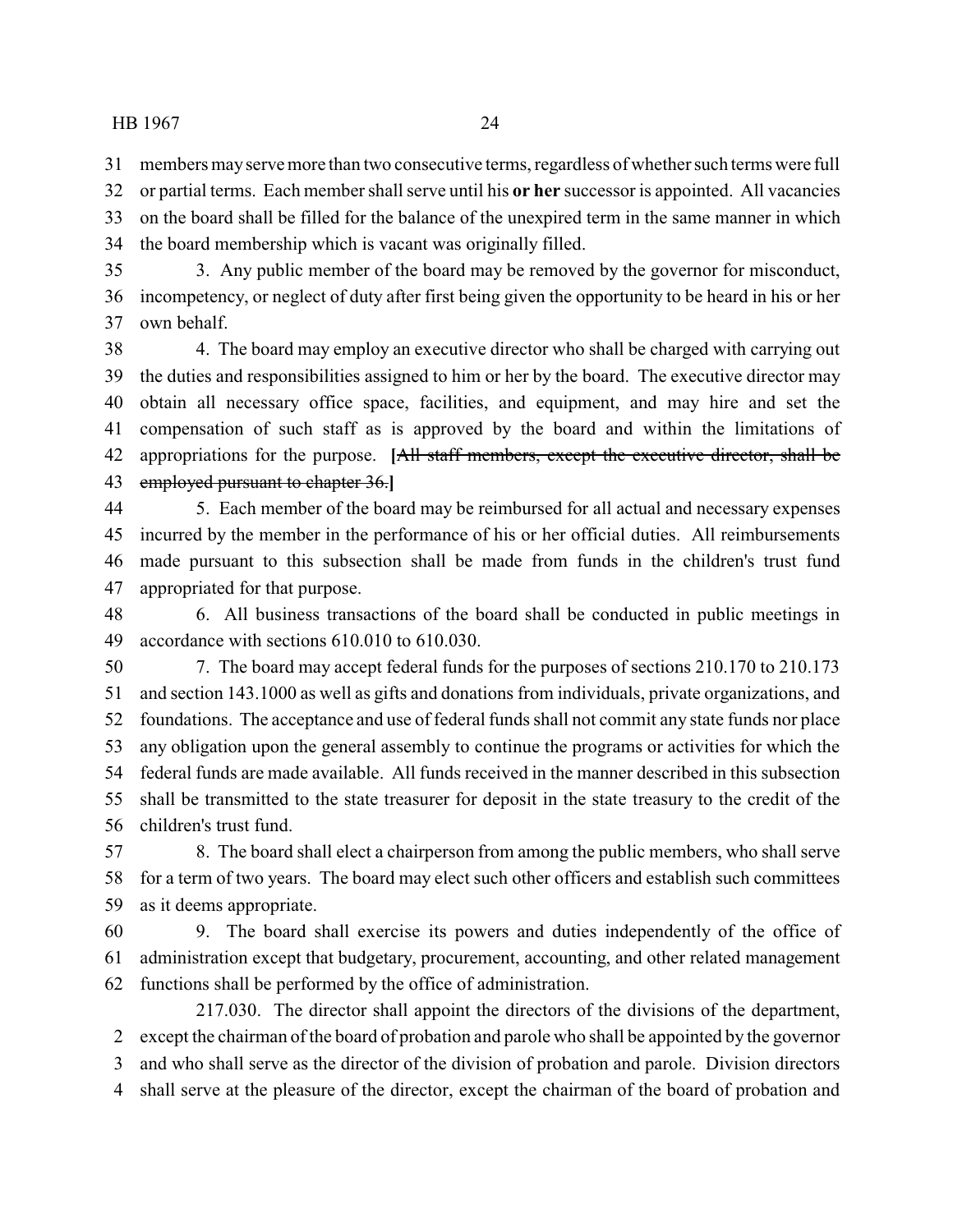parole who shall serve in the capacity of chairman at the pleasure of the governor. The director

of the department shall **[**be the appointing authority under chapter 36 to**]** employ such

administrative, technical and other personnel who may be assigned to the department generally

rather than to any of the department divisions or facilities and whose employment is necessary

for the performance of the powers and duties of the department.

217.160. 1. Any division director, subject to the supervision of the director, shall **[**exercise for the division the powers and duties of an appointing authority under chapter 36 to**]** employ personnel**[**,**]** for the performance of the duties and responsibilities of the division.

 2. The division director shall be a person of recognized character and integrity and shall have education, training and experience appropriate to the responsibilities of the division of which he **or she** is the director. He **or she** shall be a citizen of the United States but need not be a citizen of the state of Missouri at the time of his **or her** appointment.

 3. The director shall be a full-time employee of the division and shall hold no other regular, compensated position while serving as a director of the division.

217.165. The department director shall **[**in accordance with chapter 36**]** appoint for each correctional center a chief administrative officer.

217.665. 1. Beginning August 28, 1996, the board of probation and parole shall consist of seven members appointed by the governor by and with the advice and consent of the senate.

 2. Beginning August 28, 1996, members of the board shall be persons of recognized integrity and honor, known to possess education and ability in decision making through career experience and other qualifications for the successful performance of their official duties. Not more than four members of the board shall be of the same political party.

 3. At the expiration of the term of each member and of each succeeding member, the governor shall appoint a successor who shall hold office for a term of six years and until his **or her** successor has been appointed and qualified. Members may be appointed to succeed themselves.

 4. Vacancies occurring in the office of anymember shall be filled by appointment by the governor for the unexpired term.

 5. The governor shall designate one member of the board as chairman and one member as vice chairman. The chairman shall be the director of the division and shall have charge of the division's operations, funds and expenditures. In the event of the chairman's removal, death, resignation, or inability to serve, the vice chairman shall act as chairman upon written order of the governor or chairman.

 6. Members of the board shall devote full time to the duties of their office and before taking office shall subscribe to an oath or affirmation to support the Constitution of the United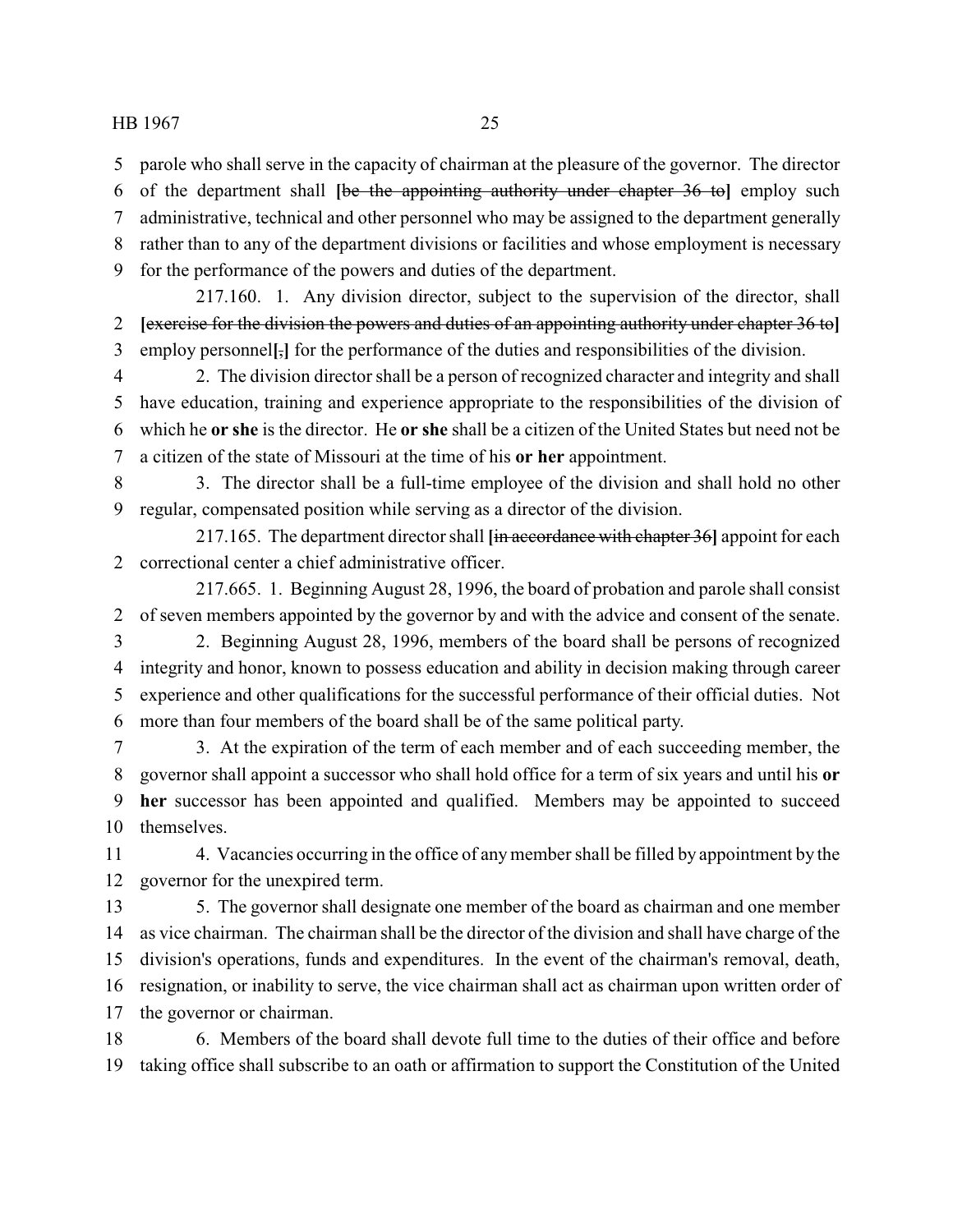States and the Constitution of the State of Missouri. The oath shall be signed in the office of the secretary of state.

 7. The annual compensation for each member of the board whose term commenced before August 28, 1999, shall be forty-five thousand dollars plus anysalaryadjustment, including prior salary adjustments, provided pursuant to section 105.005. Salaries for board members whose terms commence after August 27, 1999, shall be set as provided in section 105.950; provided, however, that the compensation of a board member shall not be increased during the member's term of office, except as provided in section 105.005. In addition to compensation provided by law, the members shall be entitled to reimbursement for necessary travel and other expenses incurred pursuant to section 33.090.

 8. Any person who served as a member of the board of probation and parole prior to July 1, 2000, shall be made, constituted, appointed and employed by the board of trustees of the state employees' retirement system as a special consultant on the problems of retirement, aging and other state matters. As compensation for such services, such consultant shall not be denied use of any unused sick leave, or the ability to receive credit for unused sick leave pursuant to chapter 104, provided such sick leave was maintained by the board of probation and parole in the regular course of business prior to July 1, 2000, but only to the extent of such sick leave records are consistent with the rules promulgated **[**pursuant to section 36.350**] on sick leave**. Nothing in this section shall authorize the use of any other form of leave that may have been maintained by the board prior to July 1, 2000.

219.036. 1. The director, subject to the supervision of the department director, shall employ all employees**[**, as provided in chapter 36,**]** and is authorized to employ in any appropriate capacity any person qualified under the provisions of sections 219.011 to 219.086 even though such person has previously been convicted of a crime.

 2. The director shall set forth the duties and responsibilities of all employees of the division.

 3. The director shall prepare and update a master plan covering a period of not less than five years outlining the structural, legislative, and program and facility changes necessary for improvement of services to children committed to it.

 4. The director shall also prepare an annual report which shall consist of a description of progress made toward the achievement of objectives contained in the master plan; a statistical analysis of juvenile delinquency in Missouri, including, but not limited to, the number and rates of juvenile arrests, juvenile detentions, juvenile court referrals and court dispositions for the entire state and within the jurisdiction of each circuit.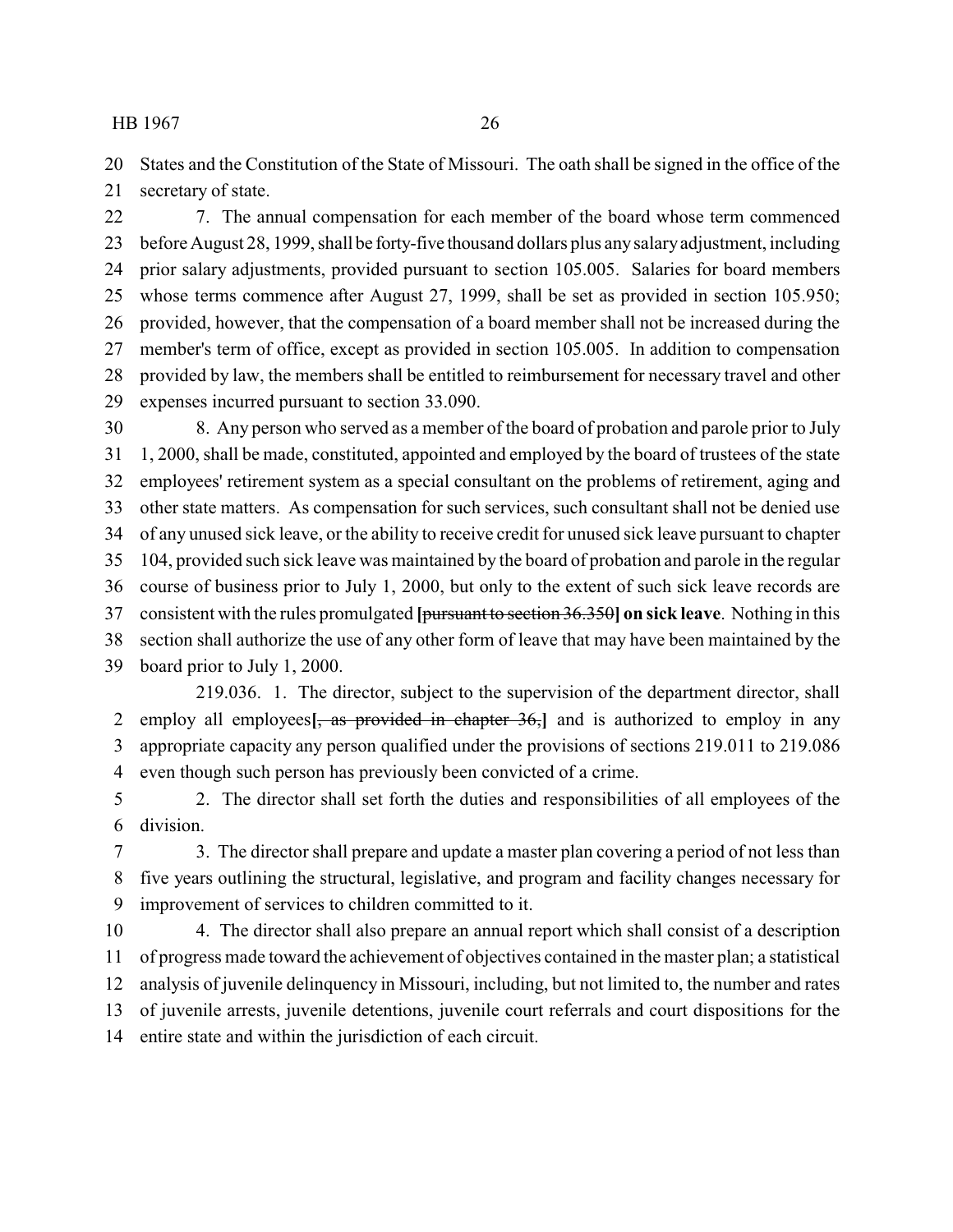5. The master plan and each subsequent annual report shall be transmitted to the governor, the legislature, the director of the department, the juvenile courts, and upon request, to other interested persons and agencies.

 6. All officers and employees of the state and of every county and city shall furnish to the director, on an annual basis, such statistics and other information within their knowledge and control as the director deems necessary or proper to be collected pursuant to the provisions of sections 219.011 to 219.086.

 7. The director shall establish written policy and procedures for the administration of the division and shall promulgate necessary rules and regulations pursuant to section 219.016 and chapter 536 which, together with any amendments thereto, shall be kept on file at the principal office of the division, shall constitute a public record and be subject to the inspection by any person at all reasonable times.

 8. The director is hereby authorized to enter into contract with any qualified individual, agency, or institution for the purchase of services required to meet the needs of children committed to the division's charge, when it can be shown that the purchase of such services is more economical, effective or practical than for such services to be provided directly by the division. No contract shall be made under sections 219.011 to 219.086 contraryto the provisions of Article I, Section 7 or Article IX, Section 8 of the Constitution of Missouri.

 9. The director is authorized to serve as an agent of the state in entering into agreements with the appropriate agency of the federal government to provide care and treatment for a child found by a federal court to be delinquent and committed to the custody of the Attorney General of the United States pursuant to the provisions of 18 U.S.C. 5031-5037, inclusive, as amended. Such agreement shall be upon such terms and conditions and shall provide for such compensation as may be mutually agreed upon between the division and the appropriate agency of the federal government. Funds received as compensation under such agreement shall be placed in the state treasury and shall be used, upon appropriation, by the division for carrying out the purposes of sections 219.011 to 219.086.

236.405. 1. There is hereby created a dam and reservoir safety program in the department of natural resources. The council shall promulgate rules, regulations, guidelines, and standards relating to the determination of whether a dam or reservoir constitutes a danger to public safety, life or property to be effective upon approval by the director.

 2. The director of the department of natural resources shall employ an experienced professional engineer as chief engineer and assistants to administer the activities of the dam and reservoir safety program.

 3. The chief engineer shall be selected **[**under the state merit system**]** on the basis of professional experience directly related to the design and construction of dams and reservoirs.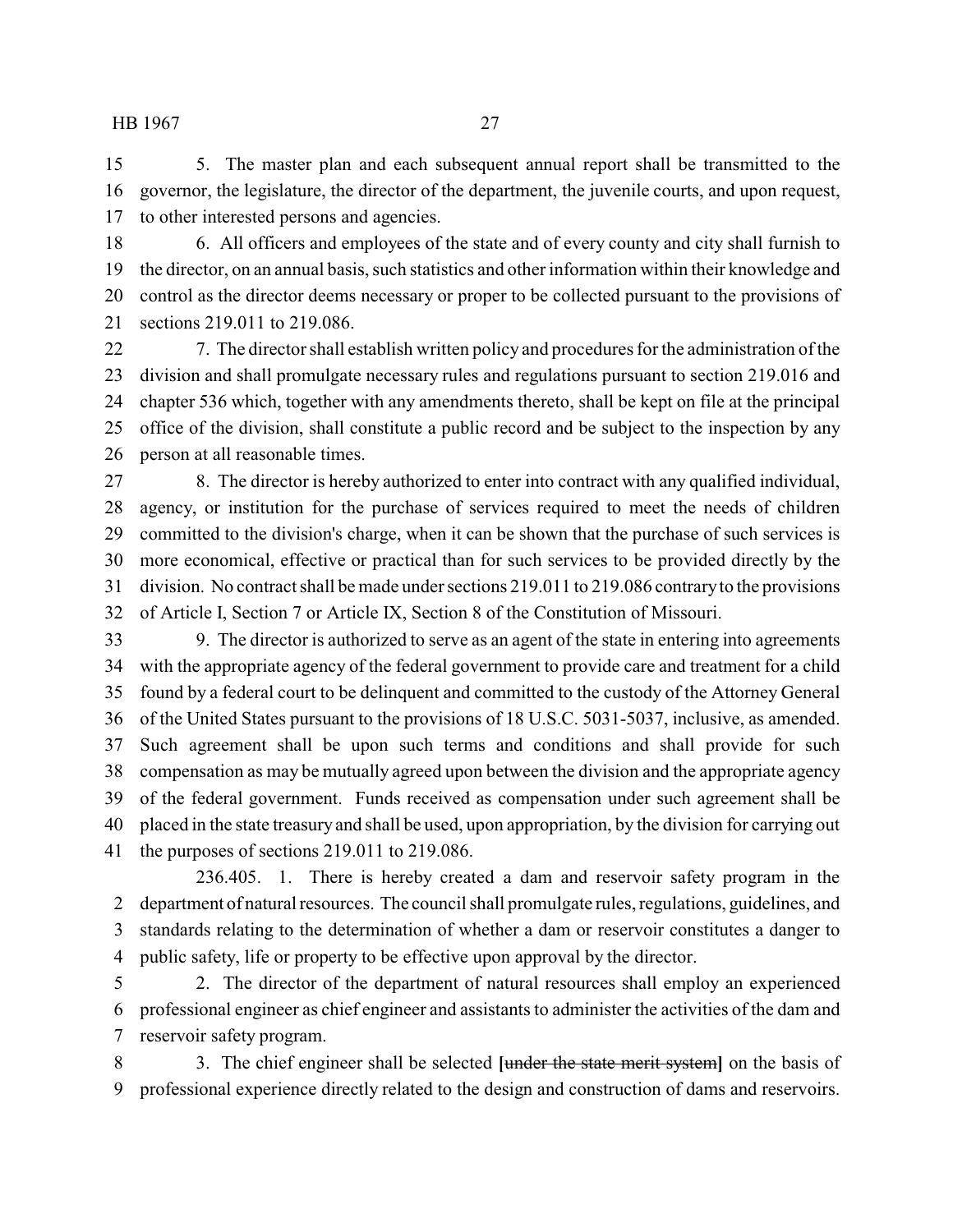4. The findings, opinions, and orders of the council and the chief engineer shall be kept as permanent public records in the offices of the department of natural resources.

 5. No rule or portion of a rule promulgated under the authority of sections 236.400 to 236.500 shall become effective unless it has been promulgated pursuant to the provisions of section 536.024.

286.005. 1. There is hereby created a "Department of Labor and Industrial Relations" to be headed by a labor and industrial relations commission as provided by Section 49, Article IV, Constitution of Missouri. All the powers, duties and functions of the industrial commission are transferred by type I transfer to the labor and industrial relations commission and the industrial commission is abolished. The commission shall nominate and the governor shall appoint, with the advice and consent of the senate, the director of the department to be the chief administrative officer of the department. Members of the industrial commission on May2, 1974, shall become members of the commission and the terms of the commission members shall be the same as provided by law for the industrial commission. Individuals appointed as members of the industrial commission shall serve the remainder of the term to which they were appointed as members of the commission. The members of the commission shall receive an annual salary of seventy-two thousand seven hundred thirty-five dollars plus any salary adjustment provided pursuant to section 105.005 payable out of the state treasury. The board of rehabilitation is abolished as hereinafter set out and on May 2, 1974, no compensation shall be paid to any person as a member of the board of rehabilitation, other provisions of the law notwithstanding. The director of the department shall appoint other division heads in the department. For the purposes of subsections 6, 7, 8 and 9 of section 1 of the reorganization act of 1974, the director of the department shall be construed as the head of the department of labor and industrial relations.

 2. All powers, duties, and functions vested by law in the division of employment security, chapter 288, and others, are transferred by type II transfer to the department.

 3. All powers, duties, and functions vested by law in the division of workers' compensation, chapter 287, and others, are transferred by type II transfer to the department.

 4. All the powers, duties, and functions of the board of rehabilitation, chapter 287, and others, are transferred by type I transfer to the division of workers' compensation of the department and the board of rehabilitation is abolished.

 5. All powers, duties and functions vested by law in the division of industrial inspections and the division of mine inspections, chapters 286, 290, 291, 292, 293, 294 and 444, which were previously transferred by type I transfer to the inspection section of the department, are transferred to the division of labor standards of the department. **[**Employees of the division 30 performing duties related to the mine safety and health act and the occupational safety health act shall be selected in accord with chapter 36.**]**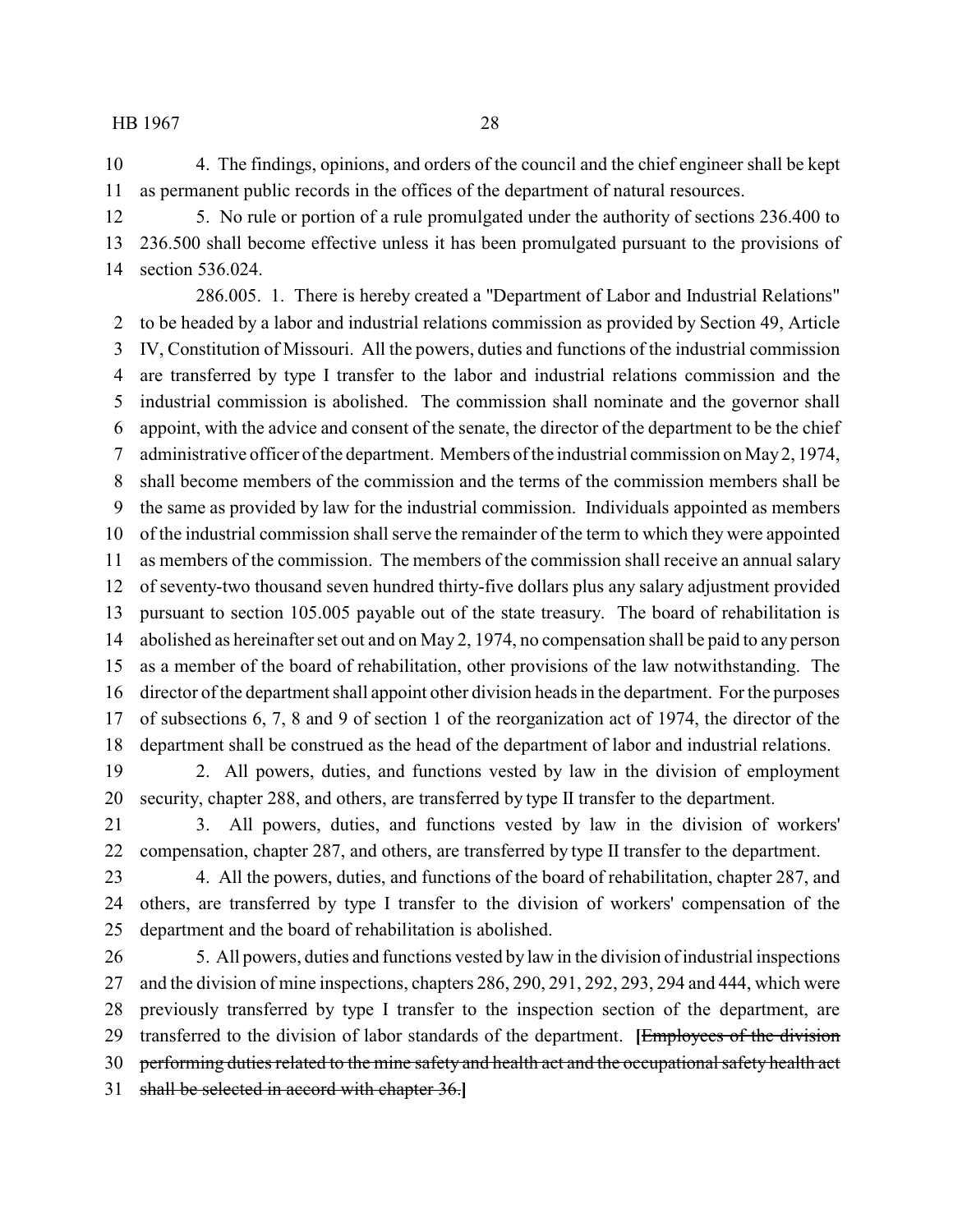6. All the powers, duties, and functions vested by law in the state board of mediation under chapter 295, and others, are transferred by type II transfer to the department.

 7. **[**All employees of the division of employment security shall be selected in accord with 35 chapter 36.

**8.** The Missouri commission on human rights, and all the authority, powers, duties, functions, records, personnel, property, matters pending and other pertinent vestiges thereof vested in the Missouri commission on human rights under chapters 213, 296, 314, and others, are transferred by type III transfer to the department. Members of the Missouri commission on human rights shall be nominated by the director for appointment by the governor, by and with the advice and consent of the senate.

288.220. 1. Subject to the supervision of the director of the department of labor and industrial relations, the division of employment securityof the department of labor and industrial relations shall be under the control, management and supervision of a director who shall be appointed by the governor, by and with the advice and consent of the senate. The director shall serve at the pleasure of the governor.

 2. The division shall be responsible for administering the Missouri state unemployment insurance operation and any other operations as are necessary to administer the state's employment security law.

3. The central office of the division shall be maintained in the City of Jefferson.

 4. Subject to the supervision and approval of the director of the department of labor and industrial relations, it shall be the duty of the director to administer this law; and the director shall have power and authority to adopt, amend, or rescind any regulations as the director deems necessary to the efficient internal management of the division. The director shall determine the division's organization and methods of procedure. **[**Subject to the provisions of the state merit system law, chapter 36,**]** The director shall employ and prescribe the duties and powers of the persons as may be necessary. The director shall collaborate with the personnel director **[**and the personnel advisory board**]** in establishing for employees of the division salaries comparable to the salaries paid by other states of a similar size and volume of operations to employees engaged in the administration of the employment security programs of those states. The director may delegate to any such person the power and authority as the director deems reasonable and proper for the effective administration of the law, and may in the director's discretion bond any person handling moneys or signing checks. Further, the director shall have the power to make expenditures, require reports, make investigations and take other action not inconsistent with this law as he or she considers necessary to the efficient and proper administration of the law. 5. Subject to the approval of the director of the department of labor and industrial

relations and the commission, the director shall adopt, amend or rescind the rules and regulations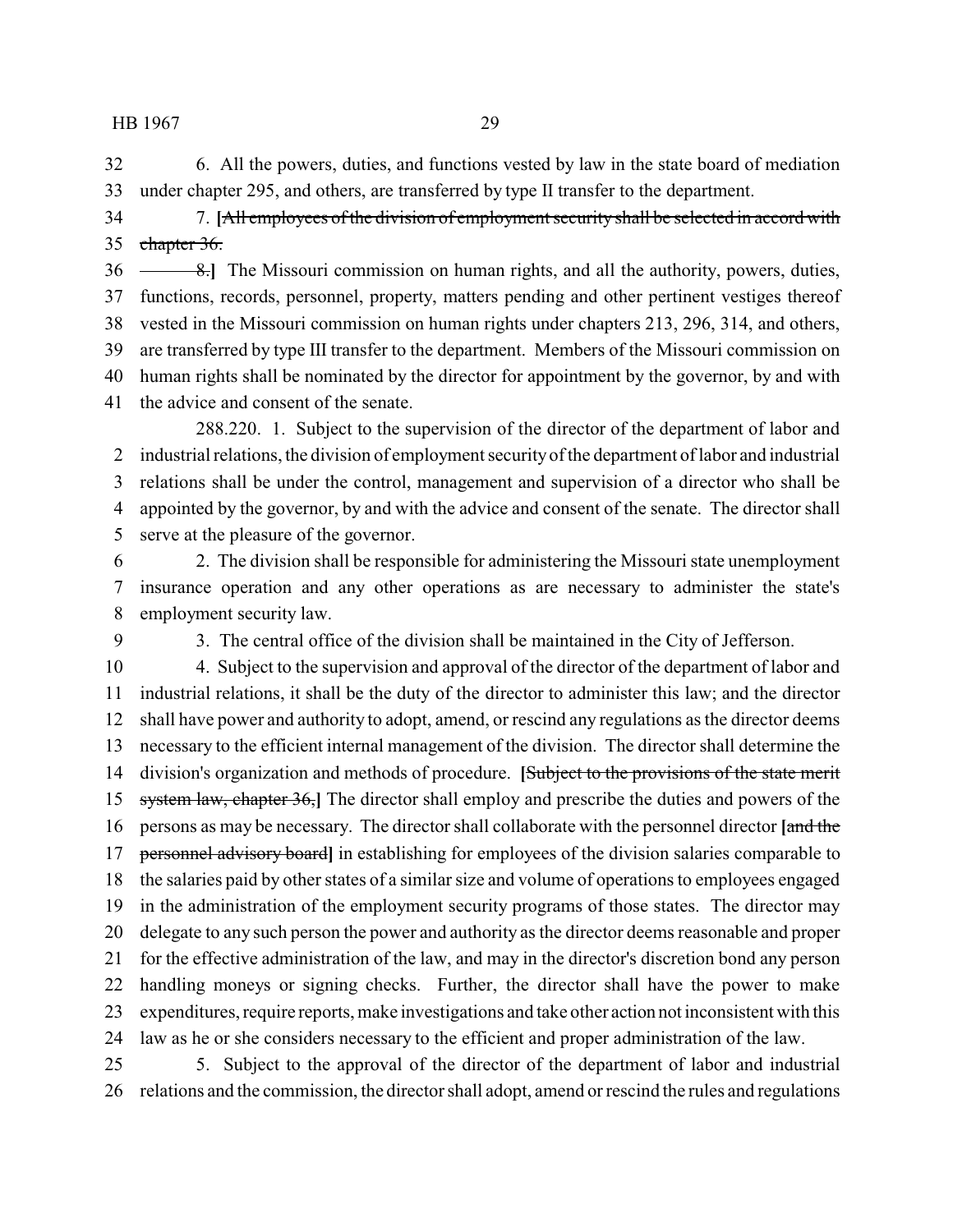as are necessary to implement any of the provisions of this law not relating to the internal management of the division; however, the rules and regulations shall not become effective until ten days after their approval by the commission and copies thereof have been filed in the office of the secretary of state.

291.030. **[**1. Subject to the provisions of the merit system law, chapter 36,**]** The director of the department of labor and industrial relations shall employ and prescribe the duties and powers of such persons as may be required and maymake expenditures within the appropriation therefor as may be necessary to carry out the purposes of the law.

 **[**2. Any person employed by the inspection section more than six months prior to August 13, 1972, shall be admitted to the qualifying examination covering the position held by him and 7 may be retained at the discretion of the director provided that he attains a passing grade in such examination. Any employee appointed within six months prior to August 13, 1972, and any 9 employee appointed from and after August 13, 1972, shall be appointed subject to the merit system law.**]**

510.035. 1. Except as provided in subsection 2 of this section, any visual or aural recordings or photographs of a minor who is alleged to be the victim of an offense under chapter 566 created by or in the possession of a child assessment center, health care provider, or multidisciplinary team member shall not be copied or distributed to any person or entity, unless required by supreme court rule 25.03 or if a court orders such copying or distribution upon a showing of good cause after notice and a hearing and after considering the safety and privacy interests of any victim.

 2. The following persons or entities may access or share any copies of visual or aural recordings or photographs as described in subsection 1 of this section for the following purposes:

 (1) Multidisciplinary team members as part of an investigation, as well as for the provision of protective or preventive social services for minors and their families. For purposes of this section, multidisciplinary team members shall consist of representatives of law enforcement, the children's division, the prosecuting attorney, the child assessment center, the juvenile office, and the health care provider;

 (2) Department of social services employees and their legal counsel as part of the provision of child protection as described in section 210.109, as well as for use in administrative proceedings as established by department regulations **[**or through the administrative hearing commission as provided under section 621.075**]**;

 (3) Department of mental health employees and their legal counsel as part of an investigation conducted under section 630.167, as well as for use in administrative proceedings as established by department regulations **[**or through the administrative hearing commission as provided under section 621.075**]**;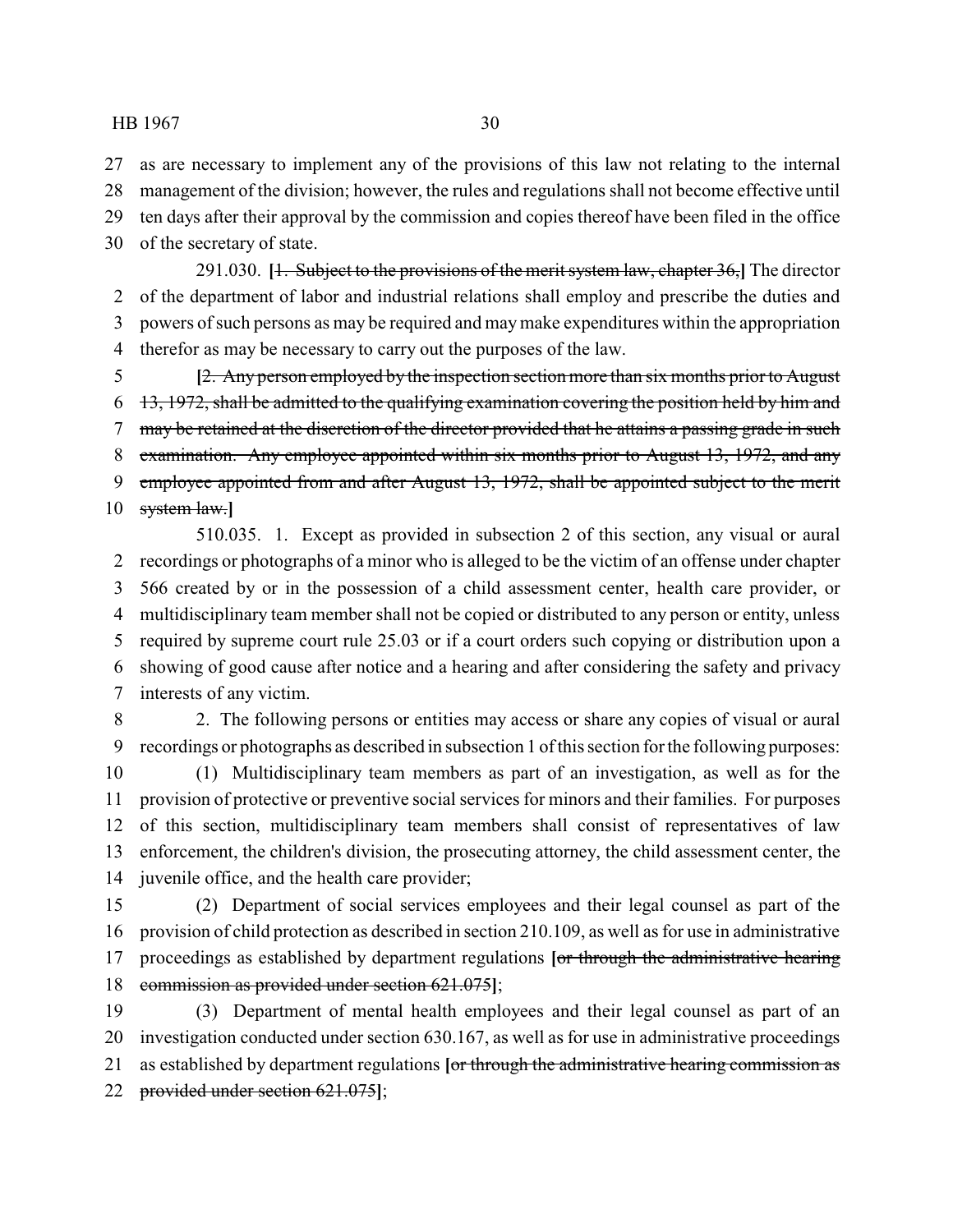(4) The office of child advocate as part of a review under section 37.710;

 (5) The child abuse and neglect review board as part of a review under sections 210.152 and 210.153; and

(6) The attorney general as part of a legal proceeding.

 3. If a court orders the copying or distribution of visual or aural recordings or photographs as described in subsection 1 of this section, the order shall:

 (1) Be limited solely to the use of the recordings or photographs for the purposes of a pending court proceeding or in preparation for a pending court proceeding;

 (2) Prohibit further copying, reproduction, or distribution of the recordings or photographs; and

 (3) Require, upon the final disposition of the case, the return of all copies to the health care provider, child assessment center or multidisciplinary team member that originally had possession of the recordings or photographs, or provide an affidavit to the health care provider, child assessment center, or multidisciplinary team member that originally had possession of the recordings or photographs certifying that all copies have been destroyed.

 4. Nothing in this section shall prohibit multidisciplinary team members from exercising discretion to grant access to viewing, but not copying, the visual or aural recordings or photographs.

620.460. 1. The commission shall employ a staff headed by a director of tourism who shall be qualified by education and experience in public administration with a background in the use of the various news media as to the dissemination of public information to promote tourism. The director shall serve at the pleasure of the commission, and the commission shall fix his **or**

**her** compensation within the appropriation made for the purpose.

 2. The director of tourism shall by and with the consent of the commission employ a staff composed of such professional, technical and clerical personnel as necessary to carry out the purposes of sections 620.450 to 620.465 and set their compensation within the appropriation made for that purpose.

 **[**3. All members of the staff except the director shall be employed under the provisions of the state merit system law.**]**

620.568. 1. A project sponsor shall administer projects funded under sections 620.552 to 620.574 in the following manner:

 (1) Participants, except those enrolled in the youth volunteer program, shall be paid at least the minimum wage as established by federal or state law at the time of employment;

 (2) Persons employed through any of the corps programs **[**shall be exempt from merit system requirements, and**]** shall not be eligible for membership in any public employees'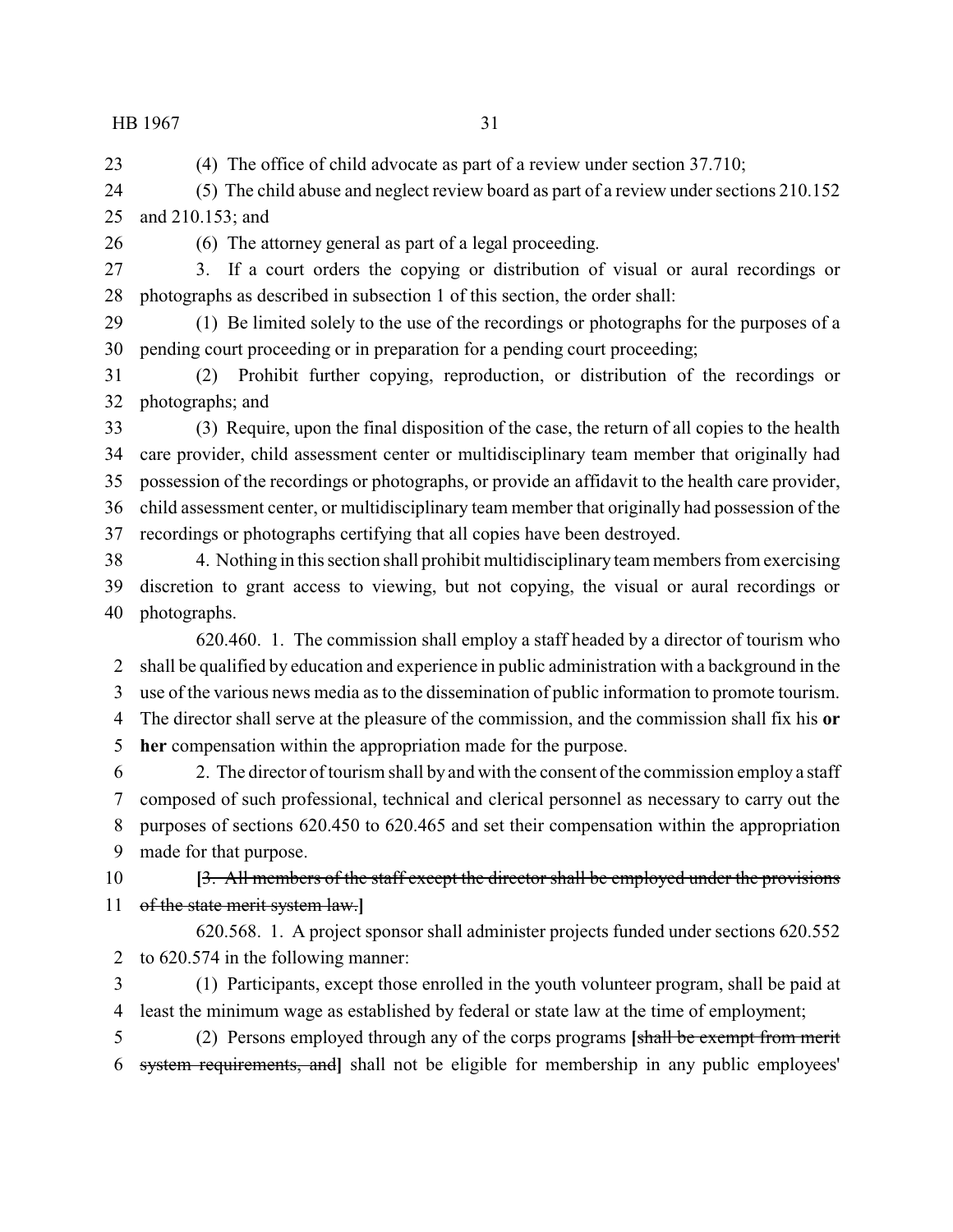retirement system. All participants shall be so advised by the project sponsor and the regulating authority;

 (3) Services performed by a participant in any corps program shall not constitute "employment" within the meaning of the Missouri employment security law in chapter 288, if the program is operated as a work-relief or work-training program in accordance with subdivision (5) of subsection 9 of section 288.034.

 2. Not more than ten percent of the funds distributed to a project sponsor may be expended for administrative expenses. Administrative expenses shall be approved by the division.

 3. No funds shall be awarded for any program which replaces or supplants employees engaged in any authorized work stoppage or which replaces or supplants currently employed workers or which impairs existing contracts for services provided by other workers.

630.003. 1. There is hereby created a department of mental health to be headed by a mental health commission who shall appoint a director, by and with the advice and consent of the senate. The director shall be the administrative head of the department and shall serve at the pleasure of the commission and be compensated as provided by law for the director, division of mental health. **[**All employees of the department shall be selected in accordance with chapter 36.**]**

 2. (1) The "State Mental Health Commission", composed of seven members, is the successor to the former state mental health commission and it has all the powers, duties and responsibilities of the former commission. All members of the commission shall be appointed by the governor, by and with the advice and consent of the senate. None of the members shall otherwise be employed by the state of Missouri.

 (2) Three of the commission members first appointed shall be appointed for terms of four years, and two shall be appointed for terms of three years, and two shall be appointed for a term of two years. The governor shall designate, at the time the appointments are made, the length of the term of each member so appointed. Thereafter all terms shall be for four years.

 (3) At least two of the members of the commission shall be physicians, one of whom shall be recognized as an expert in the field of the treatment of nervous and mental diseases, and one of whom shall be recognized as an expert in the field of intellectual or developmental disabilities. At least two of the members of the commission shall be representative of persons or groups who are consumers having substantial interest in the services provided by the division, one of whom shall represent persons with an intellectual disability or developmental disability and one of whom shall represent those persons being treated for nervous and mental diseases. Of the other three members at least one must be recognized for his **or her** expertise in general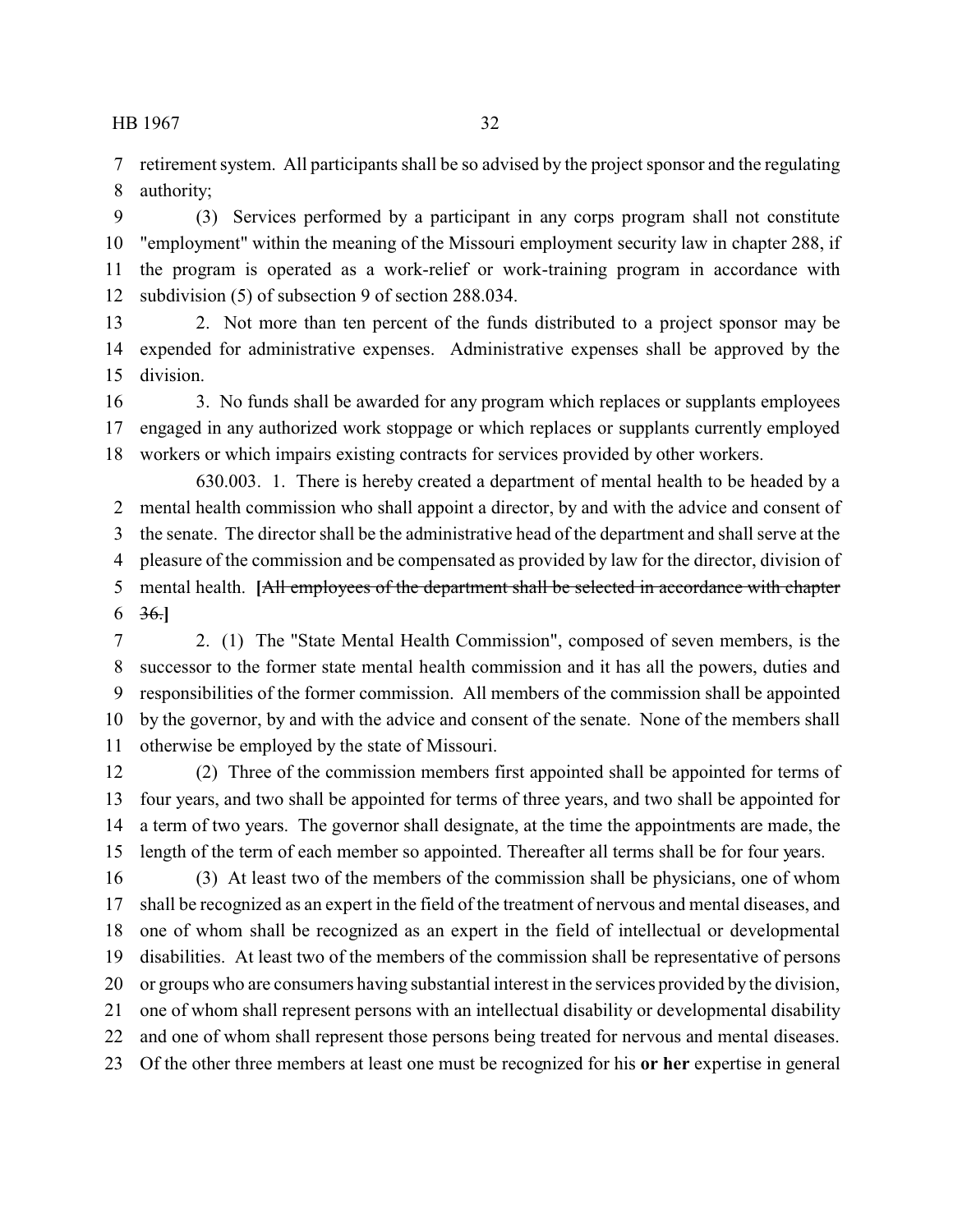business management procedures, and two shall be recognized for their interest and expertise in dealing with alcohol/drug abuse problems, or community mental health services.

 3. The provisions of sections 191.120, 191.125, 191.130, 191.140, 191.150, 191.160, 191.170, 191.180, 191.190, 191.200, 191.210 and others as they relate to the division of mental health not previouslyreassigned byexecutive reorganization plan number 2 of 1973 as submitted by the governor under chapter 26 are transferred by specific type transfer from the department of public health and welfare to the department of mental health. The division of mental health, department of health and welfare, chapter 202 and others are abolished and all powers, duties and functions now assigned by law to the division, the director of the divisions of mental health or any of the institutions or officials of the division are transferred by type I transfer to the department of mental health.

 4. The Missouri institute of psychiatry, which is under the board of curators of the University of Missouri is hereafter to be known as the "Missouri Institute of Mental Health". The purpose of the institute will be that of conducting research into improving services for persons served by the department of mental health for fostering the training of psychiatric residents in public psychiatry and for fostering excellence in mental health services through employee training and the study of mental health policy and ethics. To assist in this training, hospitals operated by and providers contracting with the department of mental health may be used for the same purposes and under the same arrangements as the board of curators of the University of Missouri utilizes with other hospitals in the state in supervising residency training for medical doctors. Appropriations requests for the Missouri institute of mental health shall be jointly developed by the University of Missouri and the department of mental health. All appropriations for the Missouri institute of mental health shall be made to the curators of the University of Missouri but shall be submitted separately from the appropriations of the curators of the University of Missouri.

 5. There is hereby established within the department of mental health a division of developmental disabilities. The director of the division shall be appointed by the director of the department. The division shall administer all state facilities under the direction and authority of the department director. The Marshall Habilitation Center, the Higginsville Habilitation Center, the Bellefontaine Habilitation Center, the Nevada Habilitation Center, the St. Louis Developmental Disabilities Treatment Centers, and the regional centers located at Albany, Columbia, Hannibal, Joplin, Kansas City,Kirksville, Poplar Bluff, Rolla, St. Louis, Sikeston and Springfield and other similar facilities as may be established, are transferred by type I transfer to the division of developmental disabilities.

 6. All the duties, powers and functions of the advisory council on mental retardation and community health centers, sections 202.664 to 202.666, are hereby transferred by type I transfer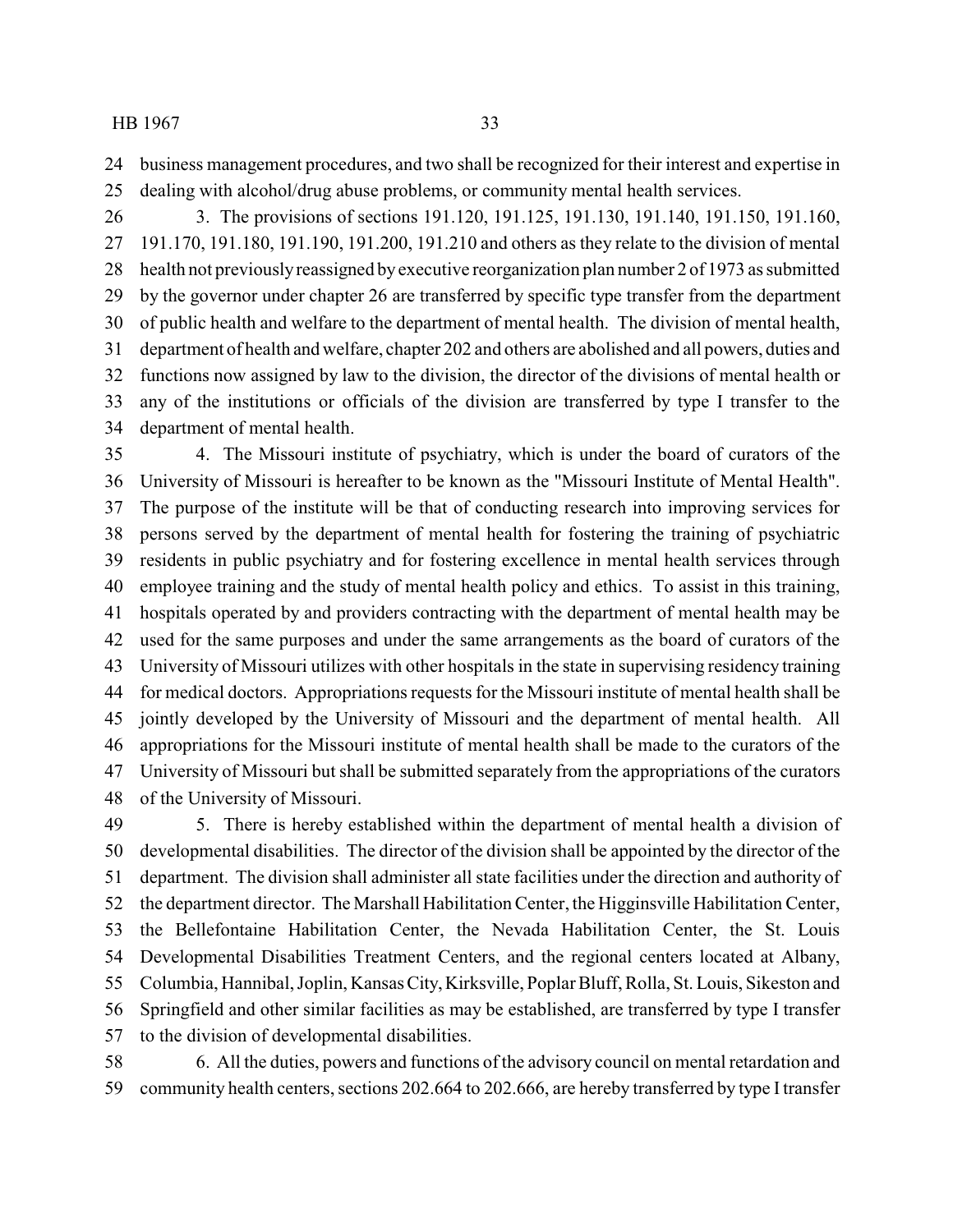to the division of mental retardation and developmental disabilities of the department of mental

 health. The advisory council on mental retardation and community health centers shall be appointed by the division director.

 7. The advisory council on mental retardation and developmental disabilities heretofore established by executive order and all of the duties, powers and functions of the advisory council including the responsibilities of the provision of the council in regard to the Federal Development Disabilities Law (P.L. 91-517) and all amendments thereto are transferred by type I transfer to the division of developmental disabilities. The advisory council on mental retardation and developmental disabilities shall be appointed by the director of the division of developmental disabilities.

 8. The advisorycouncil on alcoholism and drug abuse, chapter 202, is transferred by type II transfer to the department of mental health and the members of the advisory council shall be appointed by the mental health director.

630.030. The director shall appoint the directors of the divisions of the department, and such division directors shall serve at the pleasure of the director. The director shall **[**be the appointing authority under chapter 36 to**]** employ such administrative, technical and other personnel who may be assigned to the department generally rather than to any of the department divisions or facilities and whose employment is necessaryfor the performance of the powers and duties of the department.

630.035. 1. The directors of the various divisions of the department, with the approval of the department director, shall**[**, in accordance with chapter 36,**]** appoint for each facility under the administration and control of their respective divisions chief administrative officers of the facilities.

 2. The major facilities of the department shall have chiefs of medical staff who shall be licensed physicians with responsibilities for the development and monitoringofmedical care and treatment.

630.040. 1. The chief administrative officers of the facilities of the divisions of the department, subject to the directives of the department director and the respective division directors, shall have charge, control and management of their facilities.

 2. The chief administrative officer of each facility shall keep the records and make the reports which the department and the respective division deem necessary and advisable.

 **[**3. Each chief administrative officer shall exercise the powers and duties of the 7 appointing authority under chapter 36, subject to the supervision of the department director and the respective division directors.**]**

630.167. 1. Upon receipt of a report the department or the department of health and senior services, if such facility or program is licensed pursuant to chapter 197, shall initiate an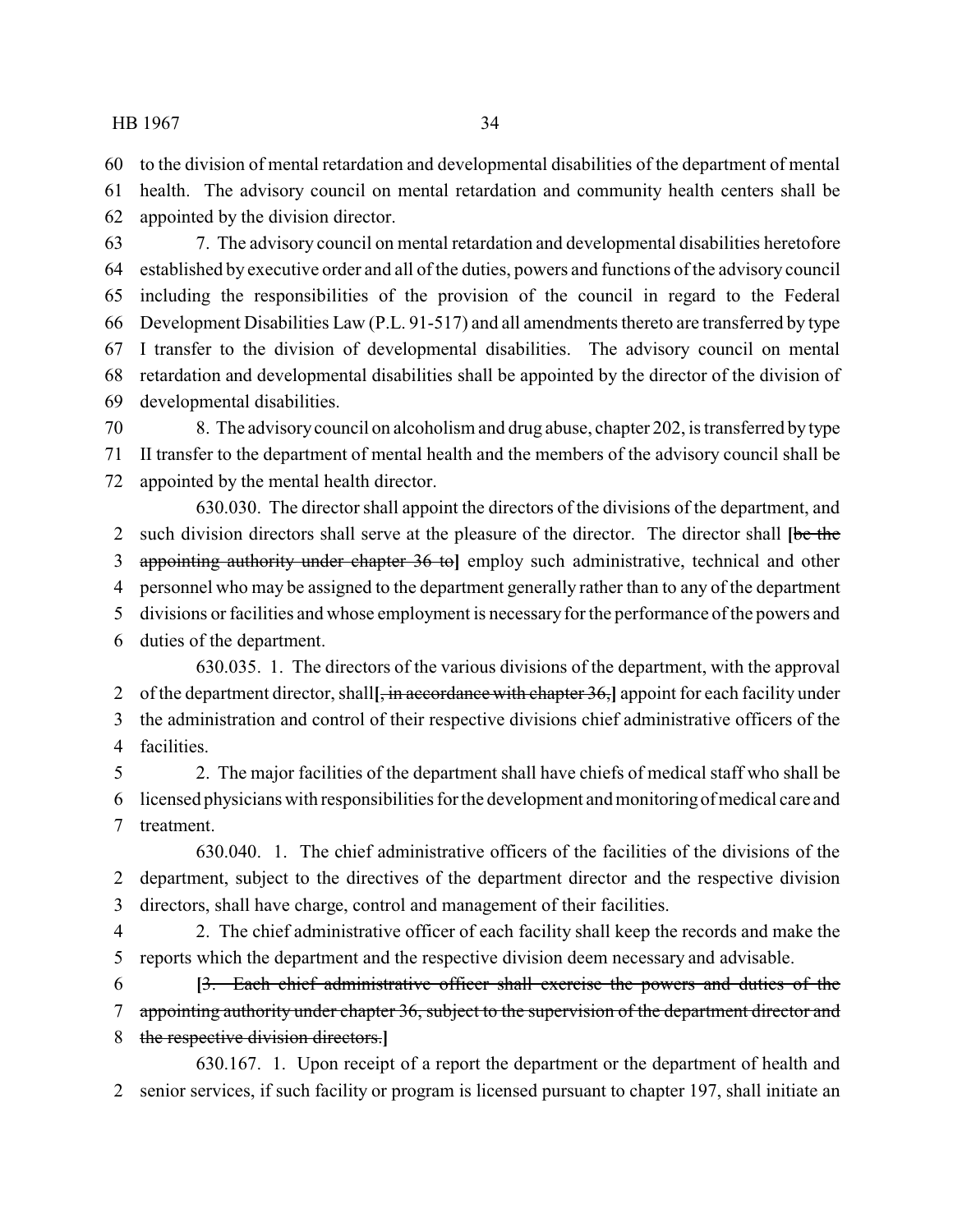investigation within twenty-four hours. The department of mental health shall complete all investigations within sixty days, unless good cause for the failure to complete the investigation

is documented.

 2. If the investigation indicates possible abuse or neglect of a patient, resident or client, the investigator shall refer the complaint together with the investigator's report to the department director for appropriate action. If, during the investigation or at its completion, the department has reasonable cause to believe that immediate removal from a facility not operated or funded by the department is necessary to protect the residents from abuse or neglect, the department or the local prosecuting attorney may, or the attorney general upon request of the department shall, file a petition for temporary care and protection of the residents in a circuit court of competent jurisdiction. The circuit court in which the petition is filed shall have equitable jurisdiction to issue an ex parte order granting the department authority for the temporary care and protection of the resident for a period not to exceed thirty days.

 3. (1) Except as otherwise provided in this section, reports referred to in section 630.165 and the investigative reports referred to in this section shall be confidential, shall not be deemed a public record, and shall not be subject to the provisions of section 109.180 or chapter 610. Investigative reports pertaining to abuse and neglect shall remain confidential until a final report is complete, subject to the conditions contained in this section. Final reports of substantiated abuse or neglect issued on or after August 28, 2007, are open and shall be available for release in accordance with chapter 610. The names and all other identifying information in such final substantiated reports, including diagnosis and treatment information about the patient, resident, or client who is the subject of such report, shall be confidential and may only be released to the patient, resident, or client who has not been adjudged incapacitated under chapter 475, the custodial parent or guardian parent, or other guardian of the patient, resident or client. The names and other descriptive information of the complainant, witnesses, or other persons for whom findings are not made against in the final substantiated report shall be confidential and not deemed a public record. Final reports of unsubstantiated allegations of abuse and neglect shall remain closed records and shall only be released to the parents or other guardian of the patient, resident, or client who is the subject of such report, patient, resident, or client and the department vendor, provider, agent, or facilitywhere the patient, resident, or client was receiving department services at the time of the unsubstantiated allegations of abuse and neglect, but the names and any other descriptive information of the complainant or any other person mentioned in the reports shall not be disclosed unless such complainant or person specifically consents to such disclosure. Requests for final reports of substantiated or unsubstantiated abuse or neglect from a patient, resident or client who has not been adjudged incapacitated under chapter 475 may be denied or withheld if the director of the department or his or her designee determines that such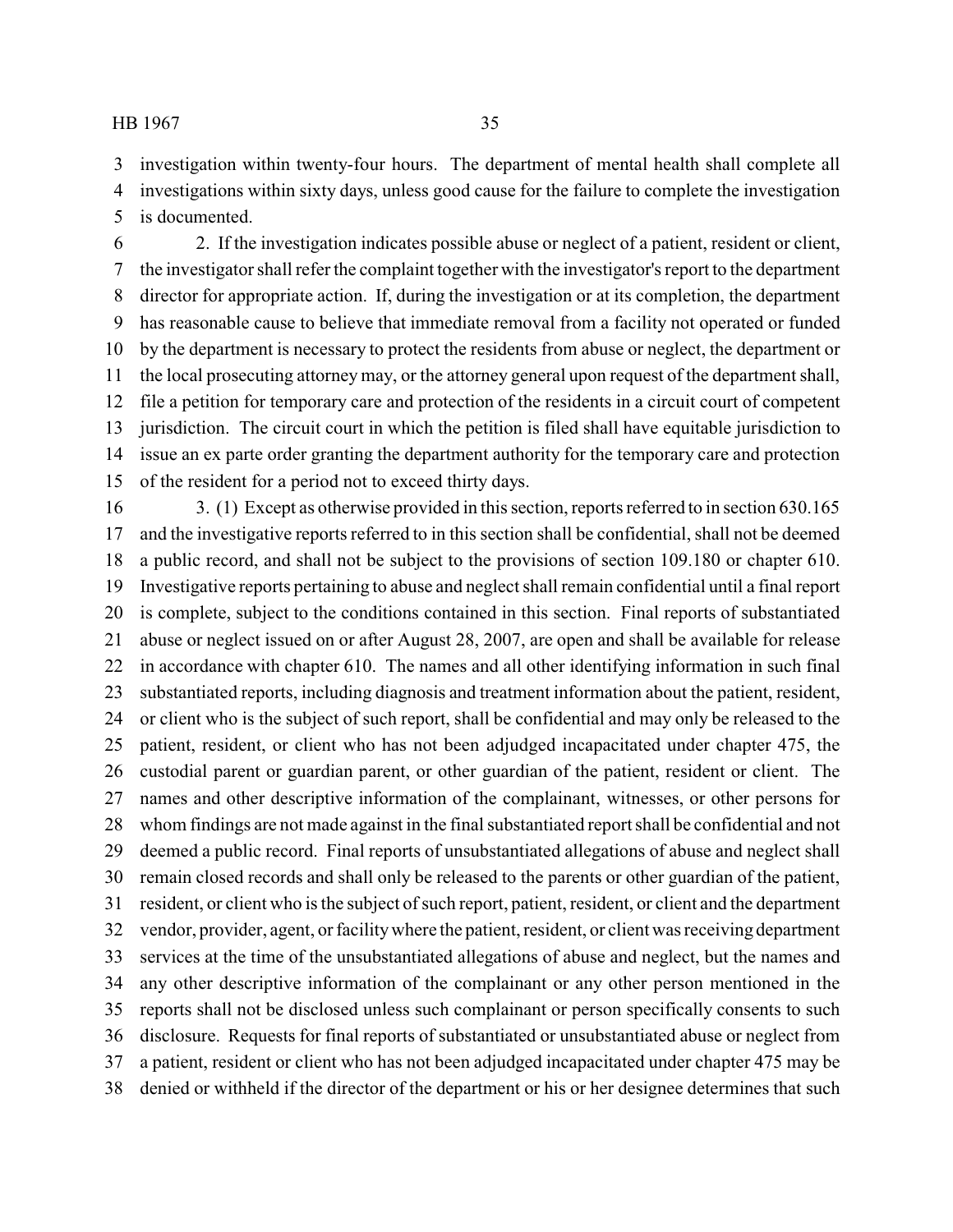release would jeopardize the person's therapeutic care, treatment, habilitation, or rehabilitation, or the safety of others and provided that the reasons for such denial or withholding are submitted in writing to the patient, resident or client who has not been adjudged incapacitated under chapter 475. All reports referred to in this section shall be admissible in any judicial proceedings **[**or hearing in accordance with section 621.075**]** or any administrative hearing before the director of the department of mental health, or the director's designee. All such reports may be disclosed by the department of mental health to law enforcement officers and public health officers, but only to the extent necessaryto carryout the responsibilities of their offices, and to the department of social services, and the department of health and senior services, and to boards appointed pursuant to sections 205.968 to 205.990 that are providing services to the patient, resident or client as necessary to report or have investigated abuse, neglect, or rights violations of patients, residents or clients provided that all such law enforcement officers, public health officers, department of social services' officers, department of health and senior services' officers, and boards shall be obligated to keep such information confidential.

 (2) Except as otherwise provided in this section, the proceedings, findings, deliberations, reports and minutes of committees of health care professionals as defined in section 537.035 or mental health professionals as defined in section 632.005 who have the responsibility to evaluate, maintain, or monitor the quality and utilization of mental health services are privileged and shall not be subject to the discovery, subpoena or other means of legal compulsion for their release to any person or entity or be admissible into evidence into any judicial or administrative action for failure to provide adequate or appropriate care. Such committees may exist, either within department facilities or its agents, contractors, or vendors, as applicable. Except as otherwise provided in this section, no person who was in attendance at any investigation or committee proceeding shall be permitted or required to disclose any information acquired in connection with or in the course of such proceeding or to disclose any opinion, recommendation or evaluation of the committee or board or any member thereof; provided, however, that information otherwise discoverable or admissible from original sources is not to be construed as immune from discovery or use in any proceeding merely because it was presented during proceedings before any committee or in the course of any investigation, nor is any member, employee or agent of such committee or other person appearing before it to be prevented from testifying as to matters within their personal knowledge and in accordance with the other provisions of this section, but such witness cannot be questioned about the testimony or other proceedings before any investigation or before any committee.

 (3) Nothing in this section shall limit authority otherwise provided by law of a health care licensing board of the state of Missouri to obtain information by subpoena or other authorized process from investigation committees or to require disclosure of otherwise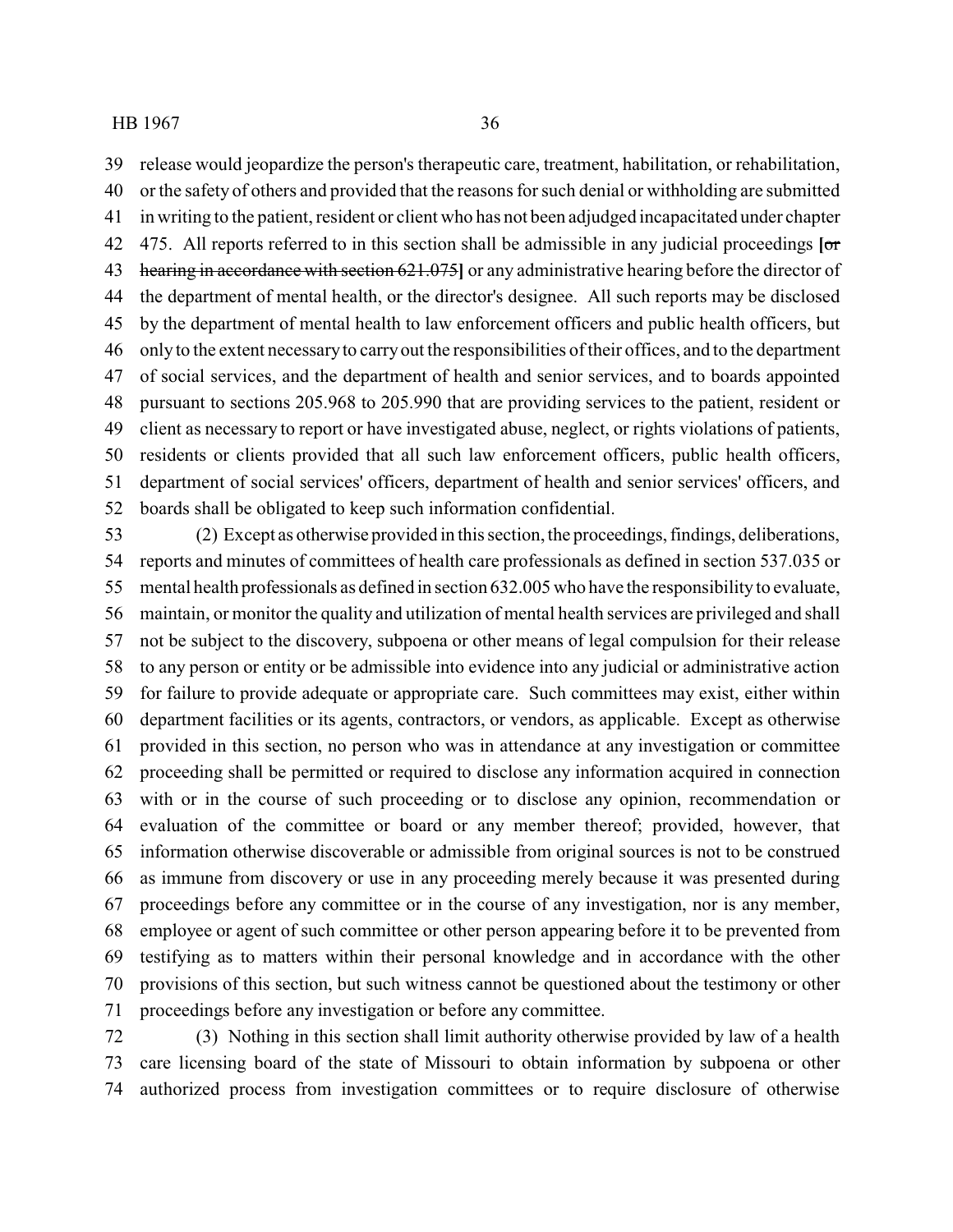confidential information relating to matters and investigations within the jurisdiction of such health care licensing boards; provided, however, that such information, once obtained by such

 board and associated persons, shall be governed in accordance with the provisions of this subsection.

 (4) Nothing in this section shall limit authority otherwise provided by law in subdivisions (5) and (6) of subsection 2 of section 630.140 concerning access to records by the entity or agency authorized to implement a system to protect and advocate the rights of persons with developmental disabilities under the provisions of 42 U.S.C. Sections 15042 to 15044 and the entity or agency authorized to implement a system to protect and advocate the rights of persons with mental illness under the provisions of 42 U.S.C. Section 10801. In addition, nothing in this section shall serve to negate assurances that have been given by the governor of Missouri to the U.S. Administration on Developmental Disabilities, Office of Human Development Services, Department of Health and Human Services concerning access to records by the agency designated as the protection and advocacy system for the state of Missouri. However, such information, once obtained by such entity or agency, shall be governed in accordance with the provisions of this subsection.

 4. Any person who makes a report pursuant to this section or who testifies in any administrative or judicial proceeding arising from the report shall be immune from any civil liability for making such a report or for testifying unless such person acted in bad faith or with malicious purpose.

 5. (1) Within five working days after a report required to be made pursuant to this section is received, the person making the report shall be notified in writing of its receipt and of the initiation of the investigation.

 (2) For investigations alleging neglect of a patient, resident, or client, the guardian of such patient, resident, or client shall be notified of:

 (a) The investigation and given an opportunity to provide information to the investigators;

 (b) The results of the investigation within five working days of the completion of the investigation and decision of the department of mental health of the results of the investigation.

 6. The department of mental health shall obtain two independent reviews of all patient, resident, or client deaths that it investigates.

 7. No person who directs or exercises any authority in a residential facility, day program or specialized service shall evict, harass, dismiss or retaliate against a patient, resident or client or employee because he or she or any member of his or her family has made a report of any violation or suspected violation of laws, ordinances or regulations applying to the facility which he or she has reasonable cause to believe has been committed or has occurred.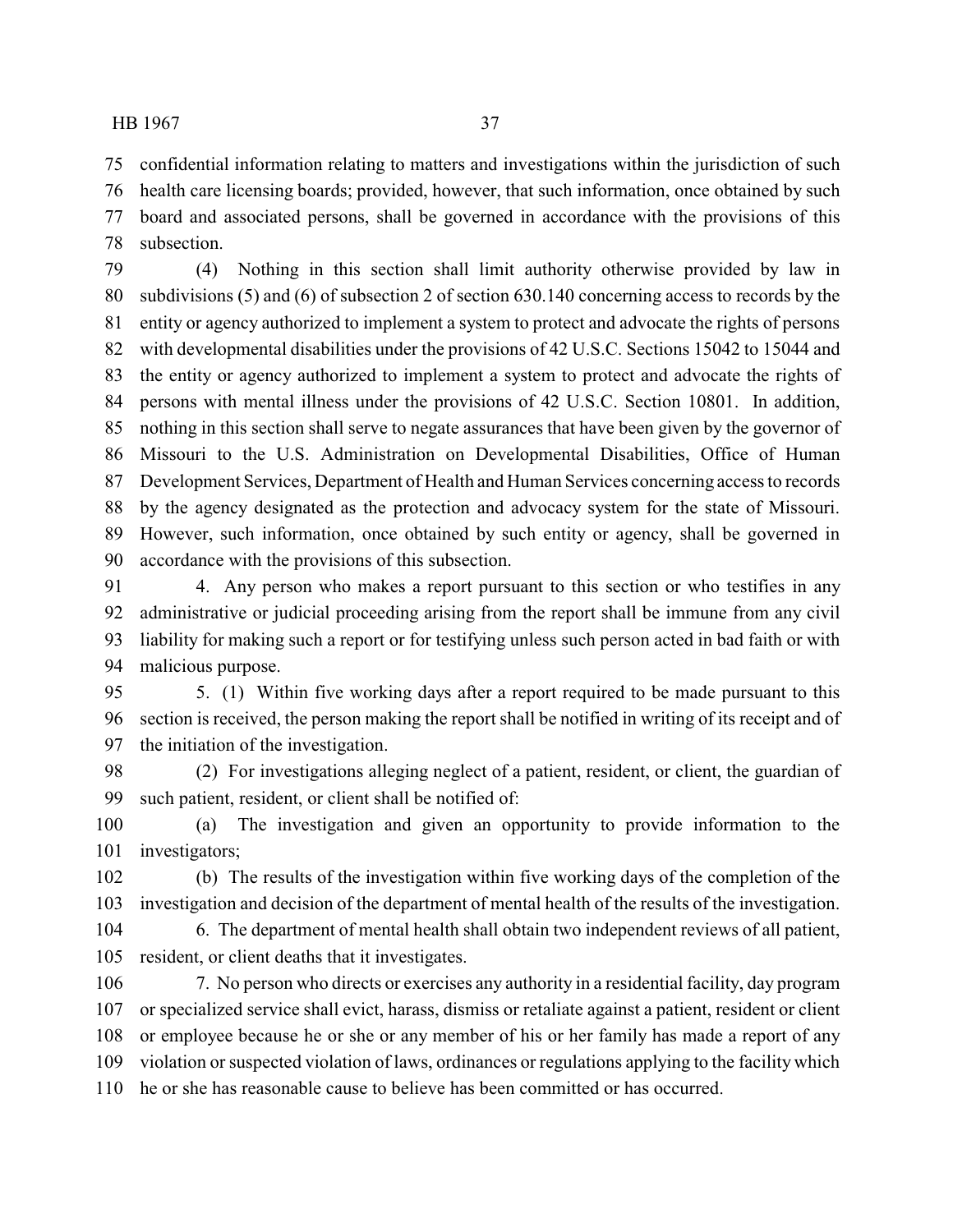**[**8. Any person who is discharged as a result of an administrative substantiation of 112 allegations contained in a report of abuse or neglect may, after exhausting administrative 113 remedies as provided in chapter 36, appeal such decision to the circuit court of the county in which such person resides within ninety days of such final administrative decision. The court 115 may accept an appeal up to twenty-four months after the party filing the appeal received notice of the department's determination, upon a showing that:

117 (1) Good cause exists for the untimely commencement of the request for the review;

118 (2) If the opportunity to appeal is not granted it will adversely affect the party's 119 opportunity for employment; and

(3) There is no other adequate remedy at law.**]**

631.015. The division director, subject to the supervision of the director, shall be the chief administrative officer of the division and shall **[**exercise for the division the powers and duties of an appointing authority under chapter 36, to**]** employ such administrative, technical and other personnel, except employees of department facilities, as may be necessary for the

performance of the powers and duties of the division.

632.015. The division director, subject to the supervision of the director, shall be the chief administrative officer of his **or her** division and shall **[**exercise for the division the powers and duties of an appointing authority under chapter 36 to**]** employ such administrative, technical and other personnel, except employees of department facilities, as may be necessary for the

performance of the powers and duties of the division.

633.015. The division director, subject to the supervision of the director, shall be the chief administrative officer of his **or her** division and shall **[**exercise for the division the powers and duties of an appointing authority under chapter 36 to**]** employ such administrative, technical and other personnel, except employees of department facilities, as may be necessary for the performance of the powers and duties of the division.

640.010. 1. There is hereby created a department of natural resources in charge of a director appointed by the governor, by and with the advice and consent of the senate. The director shall administer the programs assigned to the department relating to environmental control and the conservation and management of natural resources. The director shall coordinate and supervise all staff and other personnel assigned to the department. He **or she** shall faithfully cause to be executed all policies established by the boards and commissions assigned to the department, be subject to their decisions as to all substantive and procedural rules and his or her decisions shall be subject to appeal as provided by law. The director shall recommend policies to the various boards and commissions assigned to the department to achieve effective and coordinated environmental control and natural resource conservation policies.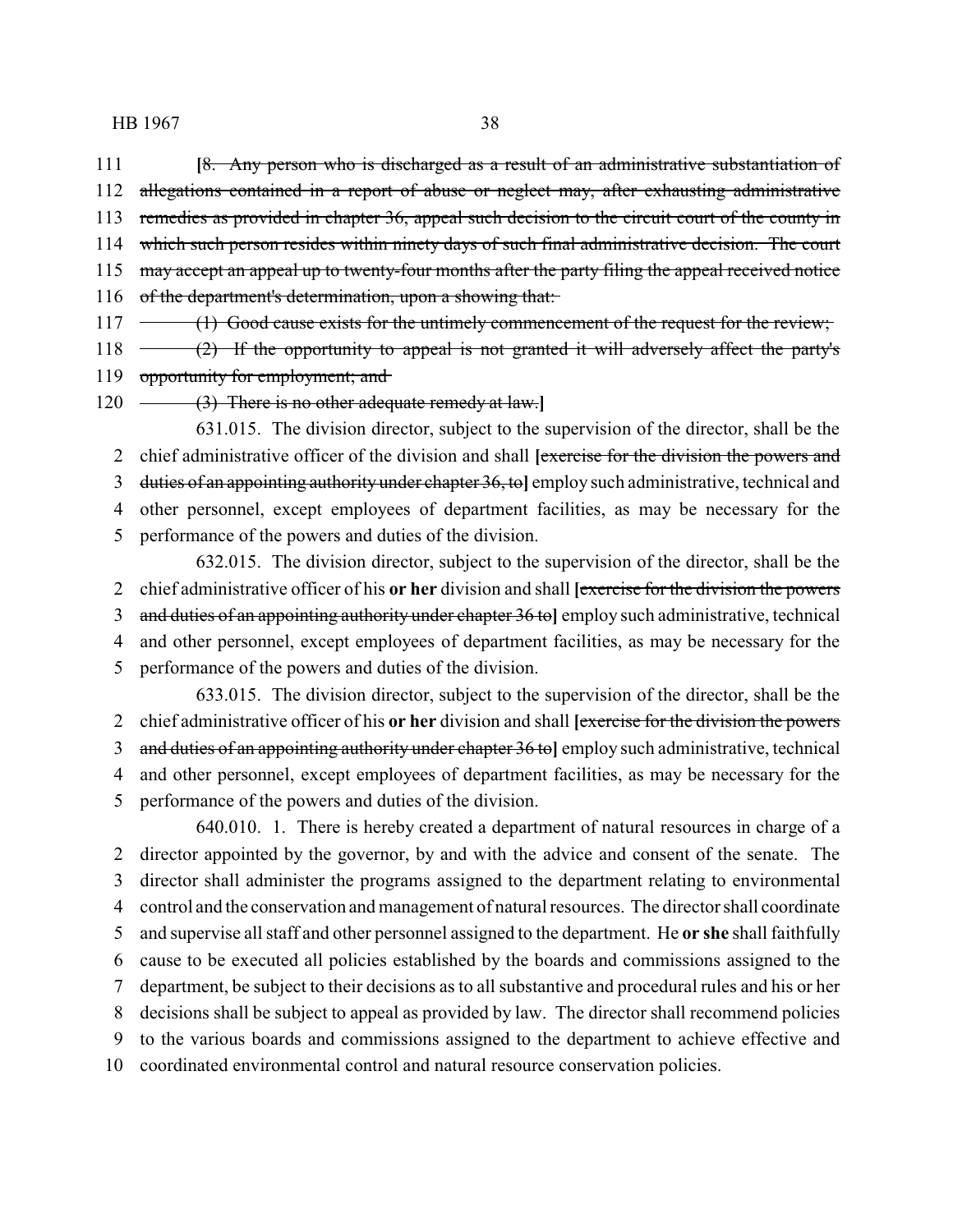2. The director shall appoint directors of staff to service each of the policy making boards or commissions assigned to the department. Each director of staff shall be qualified by education, training and experience in the technical matters of the board to which he **or she** is assigned and his or her appointment shall be approved by the board to which he **or she** is assigned and he **or she** shall be removed or reassigned on their request in writing to the director of the department. All other employees of the department and of each board and commission assigned to the department **[**shall be appointed by the director of the department in accord with chapter 36, and**]** shall be assigned and may be reassigned as required by the director of the department in such a manner as to provide optimum service, efficiency and economy.

 3. The air conservation commission, chapter 203 and others, the clean water commission, chapter 204 and others, are transferred by type II transfer to the department of natural resources. The governor shall appoint the members of these bodies in accord with the 23 laws establishing them, with the advice and consent of the senate. The bodies hereby transferred shall retain all rulemaking and hearing powers allotted by law, as well as those of any bodies transferred to their jurisdiction. All the powers, duties and functions of the state environmental improvement authority, chapter 260 and others, are transferred by type III transfer to the air conservation commission. All the powers, duties and functions of the water resources board, chapter 256 and others, are transferred by type I transfer to the clean water commission and the board is abolished. No member of the clean water commission shall receive or shall have received, during the previous two years from the date of his or her appointment, a significant portion of his or her income directly or indirectly from permit holders or applicants for a permit under the jurisdiction of the clean water commission. The state park board, chapter 253, is transferred to the department of natural resources by type I transfer.

 4. All the powers, duties and functions of the state soil and water districts commission, chapter 278 and others, are transferred by a type II transfer to the department.

 5. All the powers, duties and functions of the state geologist, chapter 256 and others, are transferred by type I transfer to the department of natural resources. All the powers, duties and functions of the state oil and gas council, chapter 259 and others, are transferred to the department of natural resources by type II transfer. The director of the department shall appoint a state geologist who shall have the duties to supervise and coordinate the work formerly done by the departments or authorities abolished by this subsection, and shall provide staff services for the state oil and gas council.

 6. All the powers, duties and functions of the land reclamation commission, chapter 444 and others, are transferred to the department of natural resources by type II transfer. All necessary personnel required by the commission shall be selected, employed and discharged by the commission. The director of the department shall not have the authority to abolish positions.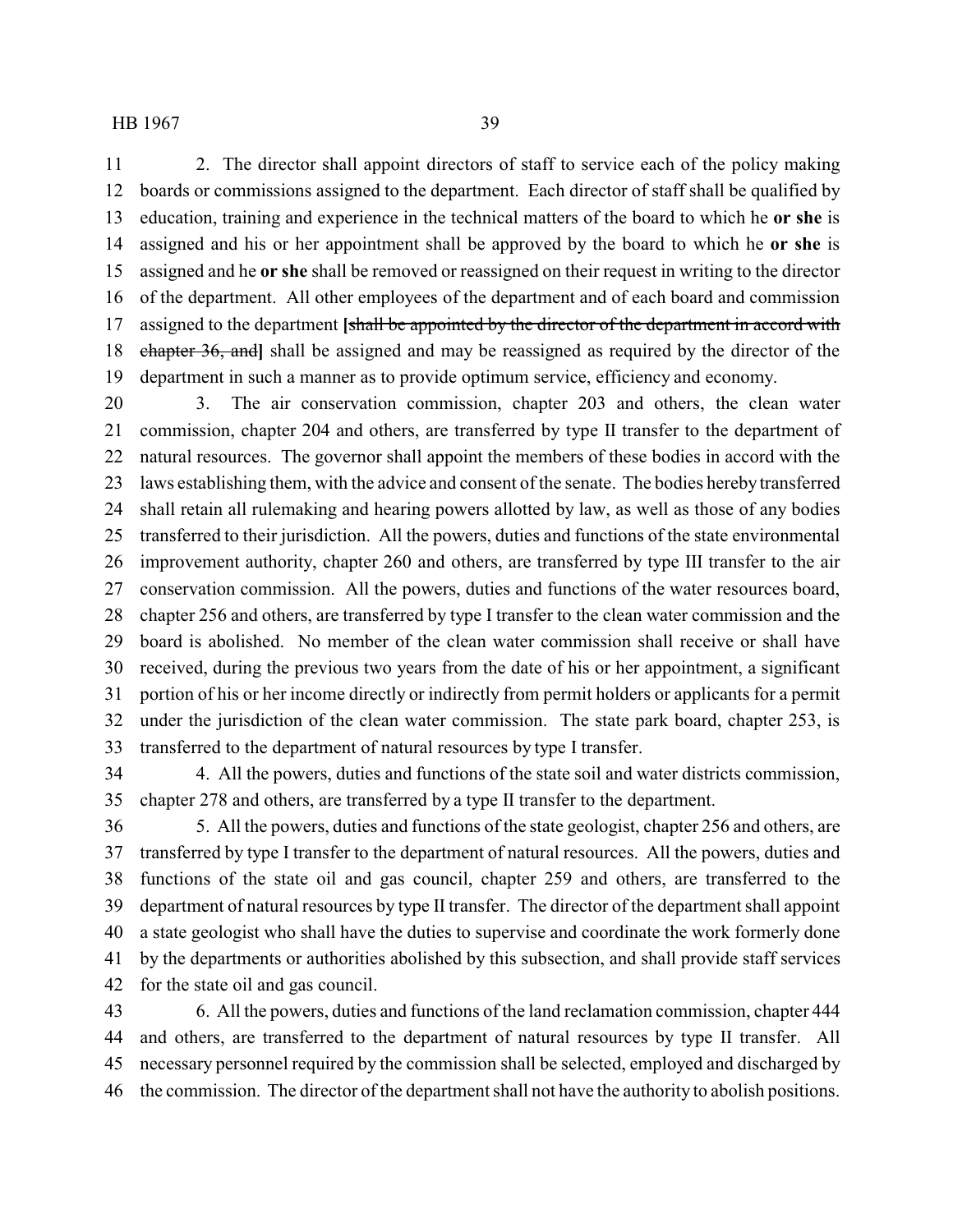7. The functions performed by the division of health in relation to the maintenance of a safe quality of water dispensed to the public, sections 640.100 to 640.115, and others, and for licensing and regulating solid waste management systems and plans are transferred by type I transfer to the department of natural resources.

660.010. 1. There is hereby created a "Department of Social Services" in charge of a director appointed by the governor, by and with the advice and consent of the senate. All the powers, duties and functions of the director of the department of public health and welfare, chapters 191 and 192, and others, not previously reassigned by executive reorganization plan number 2 of 1973 as submitted by the governor under chapter 26 except those assigned to the department of mental health, are transferred by type I transfer to the director of the department of social services and the office of the director, department of public health and welfare is abolished. The department of public health and welfare is abolished. **[**All employees of the 9 department of social services shall be covered by the provisions of chapter 36 except the director of the department and the director's secretary, all division directors and their secretaries, and no 11 more than three additional positions in each division which may be designated by the division director.**]**

 2. It is the intent of the general assembly in establishing the department of social services, as provided herein, to authorize the director of the department to coordinate the state's programs devoted to those unable to provide for themselves and for the rehabilitation of victims of social disadvantage. The director shall use the resources provided to the department to provide comprehensive programs and leadership striking at the roots of dependency, disability and abuse of society's rules with the purpose of improving service and economical operations. The department is directed to take all steps possible to consolidate and coordinate the field operations of the department to maximize service to the citizens of the state.

 3. All references to the division of welfare shall hereafter be construed to mean the department of social services or the appropriate division within the department.

 4. The state's responsibility under public law 452 of the eighty-eighth Congress and others, pertaining to the Office of Economic Opportunity, is transferred by type I transfer to the department of social services.

 5. The state's responsibility under public law 73, Older Americans Act of 1965, of the eighty-ninth Congress is transferred by type I transfer to the department of social services.

 6. All the powers, duties and functions vested by law in the curators of the University of Missouri relating to crippled children's services, chapter 201, are transferred by type Itransfer to the department of social services.

 7. All the powers, duties and functions vested in the state board of training schools, chapter 219 and others, are transferred by type I transfer to the "Division of Youth Services"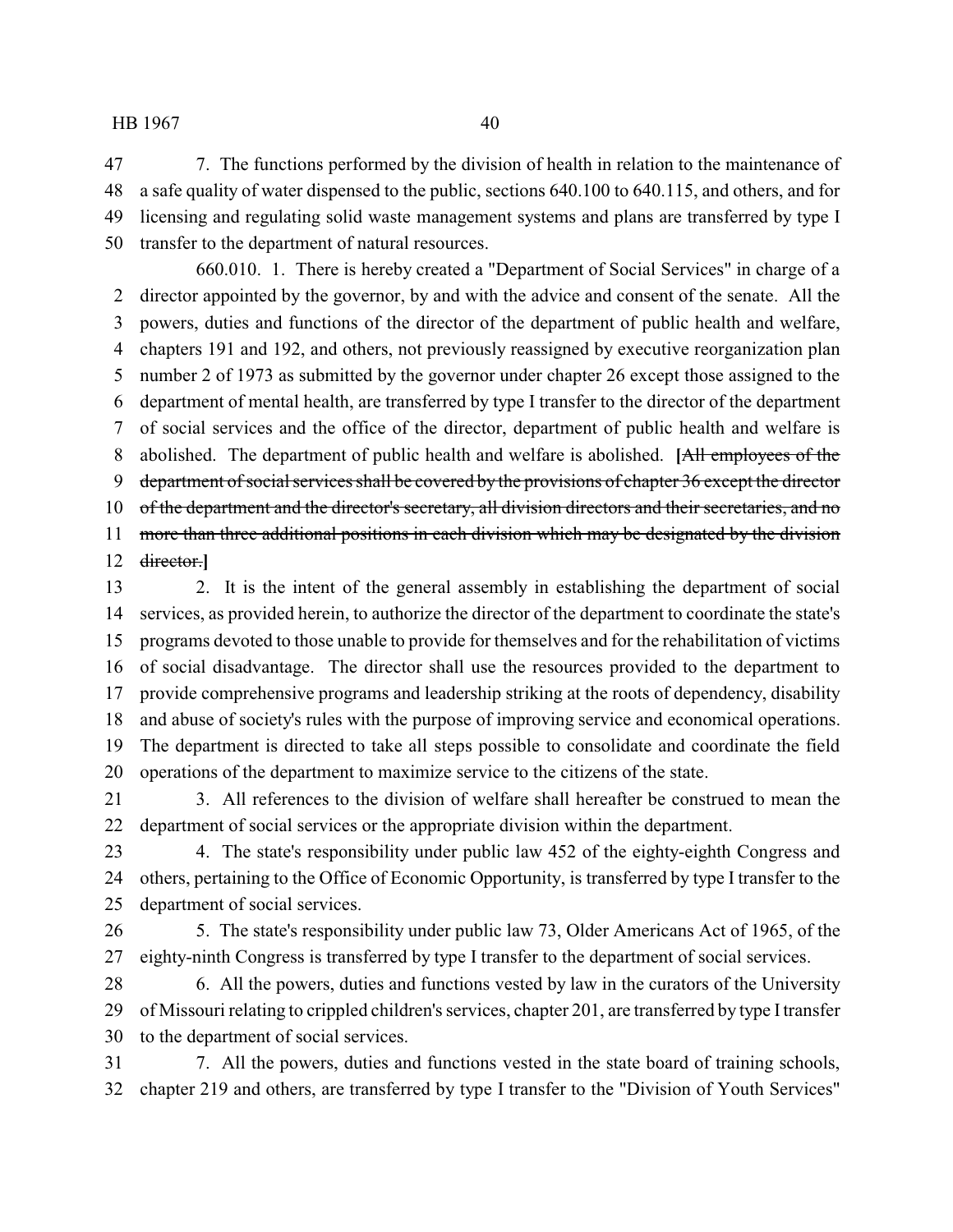hereby authorized in the department of social services headed by a director appointed by the director of the department. The state board of training schools shall be reconstituted as an advisory board on youth services, appointed by the director of the department. The advisory board shall visit each facility of the division as often as possible, shall file a written report with the director of the department and the governor on conditions they observed relating to the care and rehabilitative efforts in behalf of children assigned to the facility, the security of the facility and any other matters pertinent in their judgment. Copies of these reports shall be filed with the legislative library. Members of the advisory board shall receive reimbursement for their expenses and twenty-five dollars a day for each day they engage in official business relating to their duties. The members of the board shall be provided with identification means by the director of the division permitting immediate access to all facilities enabling them to make unannounced entrance to facilities they wish to inspect.

**[**36.030. 1. A system of personnel administration based on merit 2 principles and designed to secure efficient administration is established for all 3 offices, positions and employees, except attorneys, of the department of social 4 services, the department of corrections, the department of health and senior 5 services, the department of natural resources, the department of mental health, the 6 division of personnel and other divisions and units of the office of administration, 7 the division of employment security, mine safety and on-site consultation 8 sections of the division of labor standards and administration operations of the 9 department of labor and industrial relations, the division of tourism and division 10 of workforce development, the Missouri housing development commission, and 11 the office of public counsel of the department of economic development, the 12 Missouri veterans commission, capitol police and state emergency management 13 agency of the department of public safety, such other agencies as may be 14 designated by law, and such other agencies as may be required to maintain 15 personnel standards on a merit basis by federal law or regulations for grant-in-aid 16 programs; except that, the following offices and positions of these agencies are 17 not subject to this chapter and may be filled without regard to its provisions: 18 (1) Other provisions of the law notwithstanding, members of boards and

19 commissions, departmental directors, five principal assistants designated by the 20 departmental directors, division directors, and three principal assistants 21 designated by each division director; except that, these exemptions shall not 22 apply to the division of personnel;

 $23 \rightarrow (2)$  One principal assistant for each board or commission, the members 24 of which are appointed by the governor or by a director of the department;

25 (3) Chaplains and attorneys regularly employed or appointed in any 26 department or division subject to this chapter, except as provided in section 27 36.031;

28 (4) Persons employed in work assignments with a geographic location 29 principally outside the state of Missouri and other persons whose employment is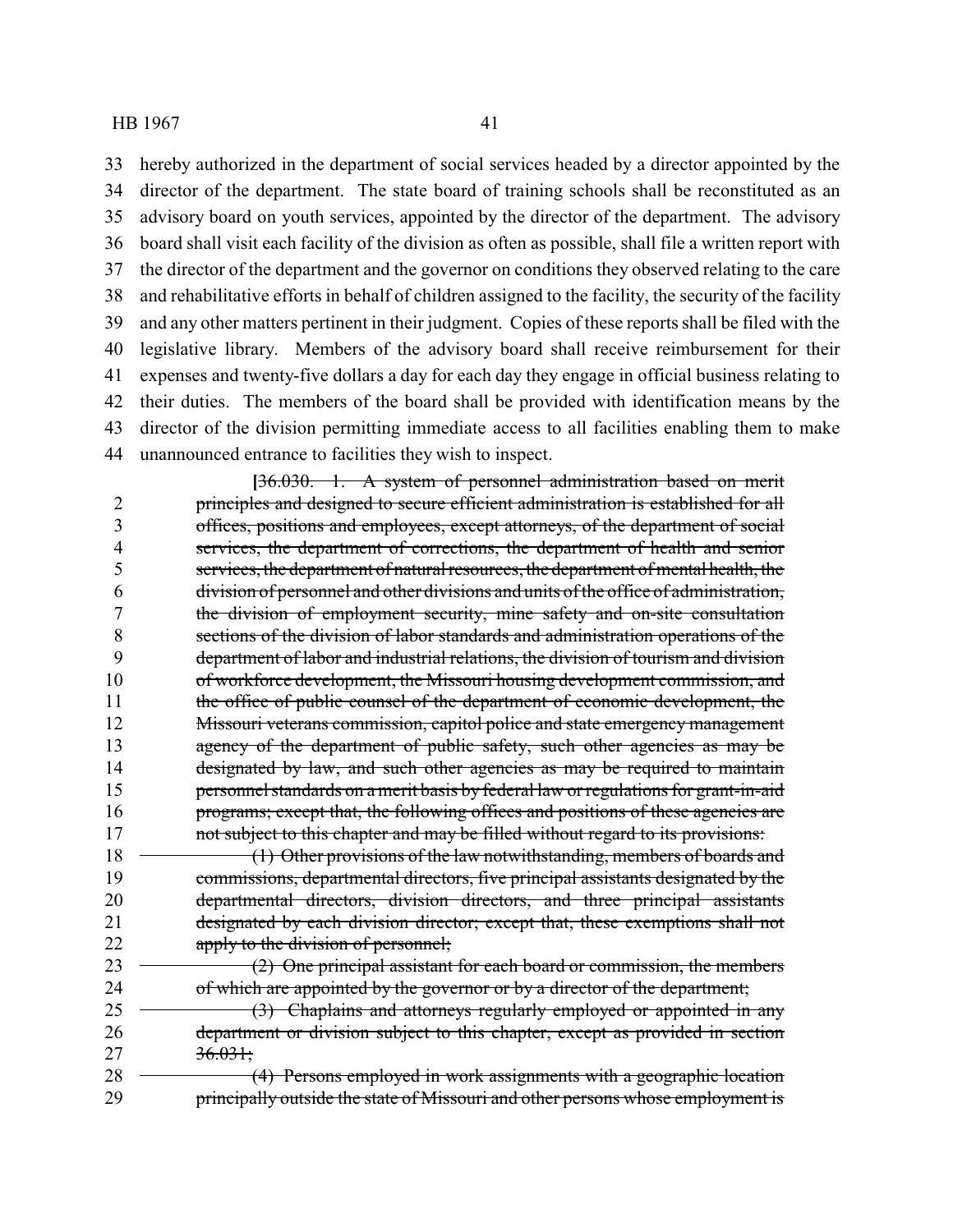- such that selection by competitive examination and standard classification and compensation practices are not practical under all the circumstances as 32 determined by the board by rule; 33 (5) Patients or inmates in state charitable, penal and correctional
- institutions who may also be employees in the institutions;
- (6) Persons employed in an internship capacity in a state department or institution as a part of their formal training, at a college, university, business, trade or other technical school; except that, by appropriate resolution of the governing authorities of anydepartment orinstitution, the personnel division may 39 be called upon to assist in selecting persons to be appointed to internship positions;
- (7) The administrative head of each state medical, penal and correctional institution, as warranted by the size and complexity of the organization and as **approved by the board;**
- 44 (8) Deputies or other policy-making assistants to the exempt head of each division of service, as warranted bythe size or complexity of the organization and 46 in accordance with the rules promulgated by the personnel advisory board;
- (9) Special assistants as designated by an appointing authority; except 48 that, the number of such special assistants shall not exceed one percent of a department's total authorized full-time equivalent workforce;
- 50 (10) Merit status shall be retained by present incumbents of positions identified in this section which have previously been subject to this chapter.
- 52 <del>2. All positions in the executive branch transferred to coverage pursuant</del> to this chapter where incumbents of such positions have at least twelve months' **prior service on the effective date of such transfer shall have incumbency**  preference and shall be permitted to retain their positions, provided they meet qualification standards acceptable to the division of personnel of the office of 57 administration. An employee with less than twelve months of prior service on 58 the effective date of such transfer or an employee who is appointed to such 59 position after the effective date of such transfer and prior to the classification and allocation of the position by the division of personnel shall be permitted to retain his or her position, provided he or she meets acceptable qualification standards and subject to successful completion of a working test period which shall not exceed twelve months of total service in the position. After the allocation of any position to an established classification, such position shall thereafter be filled only in accordance with all provisions of this chapter.
- 66 <del>3. The system of personnel administration governs the appointment,</del> promotion, transfer, layoff, removal and discipline of employees and officers and other incidents of employment in divisions of service subject to this chapter, and 69 all appointments and promotions to positions subject to this chapter shall be made on the basis of merit and fitness.
- 4. To encourage all state employees to improve the quality of state services, increase the efficiency of state work operations, and reduce the costs of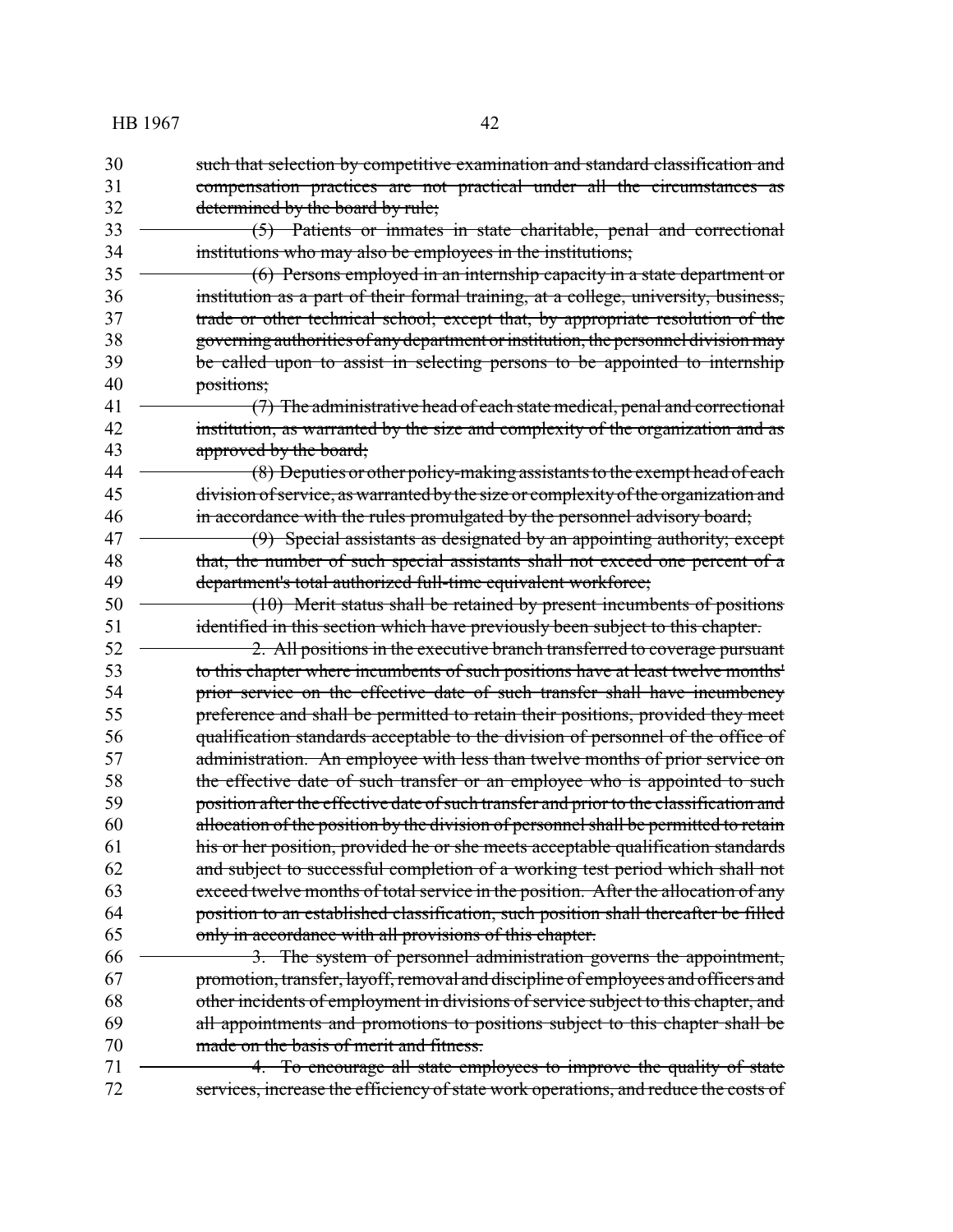state programs, the director of the division of personnel shall establish employee recognition programs, including a statewide employee suggestion system. The director shall determine reasonable rules and shall provide reasonable standards for determining the monetary awards, not to exceed five thousand dollars, under 77 the employee suggestion system. Awards shall be made from funds appropriated for this purpose.

79 <del>5. At the request of the senate or the house of representatives, the</del> commissioner of administration shall submit a report on the employee suggestion award program described in subsection 4 of this section.**]**

**[**36.031. Anyprovision of law to the contrarynotwithstanding, except for the elective offices, institutions of higher learning, the department of transportation, the department of conservation, those positions in the Missouri 4 state highway patrol the compensation of which is established by subdivision (2) of subsection 2 of section 43.030 and section 43.080, those positions in the division of finance and the division of credit unions compensated through a dedicated fund obtained from assessments and license fees under sections 8 361.170 and 370.107, and those positions for which the constitution specifically provides the method of selection, classification, or compensation, and the positions specified in subsection 1 of section 36.030, but including attorneys, 11 those departments, agencies and positions of the executive branch of state government which have not been subject to these provisions of the state 13 personnel law shall be subject to the provisions of sections 36.100, 36.110, 14 36.120 and 36.130, and the regulations adopted pursuant to sections 36.100, 36.110, 36.120 and 36.130 which relate to the preparation, adoption and 16 maintenance of a position classification plan, the establishment and allocation of 17 positions within the classification plan and the use of appropriate class titles in official records, vouchers, payrolls and communications. Any provision of law 19 which confers upon any official or agency subject to the provisions of this section 20 the authority to appoint, classify or establish compensation for employees shall mean the exercise of such authority subject to the provisions of this section. This 22 section shall not extend coverage of any section of this chapter, except those specifically named in this section, to any agency or employee. In accordance with sections 36.100, 36.110, 36.120 and 36.130, and after consultation with 25 appointing authorities, the director of the division of personnel shall conduct such **job studies and job reviews and establish such additional new and revised job**  classes as the director finds necessary for appropriate classification of the positions involved. Such classifications and the allocation of positions to classes shall be maintained on a current basis by the division of personnel. The director of the division of personnel shall, at the same time, notify all affected agencies of the appropriate assignment of each job classification to one of the salary 32 ranges within the pay plan then applicable to merit system agencies. The affected agencies and employees in the classifications set pursuant to this section shall be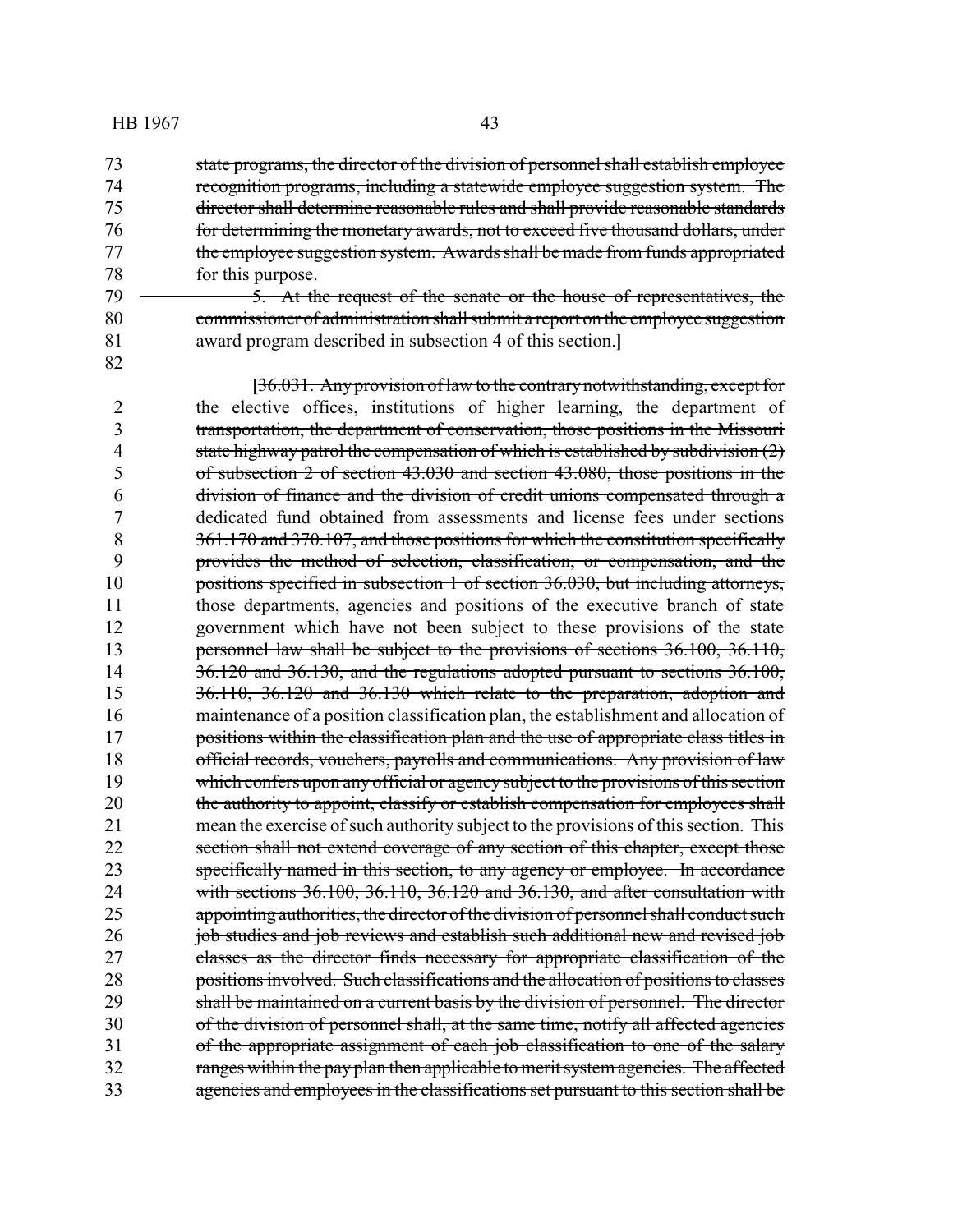34 subject to the pay plan and rates of compensation established and administered in accordance with the provisions of this section, and the regulations adopted pursuant to this section, on the same basis as for merit agency employees. In addition, any elected official, institution of higher learning, the department of transportation, the department of conservation, the general assembly, or anyjudge who is the chief administrative officer of the judicial branch of state government 40 may request the division of personnel to study salaries within the requestor's office, department or branch of state government for classification purposes.**]**

**[**36.050. 1. The personnel advisory board and its functions, duties and powers prescribed in this chapter is transferred by type III transfer to the office of administration.

 2. The personnel advisory board shall consist of seven members. Four members of the board shall be public members, citizens of the state who are not state employees or officials, of good character and reputation, who are known to be in sympathy with the application of merit principles to public employment. Two members shall be employees of state agencies covered by section 36.030 or section 36.031, one a member of executive management, and one a 10 nonmanagement employee. The state equal employment opportunity officer shall 11 be a member of the board. No member of the board, during the member's term of office, or for at least one year prior thereto, shall be a member of any local, 13 state or national committee of a political party or an officer or member of a 14 committee in any partisan political club or organization, or hold, or be a candidate for, a partisan public office. An employee member who leaves state employment or otherwise fails to further qualify for the appointment shall vacate 17 the position.

18 <del>3. The members of the board shall be appointed by the governor by and</del> with the advice and consent of the senate. The three current members of the board serving terms which expire July 31, 1998, July 31, 2000, and July 31, 2002, shall continue to serve for the terms for which they were previously 22 appointed. One new public member shall be appointed for a term ending July 31, 23 1998, one employee member shall be appointed for a term ending July 31, 2000, 24 and one employee member shall be appointed for a term ending July 31, 2002. Thereafter, appointments of all members shall be for terms of six years. Any 26 vacancy shall be filled by an appointment for the unexpired term. Each member of the board shall hold office until such member's successor is appointed and 28 qualified.

 4. A member of the board is removable by the governor only for just cause, after being given a written notice setting forth in substantial detail the charges against the member and an opportunity to be heard publicly on the charges before the governor. A copy of the charges and a transcript of the record of the hearing shall be filed with the secretary of state.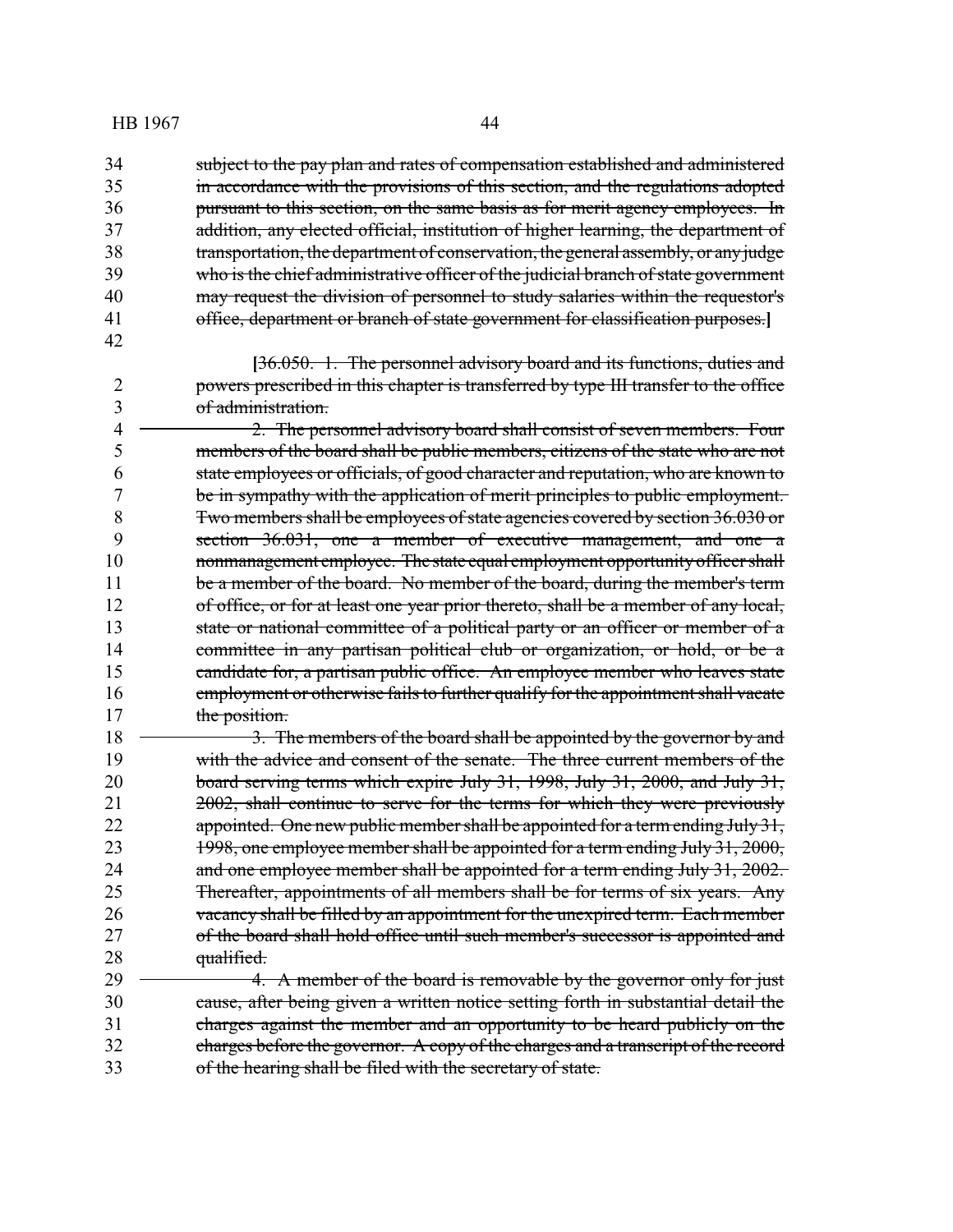| 34 | 5. Each public member of the board shall be paid an amount for each day            |
|----|------------------------------------------------------------------------------------|
| 35 | devoted to the work of the board which shall be determined by the commissioner     |
| 36 | of administration and filed with the reorganization plan of the office of          |
| 37 | administration; provided, however, that such amount shall not exceed that paid     |
| 38 | to members of boards and commissions with comparable responsibilities. All         |
| 39 | board members are entitled to reimbursement for necessary travel and other         |
| 40 | expenses pertaining to the duties of the board. Duties performed for the board     |
| 41 | by any employee member of the board shall be considered duties in connection       |
| 42 | with the appointment of the individual, and such employee member shall suffer      |
| 43 | no loss of regular compensation by reason of performance of such duties.           |
| 44 | 6. The board shall elect from among its membership a chairman and vice             |
| 45 | chairman, who shall act as chairman in the chairman's absence. It shall meet at    |
| 46 | the times and places specified by call of the chairman, the governor, or the       |
| 47 | director. At least one meeting shall be held every three months. All regular       |
| 48 | meetings are open to the public. Notice of each meeting shall be given in writing  |
| 49 | to each member by the director. Two members shall constitute a quorum until        |
| 50 | January 1, 1997, thereafter, four members shall constitute a quorum for the        |
| 51 | transaction of official business.                                                  |
| 52 | 7. To assist in the performance of its duties the board may employ staff           |
| 53 | from funds appropriated for this purpose; provided, however, that this provision   |
| 54 | shall not be interpreted to limit the ability of the personnel director to provide |
| 55 | assistance to the board.                                                           |
| 56 |                                                                                    |
|    | $[36.060. 1.$ In addition to the duties imposed upon it elsewhere in this          |
| 2  | chapter, it shall be the duty of the board:                                        |
| 3  | (1) To make any investigation which it may consider desirable                      |
| 4  | concerning the administration of personnel subject to this law;                    |
| 5  | $(2)$ To hold regular meetings with appointing authorities to propose              |
| 6  | methods of resolving general personnel problems;                                   |
| 7  | (3) To make annual reports, and such special reports as it considers               |
| 8  | desirable, to the governor and the general assembly regarding personnel            |
| 9  | administration in the state service and recommendations there. These special       |
| 10 | reports shall evaluate the effectiveness of the personnel division and the         |
| 11 | appointing authority in their operations under this law;                           |
| 12 | (4) To make such suggestions and recommendations to the governor and               |
| 13 | the director relating to the state's employment policies as will promote morale,   |
| 14 | efficiency and uniformity in compensation of the various employees in the state    |
| 15 | service;                                                                           |
| 16 | (5) To promulgate rules and regulations to ensure that no applicant or             |
| 17 | employee is discriminated against on the basis of race, creed, color, religion,    |
| 18 | national origin, sex, ancestry or handicap.                                        |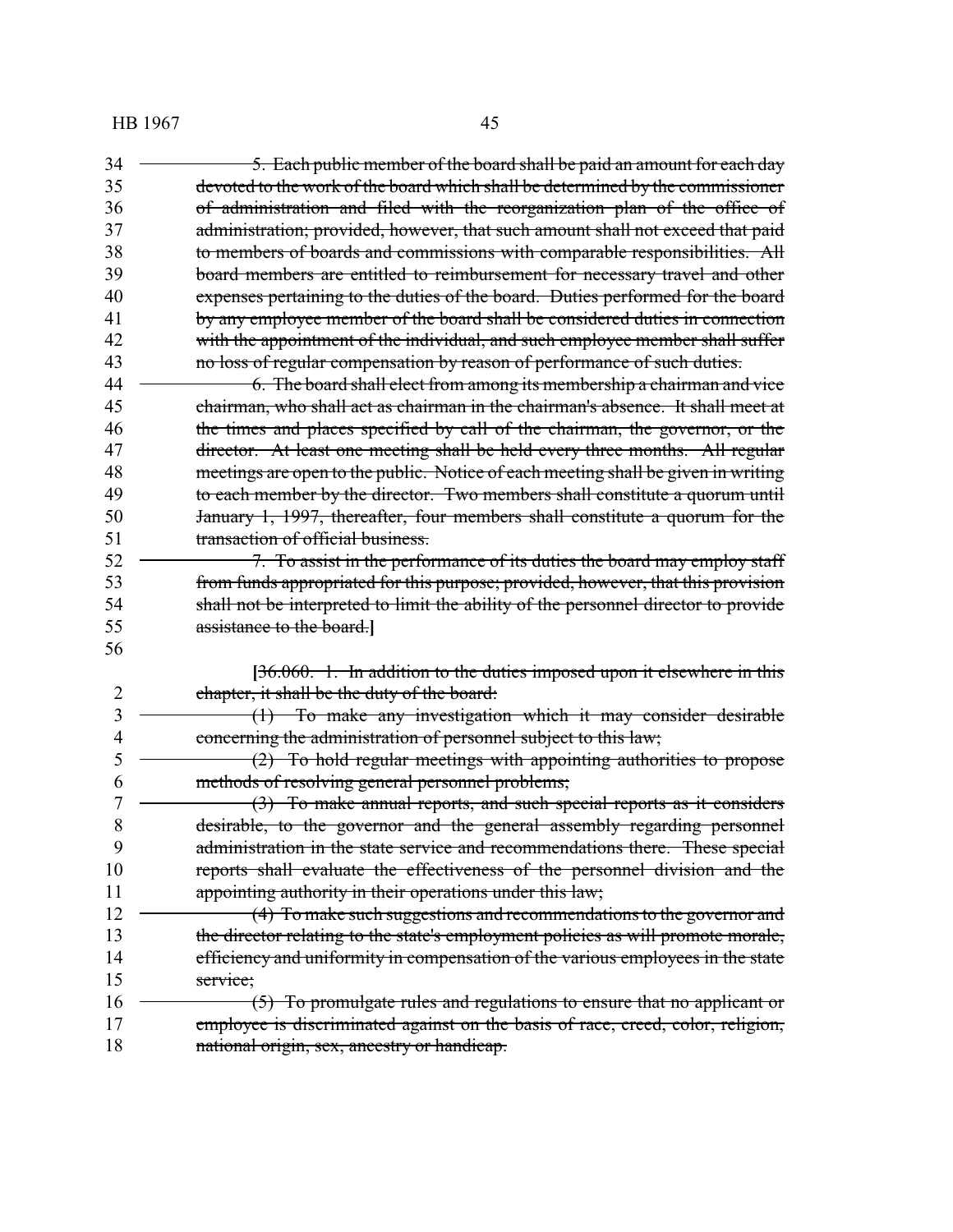2. No rule or portion of a rule promulgated under the authority of this chapter shall become effective unless it has been promulgated pursuant to the provisions of section 536.024.**]**

**[**36.070. 1. The board shall have power to prescribe such rules and regulations not inconsistent with the provisions of this chapter as it deems suitable and necessary to carry out the provisions of this chapter. Such rules and regulations shall be effective when filed with the secretary of state as provided by law.

 2. The board shall prescribe by rule the procedures for employment and promotion in accordance with the provisions of this chapter.

8 3. The board shall determine by rule the procedures for and causes of disciplinary actions including termination, demotion and suspension of 10 employees subject to this chapter which regulations shall be consistent with the provisions of this law.**]**

**[**36.100. 1. The director shall ascertain the duties, authority and responsibilities of all positions subject to this chapter. After consultation with the appointing authorities, the director shall prepare and recommend to the board, and maintain on a continuing basis, a position classification plan, which shall group all positions in the classified service in classes, based on their duties, authority and responsibilities. Except as provided in subsection 2 of this section, the position classification plan shall set forth, for each class of positions, a class 8 title and a statement of the duties, authority and responsibilities thereof, and the qualifications that are necessary or desirable for the satisfactory performance of qualifications that are necessary or desirable for the satisfactory performance of 10 the duties of the class; provided, that no plan shall be adopted which prohibits the 11 substitution of experience for education for each class of positions, except that, 12 the board may determine that there is no equivalent substitution in particular 13 cases. Classifications should be sufficiently broad in scope to include as many comparable positions as possible both on an intra- and inter-departmental basis, including both merit and nonmerit agencies.

16 2. The classification plan may group management positions with similar levels of responsibility or expertise into broad classification bands.

18 3. The director shall require an initial and ongoing review of the number 19 of classifications in each division of service and shall, in consultation with the agencies, eliminate and combine classes when possible, taking into consideration the recruitment, examination, selection and compensation of personnel in the various classes.**]**

**[**36.110. After consultation with appointing authorities, the director shall allocate each position in the classified service to the appropriate class therein on the basis of its duties, authority and responsibilities. The director may delegate allocation authority to the appointing authorities for positions in classes in their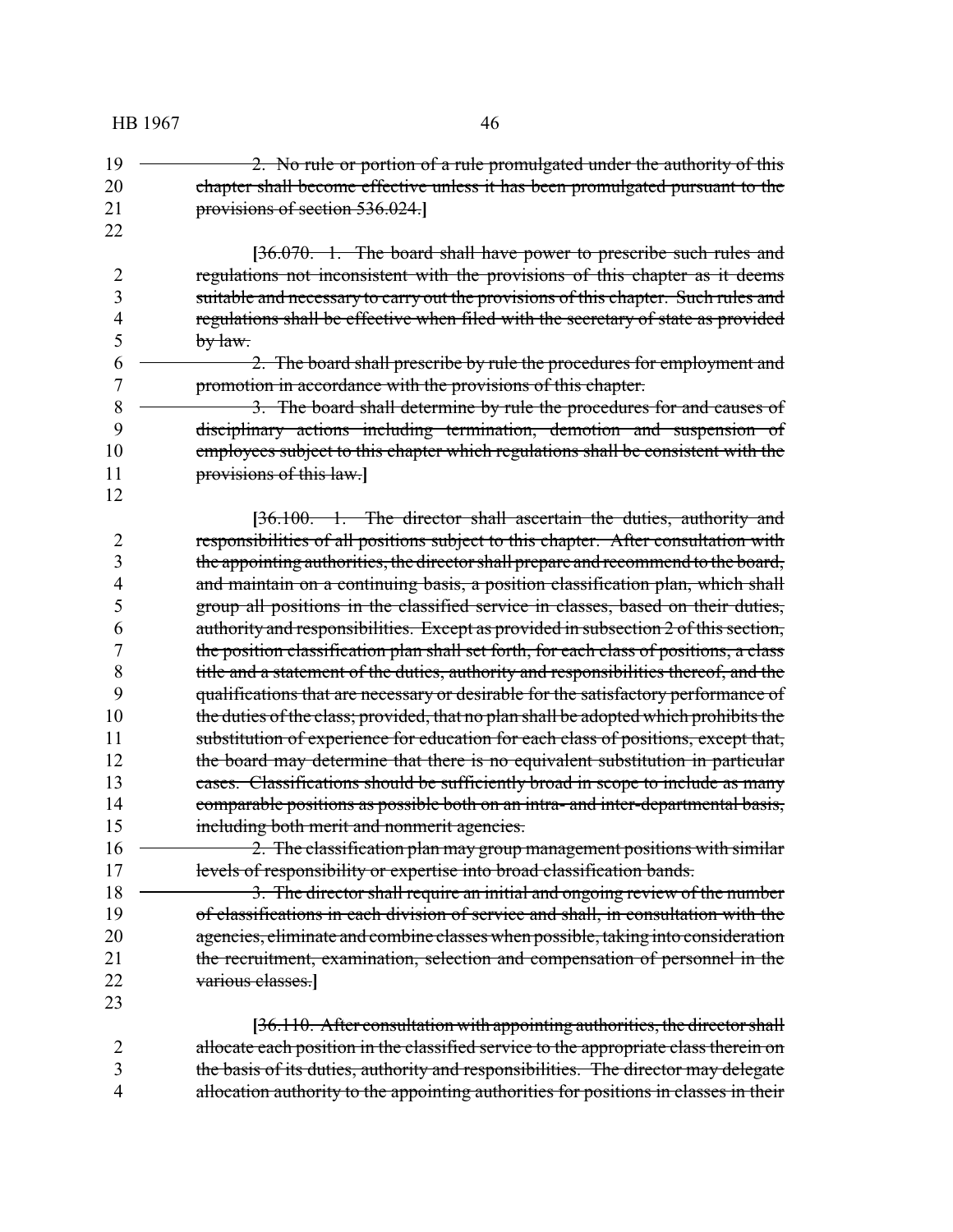divisions of service within standards and limits which have been developed in consultation with and agreed to by the appointing authorities. Any employee affected by the allocation of a position to a class, whether by the director or by 8 the appointing authority, shall, after filing with the director a written statement setting forth reasons for requesting a consideration thereof, be given a reasonable opportunity to be heard thereon by the director.**]**

**[**36.120. 1. Before establishing a new position in divisions of the service subject to this chapter, or before making any permanent and substantial change of the duties, authority or responsibilities of a position subject to this chapter, an appointing authority shall notify the director in writing of the appointing authority's intention to do so, except where the positions may be allocated by the appointing authority.

 2. The director may at any time allocate any new position to a class, or change the allocation of any position to a class, or recommend to the board changes in the classification plan. Any change in the classification plan 10 recommended by the director shall take effect when approved by the board, or on 11 the ninetieth day after it is recommended to the board if prior thereto the board 12 has not approved it. In case of necessity requiring the immediate establishment 13 of a new class, the director may establish such a class on an interim basis pending 14 approval of the class by the board as recommended by the director.

15 <del>3. When the allocation of a position to a class is changed, the director</del> shall notify the appointing authority. If allocation authority is delegated, the appointing authority shall notify the director of any changes in the allocation. If the position is filled at the time of reallocation to a class, the appointing authority shall immediately notify the incumbent of the position regarding the allocation change. If the incumbent does not agree with the new allocation, the incumbent may, under conditions specified in the rules, submit to the director a request for a review of the allocation of the position.

**4.** If any change is made in the classification plan by which a class of positions is divided, altered, or abolished, or classes are combined, the director shall forthwith reallocate the positions affected to their appropriate classes in the amended classification plan. An employee who is occupying a position 27 reallocated to a different class shall, subject to the regulations, be given the same status in the new class as previously held in the class from which his or her **position is reallocated.** The director may require that the employee achieve a satisfactory grade on a noncompetitive test of fitness for the class to which his or 31 her position has been reallocated.

32 <del>5. After a class of positions has been approved by the board, the director</del> is authorized to make such changes in the class title or in the statement of duties and qualifications for the class as the director finds necessary for current 35 maintenance of the classification plan; provided, however, that changes which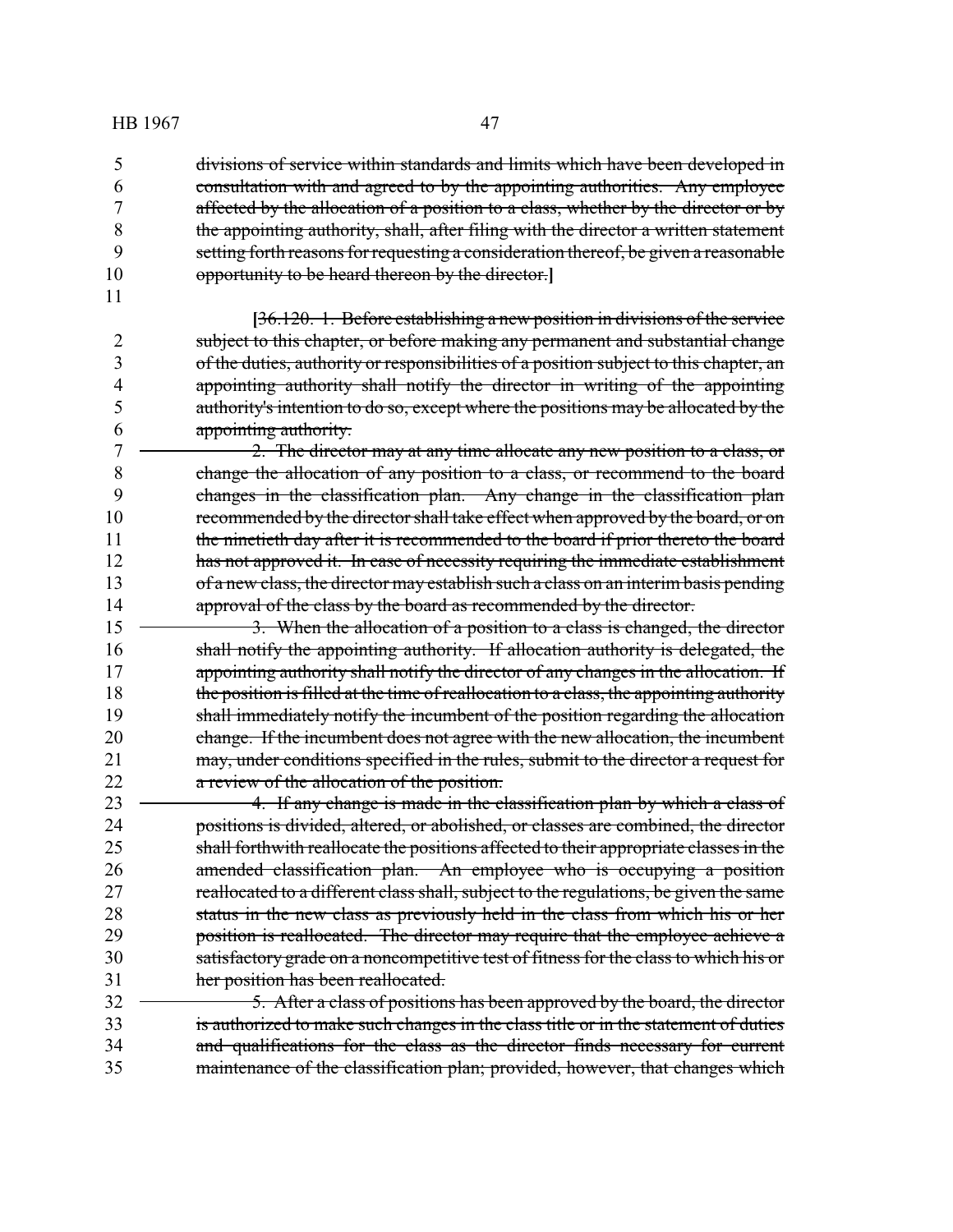36 materially affect the nature and level of a class or which involve a change in 37 salary range for the class shall be approved by the board.**]**

38

8

**[**36.130. Following the adoption of the classification plan and the allocation of classes therein of positions in the classified service, the class titles set forth therein shall be used to designate such positions in all official records, vouchers, payrolls, and communications. No person shall be appointed to, or employed in, a position in divisions of the service subject to this law under a class title which has not been approved by the director as appropriate to the duties to be performed.**]**

**[**36.140. 1. After consultation with appointing authorities and the state 2 fiscal officers, and after a public hearing, the director shall prepare and 3 recommend to the board a pay plan for all classes subject to this chapter. The pay 4 plan shall include, for each class of positions, a minimum and a maximum rate, 5 and such provision for intermediate rates as the director considers necessary or 6 equitable. The pay plan may include provision for grouping of management 7 positions with similar levels of responsibility or expertise into broad 8 classification bands for purposes of determining compensation and for such 9 salary differentials and other pay structures as the director considers necessaryor 10 equitable. In establishing the rates, the director shall give consideration to the 11 experience in recruiting for positions in the state service, the rates of pay 12 prevailing in the state for the services performed, and for comparable services in 13 public and private employment, living costs, maintenance, or other benefits 14 received by employees, and the financial condition and policies of the state. 15 These considerations shall be made on a statewide basis and shall not make any 16 distinction based on geographical areas or urban and rural conditions. The pay 17 plan shall take effect when approved by the board and the governor, and each 18 employee appointed to a position subject to this chapter after the adoption of the 19 pay plan shall be paid according to the provisions of the pay plan for the position 20 in which he or she is employed; provided, that the commissioner of 21 administration certifies that there are funds appropriated and available to pay the 22 adopted pay plan. The pay plan shall also be used as the basis for preparing 23 budget estimates for submission to the legislature insofar as such budget 24 estimates concern payment for services performed in positions subject to this 25 chapter. Amendments to the pay plan may be recommended by the director from 26 time to time as circumstances require and such amendments shall take effect 27 when approved as provided by this section. The conditions under which 28 employees may be appointed at a rate above the minimum provided for the class, 29 or advance from one rate to another within the rates applicable to their positions, 30 shall be determined by the regulations.

 $31 \rightarrow 2$ . Any change in the pay plan shall be made on a uniform statewide 32 basis. No employee in a position subject to this chapter shall receive more or less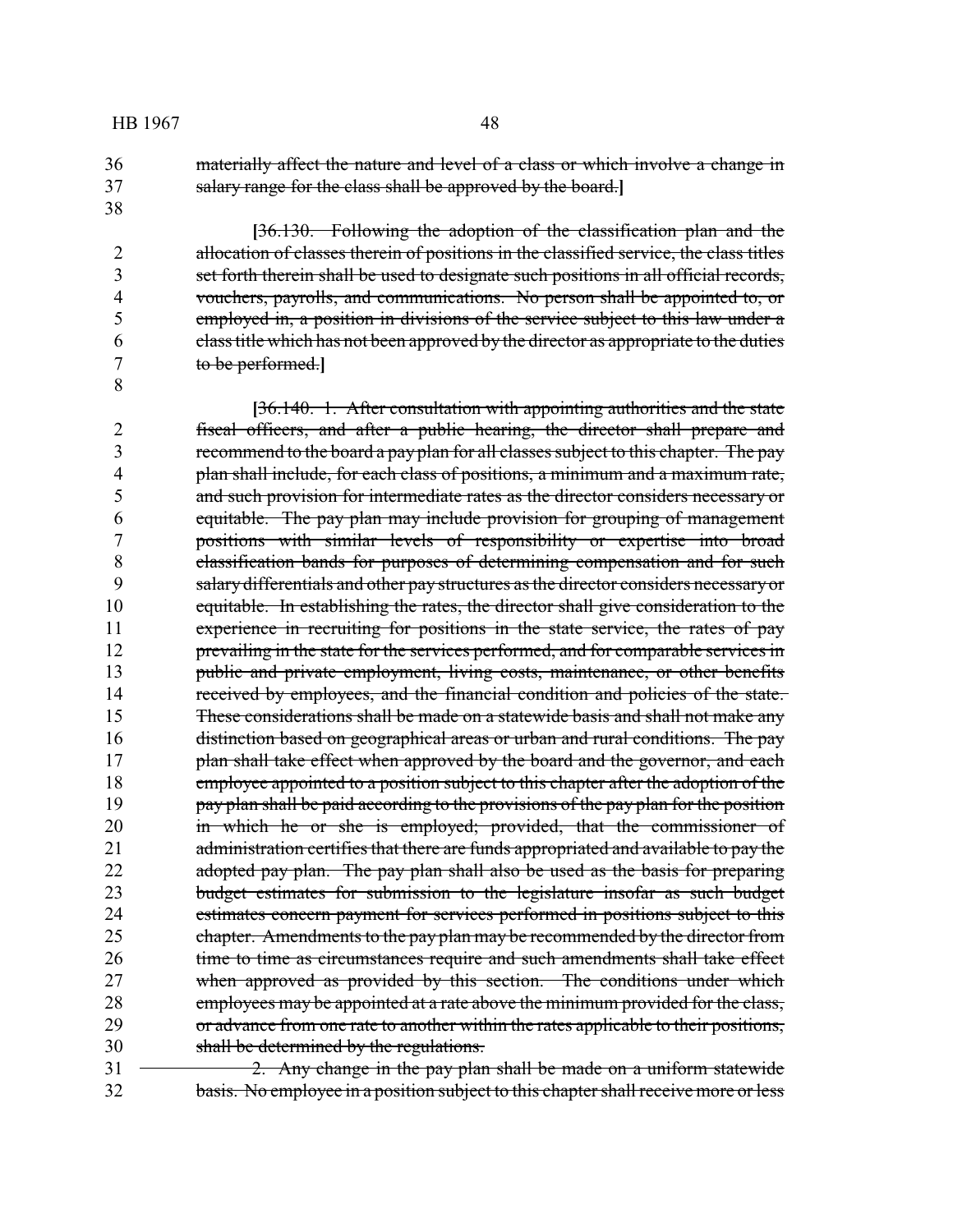| HB 1967 | 49                                                                                                       |
|---------|----------------------------------------------------------------------------------------------------------|
| 33      | compensation than another employee solely because of the geographical area in                            |
| 34      | which the employee lives or works.                                                                       |
| 35      |                                                                                                          |
|         | [36.160. 1. No person shall make any false statement, certificate, mark,                                 |
| 2       | rating or report with regard to any test, certification or appointment made under                        |
| 3       | any provision of this chapter or in any manner commit or attempt to commit any                           |
| 4       | fraud preventing the impartial execution of this law and the regulations.                                |
| 5       | 2. No person shall, directly or indirectly, give, render, pay, offer, solicit                            |
| 6       | or accept any money, service or other valuable consideration for or on account                           |
| 7       | of any appointment, proposed appointment, promotion or proposed promotion to,                            |
| 8       | or any advantage in, a position subject to this law.                                                     |
| 9       | 3. No employee of the personnel division, examiner, or other person shall                                |
| 10      | defeat, deceive or obstruct any person in this right to examination, eligibility,                        |
| 11      | certification or appointment under this law, or furnish to any person any special                        |
| 12      | or secret information for the purpose of affecting the rights or prospects of any                        |
| 13      | person with respect to employment in a division of service subject to this law.                          |
| 14      | Any person who shall violate any provision of this section shall be guilty of a                          |
| 15      | misdemeanor.]                                                                                            |
| 16      |                                                                                                          |
|         | [36.170. 1. The director shall from time to time conduct such open                                       |
| 2       | competitive and promotional examinations as the director considers necessary.                            |
| 3       | The examinations shall be of such character as to determine the relative                                 |
| 4       | qualifications, fitness and ability of the persons tested to perform the duties of the                   |
| 5<br>6  | class for which a register is to be established. No question shall be so framed as                       |
| 7       | to elicit information concerning the political or religious opinions or affiliations<br>of an applicant. |
| 8       | 2. Agencies may request authority from the director to administer                                        |
| 9       | examinations for all positions, in accordance with rules adopted by the board.                           |
| 10      | When such a request is approved, the director, in accordance with rules                                  |
| 11      | established by the board, shall establish standards and guidelines to be followed.                       |
| 12      | 3. Pursuant to rules promulgated by the board, appointing authorities may                                |
| 13      | request that the division of personnel administer promotional examinations                               |
| 14      | limited to those already employed by the state or within the department or                               |
| 15      | <del>division of service involved.</del>                                                                 |
| 16      | 4. All examinations conducted by the director shall be conducted in a                                    |
| 17      | location which is fully accessible to persons with disabilities or if such a facility                    |
| 18      | is not available in a given location for such regular examinations, a special                            |
| 19      | examination will be arranged upon request of an applicant with a disability in a                         |
| 20      | facility which is fully accessible.                                                                      |
| 21      |                                                                                                          |
|         | [36.180. 1. The standards of education or experience in the classification                               |
| 2       | plan for each class shall be established on the basis of specified knowledge, skills                     |
| 3       | and abilities. Admission to examinations shall be open to all persons who                                |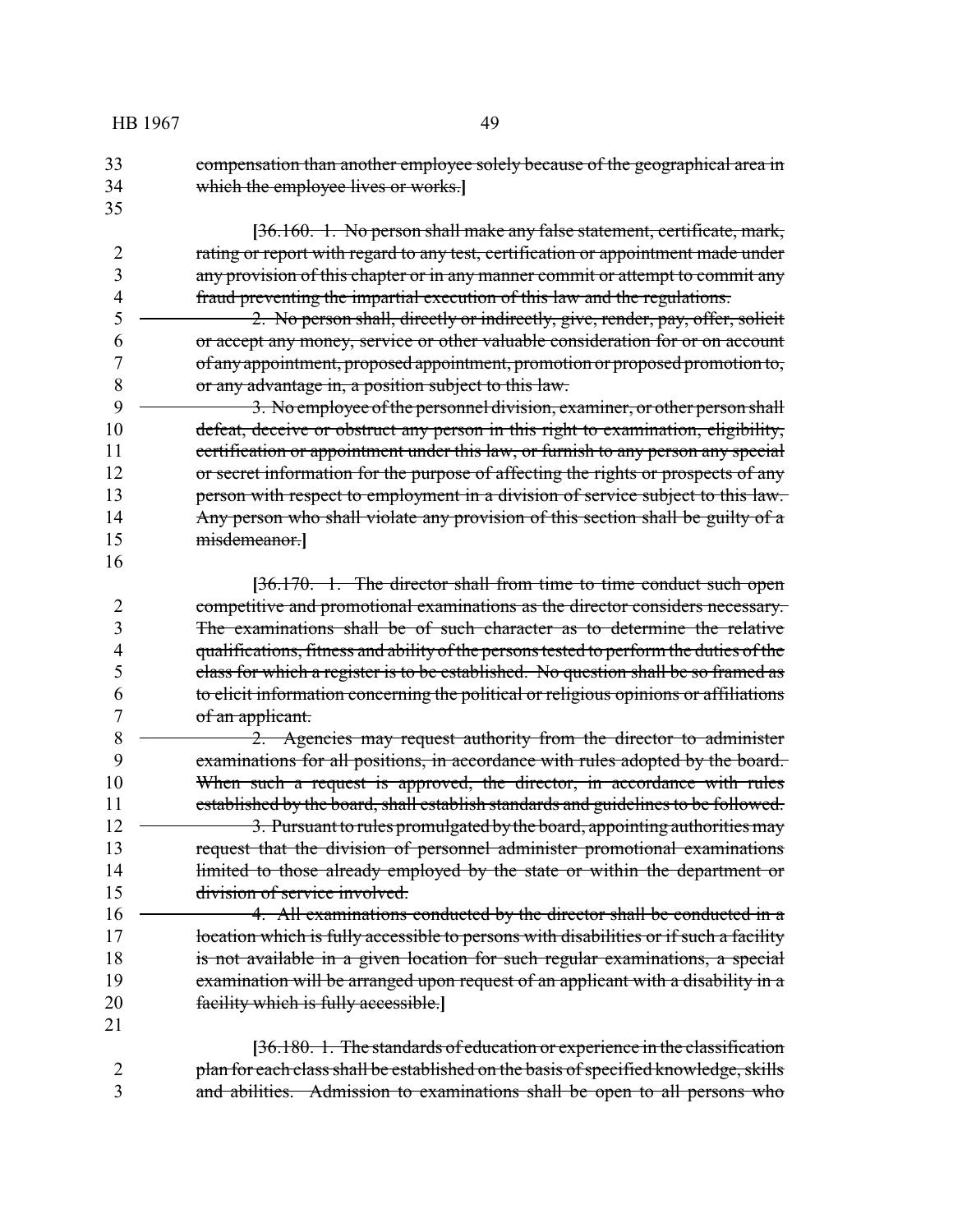possess the qualifications and who may be lawfully appointed to a position in the class for which a register is to be established. The regulations may also require that applicants achieve at least a satisfactory grade in each progressive part of the examination in order to be admitted to subsequent parts of the examination or to receive a final passing score.

 2. To ensure competitive equality between the hearing impaired or the 10 blind and persons not so disabled, the applicant may request from the director the furnishing of a certified interpreter for the hearing impaired or an amanuensis or 12 a reader for the blind when necessary, and the furnishing of a place to take such 13 examination, or such other similar prerequisites to ensure equality in such examination.

15 <del>3. The director may reject the application of any person for admission to</del> 16 an examination, strike the name of any person from the register, refuse to certify the name of any person, or withdraw the certification of a person if the director finds that the person lacks any of the qualifications, has been convicted of a crime which raises questions about his or her qualifications, has been dismissed from 20 the public service for delinquency, has made a false statement of a material fact or practiced or attempted to practice any fraud or deception, in his or her application or examination or in attempting to secure appointment.

**4. The director may take such action as is authorized in subsection 3 of** 24 this section if the director finds the person has a health condition or disability which would clearly prohibit the person from performing the duties required for the position for which the applicant has applied.**]**

**[**36.190. 1. The director shall give public notice of each open competitive and promotional examination sufficiently in advance of such examination and sufficiently widespread in scope to afford persons who are interested in participating in the examination a reasonable opportunity to apply. The time elapsing between the official announcement of an examination and the holding of such examination shall be not less than two calendar weeks, except that a lesser period of advance notice may be permissible under the regulations when the examination is conducted under the provisions of subsection 3 of section 36.320 or when the needs of the service pursuant to subsection 1 of 10 section 36.260 require special notices.

 2. Each official notice of an examination shall state the title, duties, pay 12 and qualifications of positions for which the examination is to be held; the time, 13 place and manner of making application for admission to such examination; and 14 any other information which the director considers pertinent and useful.

15 <del>3. The director shall ensure that the official announcement of an</del> examination is given thewidest distribution necessaryto inform qualified persons 17 that the examination is being given. The director may use any means that the director considers necessary to inform qualified persons about the examination. These include, but are not limited to, paid advertisements in newspapers,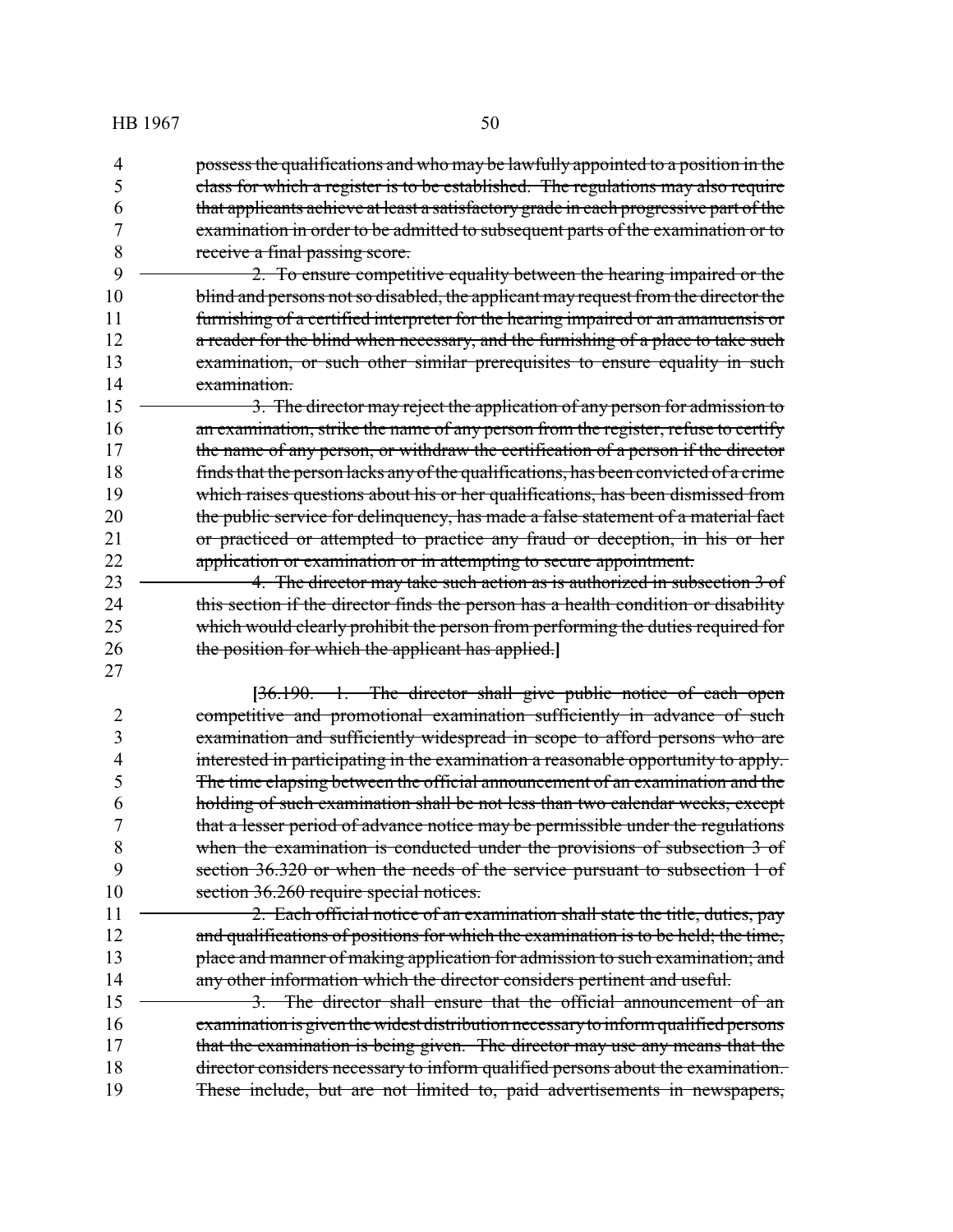20 periodicals, electronic media and announcements to educational institutions. The director may also publish a periodic bulletin containing information about examinations to be sent to subscribers at a price approximating the cost of publication.**]**

- **[**36.200. The methods for rating the various parts of the examinations and 2 the minimum satisfactory grade shall be determined by the regulations. Each person who takes any examination shall be given written notice as to whether he passed or failed the examination, and he shall be entitled to inspect his ratings and examination papers, but examination papers shall not be open to the general public. A manifest error in rating an examination which affects the relative ranking of persons shall be corrected if called to the attention of the director within thirty days after the establishment of the register, but such correction shall not invalidate any appointment previously made from such a register unless it is established that the error was made in bad faith and with intent to deprive a person of certification.**]**
- **[**36.210. Other provision of the law to the contrary notwithstanding, special procedures for the examination and selection of personnel are authorized as follows:
- 4 (1) For positions involving unskilled or semiskilled labor, or domestic, attendant, custodial or comparable work, when the character or place of the work makes it impracticable to supply the needs of the service by appointments made 7 in accordance with the procedure prescribed in other provisions of this chapter,<br>8 the director, in accordance with the regulations, shall authorize the use of such the director, in accordance with the regulations, shall authorize the use of such other procedures as the director determines to be appropriate in order to meet the needs of the service, while assuring the selection of such employees on the basis 11 of merit and fitness. Such procedures, subject to the regulations, may include the testing of applicants and maintenance of registers of eligibles by localities; the 13 testing of applicants, singly or in groups, at periodic intervals, at the place of 14 employment or elsewhere, after such notice as the director considers adequate; the registration of applicants who pass a noncompetitive examination or submit satisfactory evidence of their qualifications, and appointment of registered 17 applicants; or any variation or combination of the foregoing or other suitable methods. When the director finds noncompetitive registration and selection 19 procedures to be appropriate, the director is hereby authorized to delegate to each appointing authority the responsibility for such registration and for selection and appointment of registered applicants. When such delegation is made, the director shall establish the necessary guidelines and standards for appointing authorities and shall require such reports and perform such audits as the director deems necessary to ensure compliance with these guidelines and standards.  $25 \rightarrow (2)$  The regulations may prescribe the conditions under which interns,
- trainees, and participants in special state or federal training, rehabilitation, and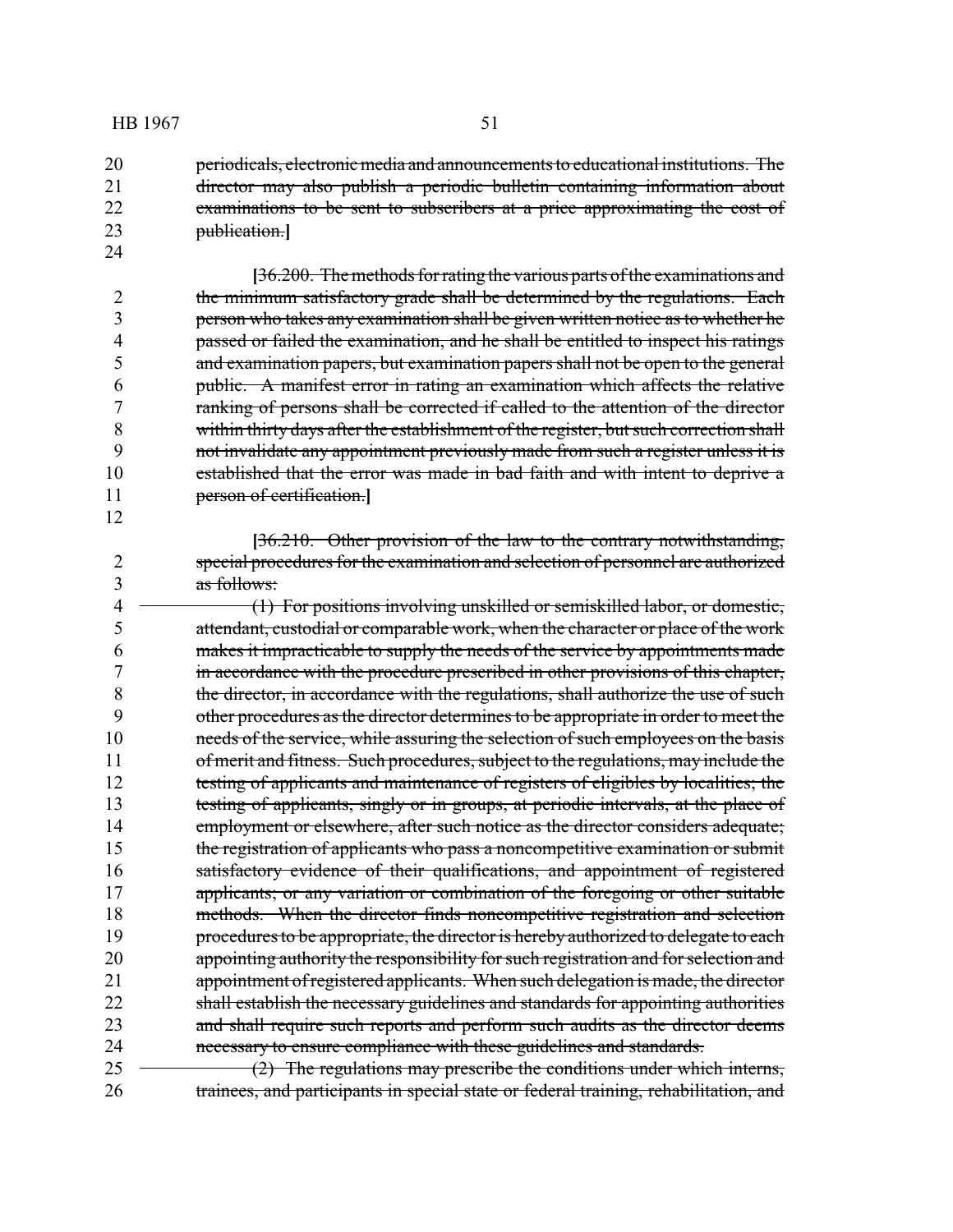- employment programs who successfully complete a period of internship or 28 training may be appointed to a permanent position subject to this chapter after passing a noncompetitive qualifying examination.
- 30 (3) The board may, in accordance with the regulations, waive competitive examinations for a class or position if it finds that the supply of qualified applicants is generally insufficient to justify competitive examinations and provide meaningful competition in the selection of employees. A request that competitive examination be waived for a particular class or position pursuant to this provision may be made to the board by the director or an appointing authority. The board shall review determinations pursuant to this provision at least annually. Upon waiving such examinations, the regulations of the board shall provide for the registration and appointment of applicants who present satisfactory evidence of their qualifications.
- 40 (4) Upon the approval of the director in accordance with the regulations 41 of the board, appointing authorities may promote employees on the basis of a qualifying noncompetitive examination. Such noncompetitive promotions may be approved in, but are not necessarily limited to, situations in which the **promotion represents a normal progression to the next higher level within an**  established occupational job series, or where the director determines that an employee has been an assistant, understudy or trainee for the position involved or otherwise has had such specific experience or training that a noncompetitive promotion to the position in question is to the best interests of the state service. 49 (5) Appointing authorities may request, pursuant to regulations established by the board, to conduct alternative promotional procedures for 51 positions and classes in their divisions of service. The board shall approve such alternative procedures which it finds to be in keeping with merit principles and the best interest of the state service. Upon approval, the appointing authority shall be responsible to conduct promotional procedures in accordance with the board's approval and without favoritism, prejudice or discrimination. The board may withdraw approval pursuant to this provision if it finds that this responsibility has not been met.
- 58 (6) Where appropriate, the director may establish registers by locality for selected classes.**]**
- 

**[**36.220. 1. In any competitive examination given for the purpose of establishing a register of eligibles, veterans, disabled veterans, surviving spouses and spouses of disabled veterans shall be given preference in appointment and examination in the following manner:

5 (1) A veteran, or the surviving spouse of any veteran whose name appears on a register of eligibles who made a passing grade, shall have five points added to his or her final grade, and his or her rank on the register shall be determined on the basis of this augmented grade.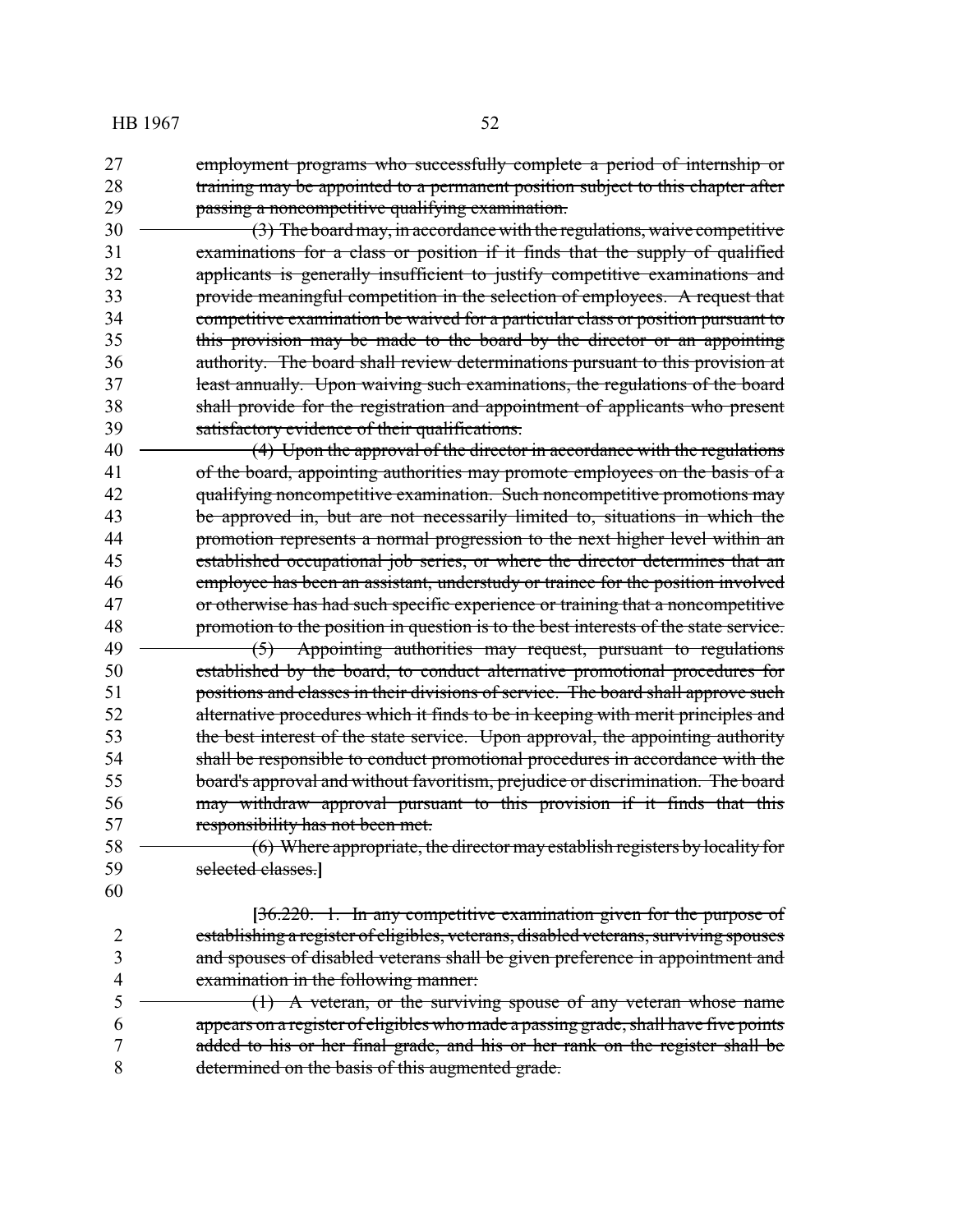$\rightarrow$  (2) The spouse of a disabled veteran, whose name appears on a register of eligibles and who made a passing grade, shall have five points added to his or her final grade, and his or her rank on the register shall be determined on the 12 basis of this augmented grade. This preference shall be given only if the veteran is not employed in the state service and the disability renders him or her unqualified for entrance into the state service. 15 (3) A disabled veteran, whose name appears on a register of eligibles and who made a passing grade, shall have ten points added to his or her final grade, 17 and his or her rank on the register shall be determined on the basis of this augmented grade. **2.** Any person who has been honorably discharged from the Armed Forces of the United States shall receive appropriate credit for any training or experience gained therein in any examination if the training or experience is related to the duties of the class of positions for which the examination is given.**] [**36.225. 1. In any competitive examination given for the purpose of 2 establishing a register of eligibles, a parental preference shall be given to persons who were previously employed by the state but terminated such employment to 4 care for young children. This preference shall be given only for persons who<br>5 were full-time homemakers and caretakers of children under the age of ten and were full-time homemakers and caretakers of children under the age of ten and were not otherwise gainfully employed for a period of at least two years. 2. If the name of a person eligible for a parental preference appears on a register of eligibles who made a passing grade, such person shall have five points added to the final grade, and the rank of such person on the register shall be determined on the basis of this augmented grade.**] [**36.240. 1. Whenever an appointing authority proposes to fill one or more vacancies in a class of positions subject to this chapter, the appointing authority shall submit to the director, as far in advance of the desired appointment date as possible, a requisition for the certification of eligible persons from an appropriate register. The requisition shall contain information as required by the director. The appointing authority, subject to conditions specified in the regulations, may also designate special requirements of domicile or the possession of special skills. If the director finds that such requirements would contribute substantially to effective performance of the duties involved, 10 certification may be limited to persons on the register who meet such requirements. 12 <del>2. When vacancies to be filled are in a class from which employees have</del> 13 been laid off, or demoted in lieu of layoff, certification shall be limited to previous employees until all employees of a division of service on the appropriate reinstatement register have been reinstated in order of rank on the register. Thereafter, certification from reinstatement and other registers shall be in accordance with the provisions of this section and the regulations of the board.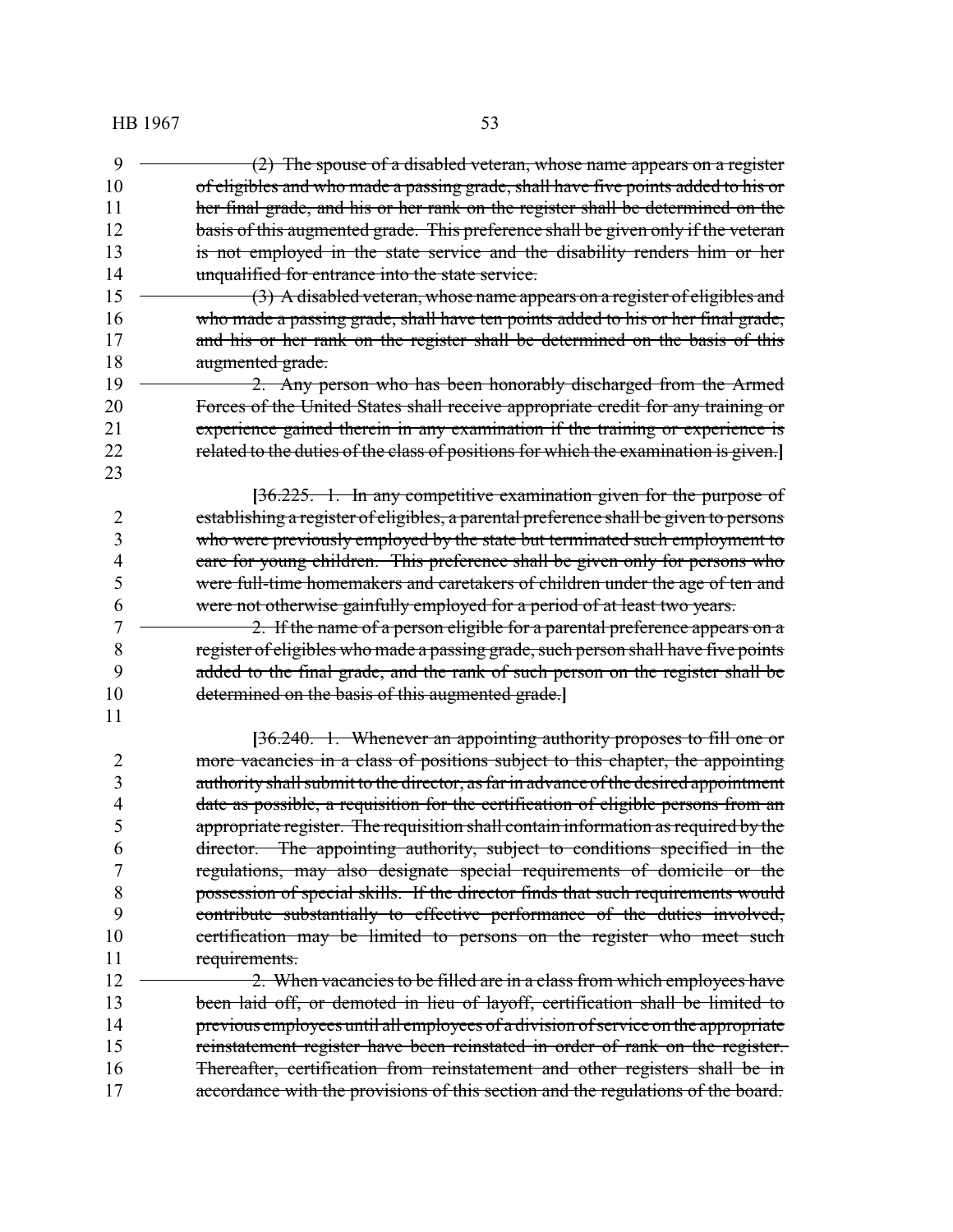**3.** Upon a request for certification, the director shall certify for selection the names of the top fifteen ranking available eligibles or the names of available eligibles comprising the top ranking fifteen percent of available eligibles, 21 whichever is greater, plus such additional eligibles as have a final rating equal to 22 that of the last certified eligible. Upon request of the appointing authority, the director may also certify, for each additional vacancy to be filled from the same certification, the next five ranking available eligibles plus such additional eligibles as have a final rating equal to that of the last certified eligible. **4. If the director finds that the nature of the examination process and the**  type of positions involved justify alternative procedures for filling vacancies, the 28 board may by rule prescribe such procedures which may include certification by broad category of examination rating or within a specified range of scores. 30 5. When a position in divisions of the service subject to this chapter is 31 limited in duration, certification may be limited to the highest ranking eligible 32 who will accept employment under such conditions. A person appointed to a position under such conditions shall retain his or her relative position on the register and shall be eligible for certification to a permanent position in the regular order until the register itself has expired. If a temporary position is limited to less than ninety calendar days' duration, the appointing authority may fill the position by temporary appointment in the manner provided in section 38 36.270. 39 <del>6. The rules shall prescribe the conditions under which the name of an</del> 40 eligible who has been certified to and considered for appointment by an appointing authority but has not been appointed may be withheld from further 42 eertification to such appointing authority. The eligible shall be entitled to retain 43 his or her place on the eligible register during the life of the register, and shall be certified in the order of his or her rank to other vacancies in the class under other **appointing authorities.**  7. Eligibles who are not available for appointment when offered certification shall be granted a waiver of certification upon their request. Eligibles who do not respond within a reasonable period to a notice of 49 certification may at the discretion of the director be dropped from the eligible 50 register. 51 <del>8. Any person who has obtained regular status in a class of positions</del> subject to subsection 1 of section 36.030 and who has resigned from state service 53 in good standing or who has accepted demotion or transfer for personal reasons 54 may be reemployed without competitive certification in the same or comparable class at the discretion of the appointing authority and under conditions specified in the regulations. Any person who has successfully served at least one year in a position not subject to subsection 1 of section 36.030, but which is subject to section 36.031, and who has resigned from state service in good standing or who has accepted demotion or transfer for personal reasons, may be reemployed without competitive certification in the same or comparable class at the discretion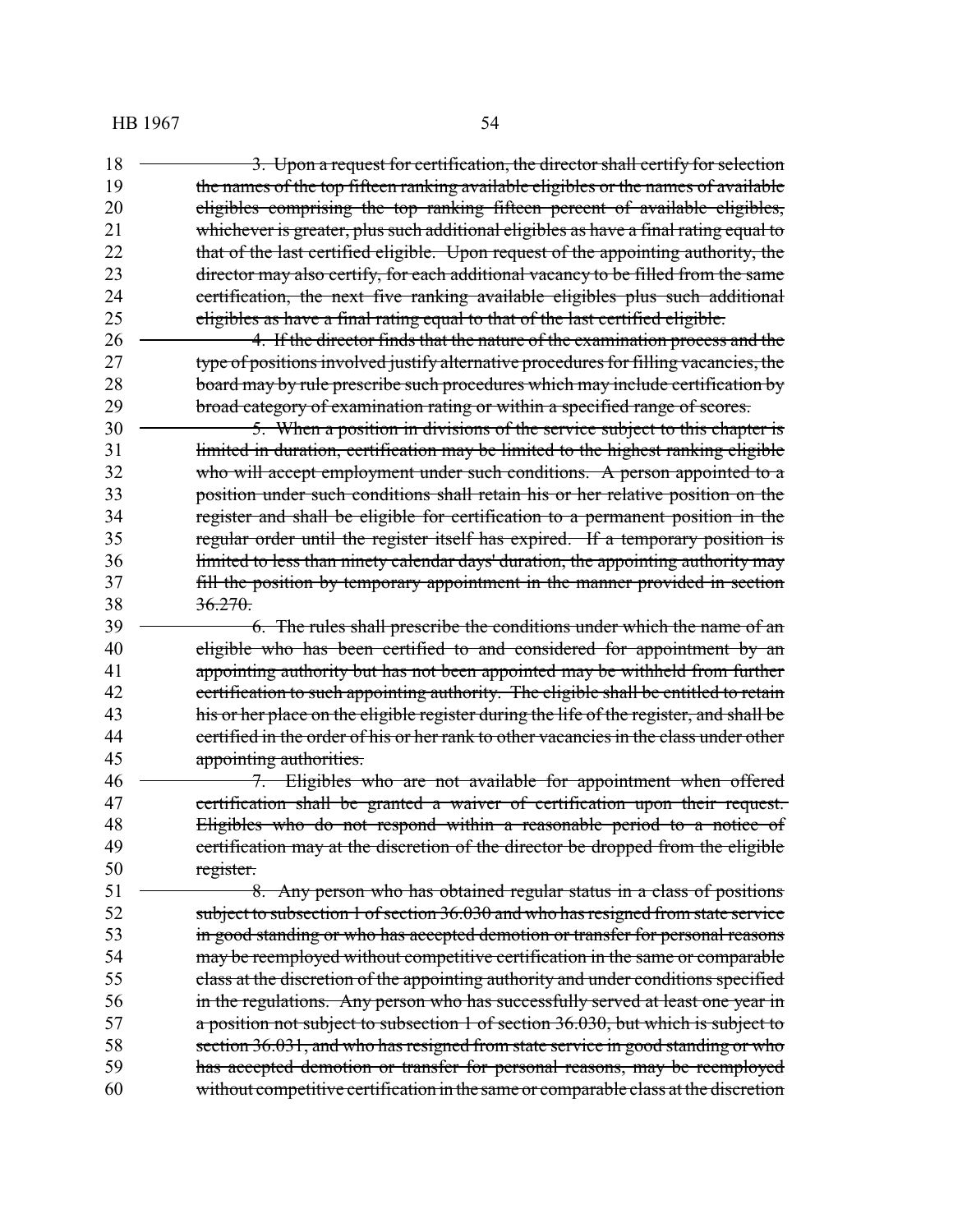of the appointing authority and under conditions specified in the regulations, provided he or she possesses the qualifications and has successfully completed a noncompetitive examination for the class involved. No one shall be reemployed pursuant to this section until reinstatement has first been offered to all eligibles on the reinstatement register for the class and division of service involved. 9. Preference in certification and appointment from promotional registers or registers of eligibles under conditions specified in the regulations, may be given to employees of the division of service in which the vacancy occurs.**] [**36.250. 1. Every person appointed to a permanent position subject to 2 this chapter shall be required to successfully complete a working test during a probationary period which shall be of sufficient length to enable the appointing 4 authority to observe the employee's ability to perform the various duties pertaining to the position.  $6 \rightarrow 2$ . The board shall by regulation establish the standards governing normal length of the probationary period for different classes of positions. The regulations shall specify the criteria for reducing or lengthening the probationary period for individuals within the various classes. The minimum probationary 10 period shall be three months. The maximum probationary period shall be eighteen months for top professional personnel and personnel with substantial supervisory or administrative responsibilities, and twelve months for all others. However, a probationary period shall not be required for an employee reinstated within two years after layoff or demotion in lieu of layoff by the same division of service. 16 <del>3. Prior to the expiration of an employee's probationary period, the</del> 17 appointing authority shall notify the director and the employee in writing whether the services of the employee have been satisfactory and whether the appointing 19 authority will continue the employee in the employee's position. No employee 20 shall be paid for work performed after the expiration of the employee's 21 probationary period unless the appointing authority has notified the director and 22 the employee that the employee will be given a regular appointment or, if applicable, have the probationary period extended. 4. At any time during the probationary period the appointing authority may remove an employee if, in the opinion of the appointing authority, the working test indicates that the employee is unable or unwilling to perform the 27 duties of the position satisfactorily. Upon removal, the appointing authority shall forthwith report to the director and to the employee removed, in writing, the appointing authority's action and the reason thereof. No more than three employees shall be removed successively from the same position during their 31 probationary periods without the approval of the director. An employee who is found by the director to have been appointed through fraud shall be removed within ten days of notification of the appointing authority.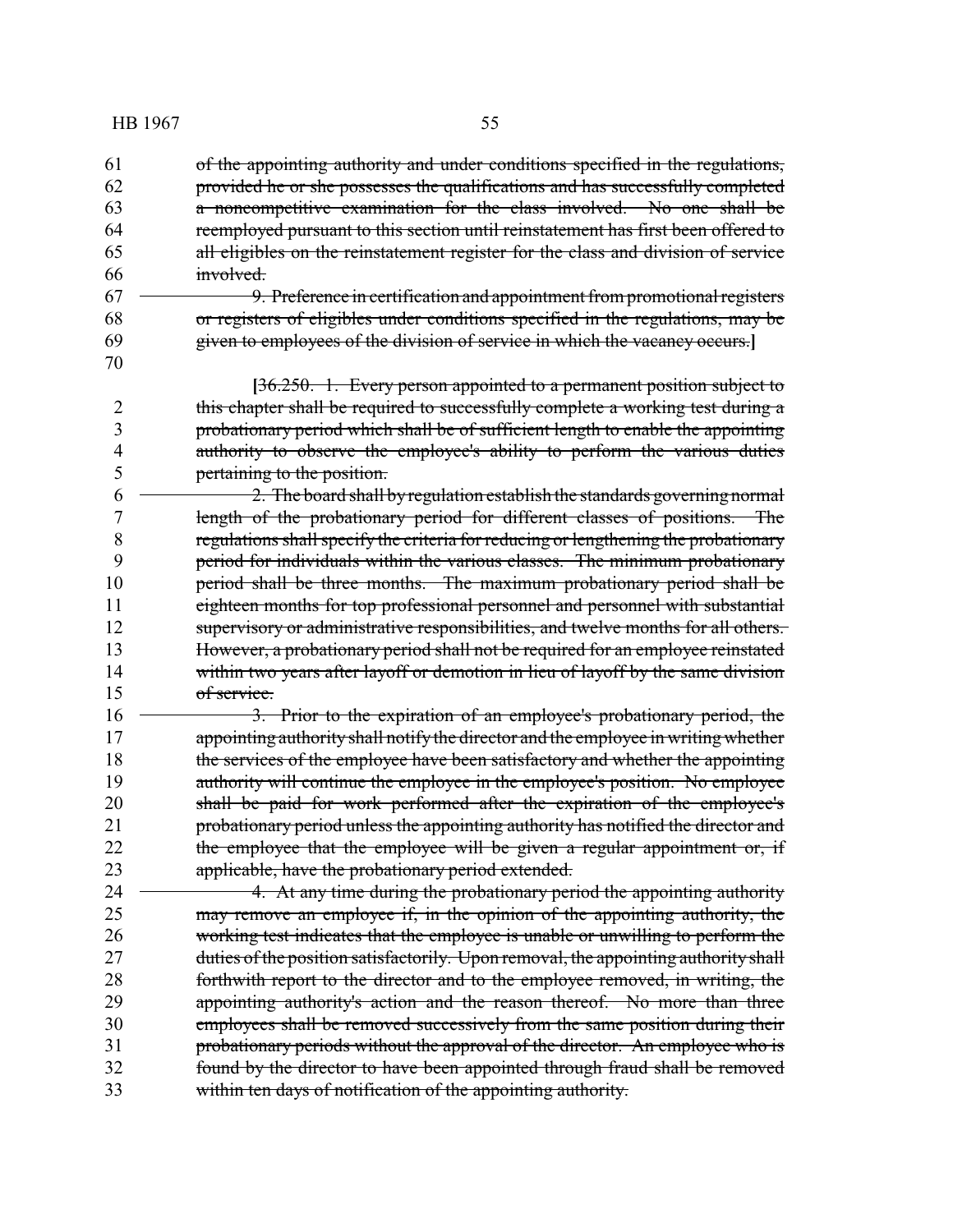34 <del>5. If an employee is removed from the employee's position during, or at</del> the end of, the employee's probationary period, and the director determines that the employee is suitable for appointment to another position, the employee's 37 mame shall be restored to the register from which it was certified. An employee appointed from a promotional register who does not successfully complete the employee's probationary period shall, if otherwise eligible for retention in 40 employment, be reinstated in a position in the class occupied by the employee immediately prior to the employee's promotion or in a comparable class.**]** 

**[**36.260. 1. When an appointing authority finds it essential to fill a 2 vacancy in a position subject to this chapter, and, with at least thirty days' notice of the vacancy, the director is unable to certify the names of at least ten available eligibles, the director may authorize the appointing authority to fill the vacancy bymeans of a provisional appointment. The appointing authority shall forthwith submit a statement containing the name of a person nominated by the appointing authority for provisional appointment to the position, which statement shall contain a description of the qualifications of training and experience possessed by that person, and such other information as may be required by the regulations. 10 If such nominee is found by the director to possess experience and training which meet the qualifications for the position, the director may approve the provisional 12 appointment.

13 2. No provisional appointment shall be made without the approval of the 14 director.

15 <del>3. The duration of a provisional appointment shall be the same as the</del> 16 duration of the probationary period established for the position. A provisional 17 appointee who successfully completes the working test of the probationary period may receive a regular appointment without examination.**]**

**[**36.270. When an emergencymakes it necessaryto fill a position subject hereto immediately in order to prevent stoppage of public business, or loss, hazard, or serious inconvenience to the public, and it is impracticable to fill such a position under any other provision of this chapter, an appointing authority or a properly authorized subordinate employee may appoint any qualified person to such a position without prior approval of the director. Any such person shall be employed only during such an emergency, and any such appointment shall expire automatically ninety calendar days from the date of the appointment. The appointing authority shall report each emergency appointment to the director as soon as possible after date of such appointment and the report shall contain the 11 name of the person appointed, the date of appointment, and the reasons which 12 made the appointment necessary. No individual may be given more than one such appointment in any twelve-month period in the same division of service.**]**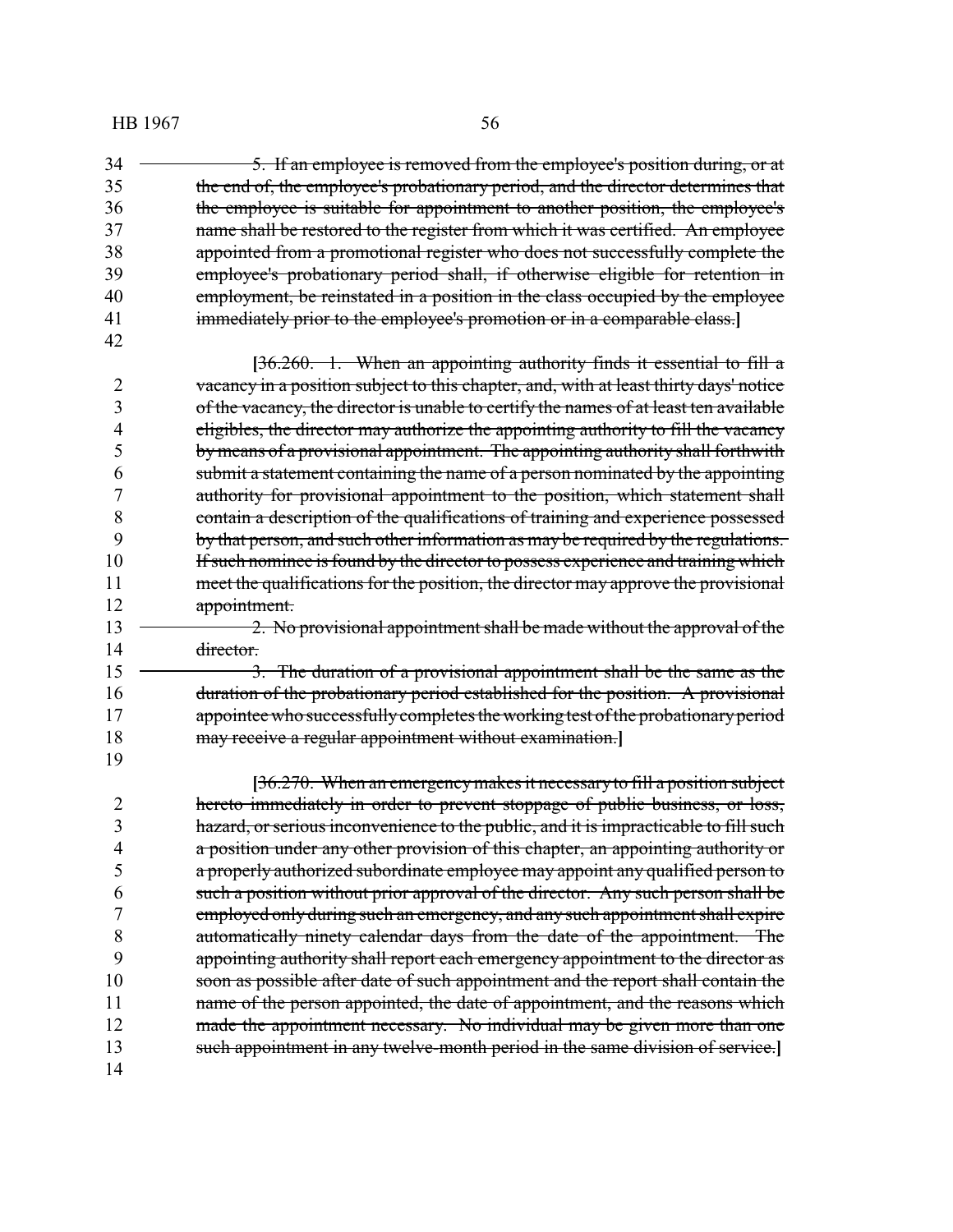|                | [36.280. 1. An appointing authority may at any time assign an employee              |
|----------------|-------------------------------------------------------------------------------------|
| 2              | from one position to another position in the same class in the appointing           |
| 3              | authority's division; except that, transfers of employees made because of a layoff, |
| 4              | or shortage of work or funds which might require a layoff, shall be governed by     |
| 5              | the regulations. Upon making such an assignment the appointing authority shall      |
| 6              | forthwith give written notice of the appointing authority's action to the director. |
| 7              | A transfer of an employee from a position in one division to a position in the      |
| 8              | same class in another division may be made with the approval of the director and    |
| 9              | of the appointing authorities of both divisions. No employee shall be transferred   |
| 10             | from a position in one class to a position in another class of a higher rank or for |
| 11             | which there are substantially dissimilar requirements for appointment unless the    |
| 12             | employee is appointed to such latter position after certification of the employee's |
| 13             | name from a register in accordance with the provisions of this chapter. Any         |
| 14             | change of an employee from a position in one class to a position in a class of      |
| 15             | lower rank shall be considered a demotion and shall be made only in accordance      |
| 16             | with the procedure prescribed by section 36.380 for cases of dismissal. An          |
| 17             | employee thus involuntarily demoted shall have the right to appeal to the           |
| 18             | administrative hearing commission pursuant to section 36.390.                       |
| 19             | 2. An employee who has successfully served at least one year in a                   |
| 20             | position not subject to subsection 1 of section 36.030, but which is subject to     |
| 21             | section 36.031, may be transferred to a position subject to subsection 1 of section |
| 22             | 36.030 in the same class with the approval of the director and of the appointing    |
| 23             | authorities of both divisions, provided he or she possesses the qualifications and  |
| 24             | has successfully completed a noncompetitive examination for the position            |
| 25             | involved.                                                                           |
| 26             |                                                                                     |
|                | [36.290. Any person in a position subject to this law who may be                    |
| $\overline{2}$ | transferred or promoted to a position exempted under section 36.030, may, by        |
| 3              | action of the board, at the conclusion of his occupancy of such position, be        |
| $\overline{4}$ | restored to his previous status under this law.]                                    |
| 5              |                                                                                     |
|                | [36.300. Vacancies in the divisions of the service subject thereto shall be         |
| $\overline{2}$ | filled only by:                                                                     |
| 3              | (1) Appointment of an eligible certified by the director pursuant to                |
| $\overline{4}$ | section $36.240$ ;                                                                  |
| 5              | $(2)$ Provisional appointment pursuant to section 36.260;                           |
| 6              | (3) Emergency appointment pursuant to section 36.270;                               |
|                | (4) Transfer or demotion of a regular employee pursuant to section                  |
| 8              | 36.280;                                                                             |
| 9              | $(5)$ Promotion pursuant to section 36.210 or 36.240;                               |
| 10             | (6) Reemployment as provided in section 36.240; or                                  |
| 11             | (7) Other appointment authorized in this chapter.                                   |
| 12             |                                                                                     |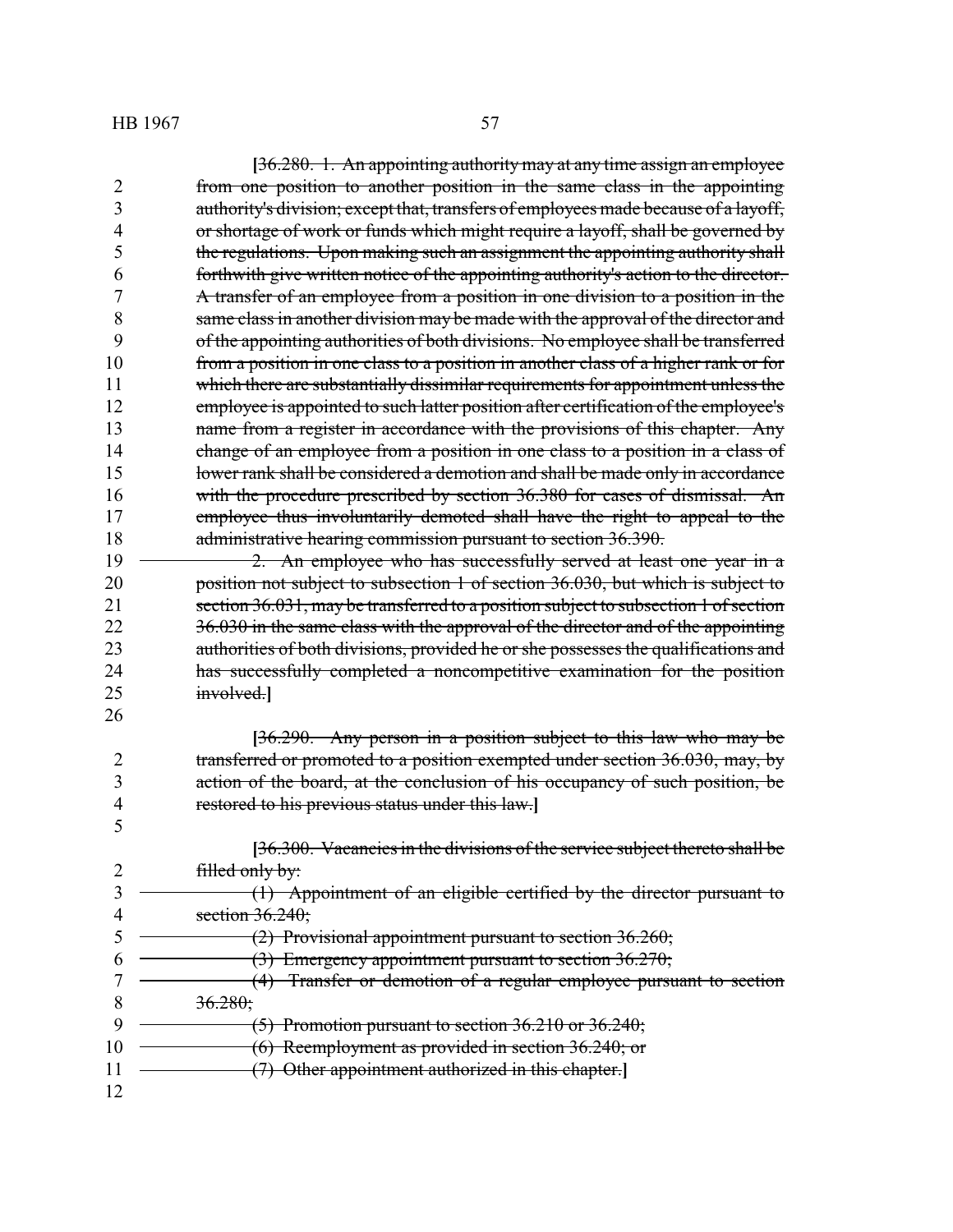**[**36.310. The director shall establish and maintain reinstatement registers, which shall contain the names of persons who have been regular employees and who have been laid off in good standing, or demoted in lieu of layoff, due to shortage of work or funds, or the abolition of a position or material change in duties or organization. The order in which names shall be placed on a reinstatement register, and the length of time for which a name shall remain on 7 such register, shall be established by the regulations. The director may remove the name of a person from a reinstatement register, or refuse to certify his name for a position if he finds, after giving him notice and an opportunity to be heard, that such person is not qualified to perform satisfactorily the necessary duties.**]**

**[**36.320. 1. The director shall establish and maintain such promotional registers and registers of eligibles for the various classes of positions subject to this chapter as the director deems necessary or desirable to meet the needs of the service. On each promotional register and register of eligibles, the eligibles shall be ranked in the order of their ratings given for the purpose of establishing or replenishing such a register.

 2. The time during which a promotional register or register of eligibles remains in force shall be one year from the date on which it is officially established by the director; except that, before the expiration of a register, the director may byorder extend the time during which such register remains in force when the needs of the service so require. In no event shall the total period during 12 which a register is in force exceed three years from the date on which the register 13 was originally established. The director may consolidate or cancel promotional registers and registers of eligibles as the needs of the service require, and as 15 authorized by the regulations.

16 <del>3. In circumstances where there is a continuous need for substantial</del> 17 numbers of eligibles for a certain class of positions, the director may, after first establishing such a register, replenish the register from time to time by inserting the names of additional eligibles who are found to be qualified on the basis of determinations similar to those used as a basis for establishing the original 21 register. The method for establishing, replenishing, and cancelling such a register shall be determined by the regulations.**]**

**[**36.330. 1. No state disbursing or auditing officer shall make or approve or take any part in making or approving any payment for personal service to any person employed in a division of service subject to this chapter unless such person is and employed in accordance with the provisions of this chapter and the regulations adopted pursuant to this chapter. Changes in employment conditions or status which are governed by this chapter and the regulations adopted pursuant to this chapter shall be subject to the same conditions. The director shall establish the procedures necessary to secure compliance with this section.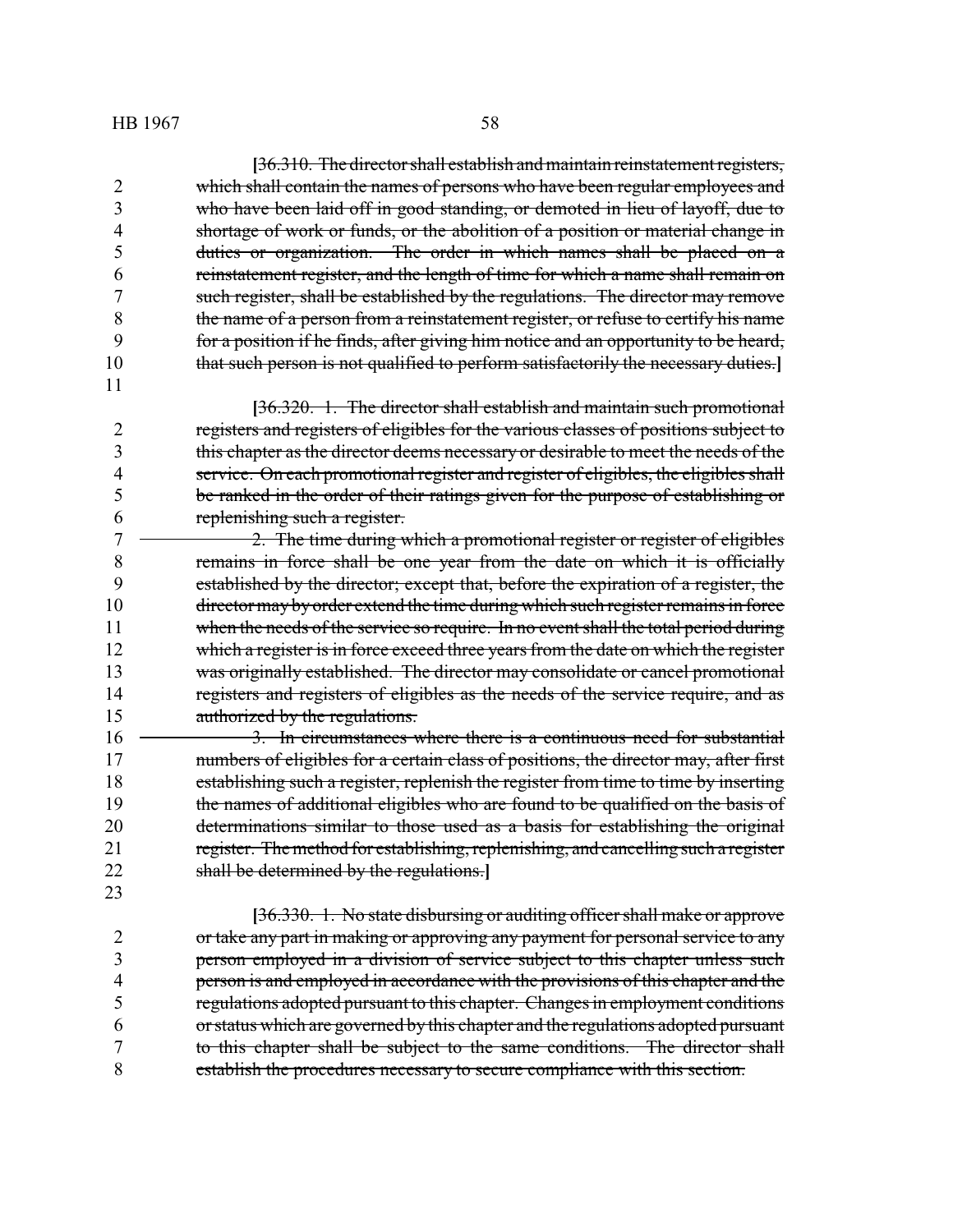2. Any sum paid contrary to any provision of this chapter or of any regulations adopted pursuant to this chapter may be recovered for the state in an 11 action maintained by any citizen of Missouri, from any officer who made, 12 approved or authorized such payment or who signed or countersigned a voucher, payroll, check or warrant for such payment, or from the sureties on the official 14 bond of any such officer. All moneys recovered in any such action shall be paid into the state treasury. Any citizen of Missouri may maintain a suit to restrain a disbursing officer from making any payment in contravention of any provision 17 of this chapter, or of any regulations adopted pursuant to this chapter. 18 <del>3. If the director wrongfully withholds certification of any employee</del>

19 pursuant to this section, such employee may maintain a proceeding to compel the director to make the appropriate certification.**]**

**[**36.340. In cooperation with appointing authorities the director shall establish a system of service reports, which shall take into consideration, among other things, the employee's conduct, performance, and output. In such manner 4 and with such weight as shall be provided in the regulations, ratings assigned to such service reports shall be considered in determining salary increases and 6 decreases within the limits established by law and by the pay plan; as a factor in<br>7 promotional examinations; as a factor in determining the order of layoff when promotional examinations; as a factor in determining the order of layoff when forces must be reduced because of lack of work or funds, and the order in which names are to be placed on reinstatement registers; and as a means of discovering 10 employees who should be demoted, transferred or dismissed. In such manner and 11 at such time as the regulations may require, each appointing authority shall report 12 to the director on the services of employees in his division. Any employee shall 13 be given reasonable opportunity to inspect the records of the department which show the ratings assigned to his service reports.**]**

**[**36.350. The regulations shall provide for the hours of work, holidays, attendance, and leaves of absence in the various classes of positions subject to this law. They shall contain provisions for annual leave, sick leave, and special leaves of absence, with or without pay, or with reduced pay, and may allow special extended leaves for employees disabled through injury or illness arising out of their employment, and the accumulation of annual leave and sick leave. Such regulations shall apply in all state agencies.**]**

**[**36.360. In accordance with the regulations, an appointing authoritymay lay off an employee in a position subject to this chapter whenever the appointing authority deems it necessary by reason of shortage of work or funds, or the abolition of a position or other material change in duties or organization. No regular employee shall be laid off while a person is employed on a provisional or temporary basis in the same class in that division. The seniority and ability of employees to do the remaining work shall be considered, in such manner as the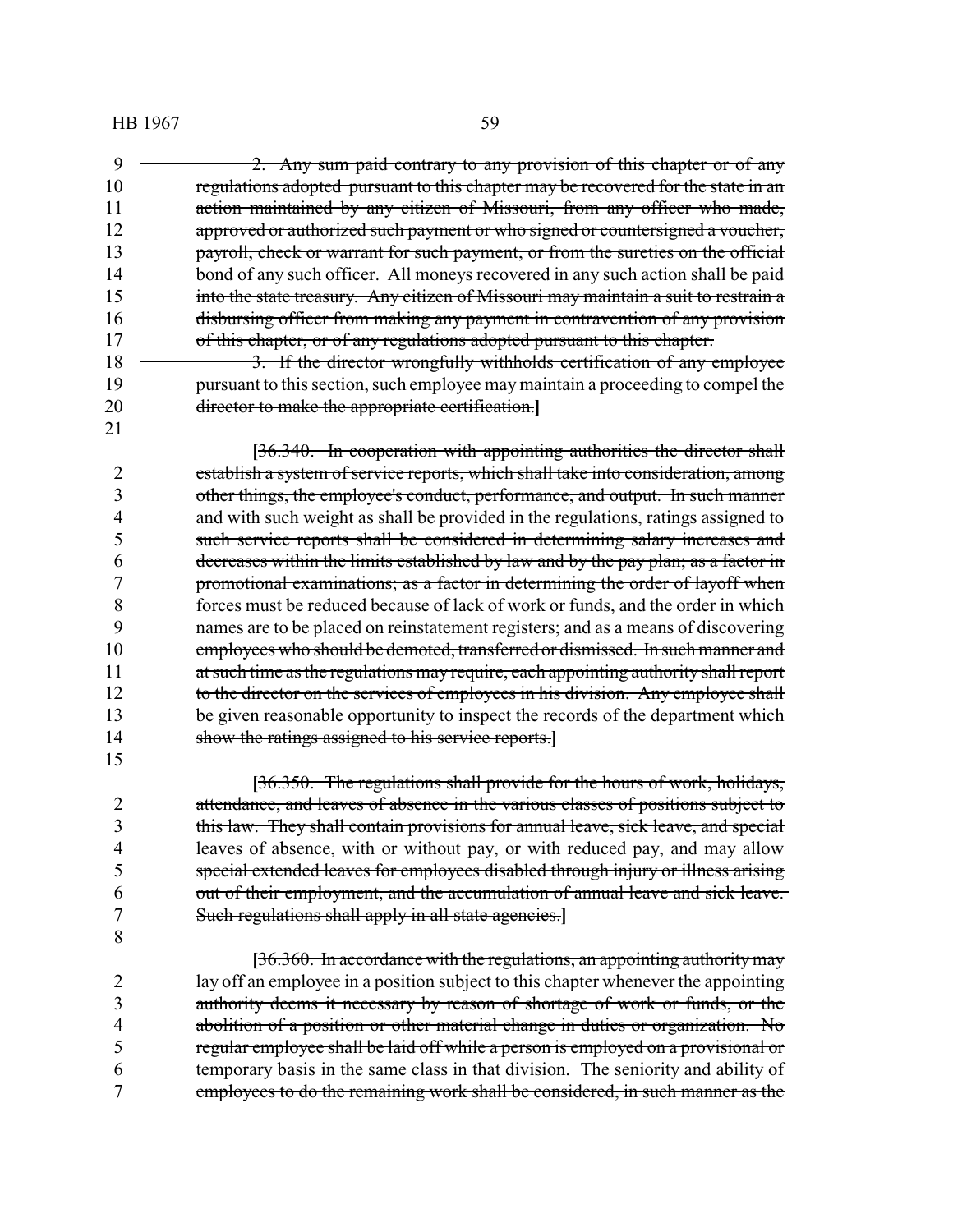regulations shall provide, among the factors in determining the order of layoffs. The appointing authority shall give written notice to the director of every proposed layoff a reasonable time before the effective date thereof, and the 11 director shall take such action relating thereto as the director considers necessary to secure compliance with the regulations. The name of every regular employee so laid off shall be placed on the appropriate reinstatement register.**]**

**[**36.370. 1. An appointing authority may, for disciplinary purposes, suspend without pay any employee in his division for such length of time as he considers appropriate, not exceeding twenty working days in any twelve-month period except that this limitation shall not apply in the event of a terminal suspension given in conjunction with a dismissal. In case of a suspension, the director shall be furnished with a statement in writing specifically setting forth the reasons for such suspension. Upon request, a copy of such statement shall be furnished to such employee. With the approval of the director, any employee may be suspended for a longer period pending the investigation or trial of any 10 charges against him. Any regular employee who is suspended for more than five working days shall have the right to appeal to the administrative hearing commission as provided under section 36.390.

**2.** An appointing authority may not suspend without pay any employee **in his division who is a member of the National Guard and is engaged in the** 15 performance of duty or training in the service of this state at the call of the governor and as ordered by the adjutant general, but shall grant a leave of absence from duty without loss of time, pay, regular leave, impairment of efficiency 18 rating, or of any other rights or benefits, to which otherwise entitled, and shall 19 pay that employee his salary or compensation for the entire period of absence for that purpose.**]** 

**[**36.380. An appointing authoritymay dismiss for cause any employee in his division occupying a position subject hereto when he considers that such action is required in the interests of efficient administration and that the good of the service will be served thereby. No dismissal of a regular employee shall take effect unless, prior to the effective date thereof, the appointing authority gives to such employee a written statement setting forth in substance the reason therefor and files a copy of such statement with the director. When it is not practicable to give the notice of dismissal to an employee in person, it may be sent to the employee by certified or registered mail, return receipt requested, at his last 10 mailing address as shown in the personnel records of the appointing authority. 11 Proof of refusal of the employee to accept delivery or the inability of postal 12 authorities to deliver such mail shall be accepted as evidence that the required notice of dismissal has been given. If the director determines that the statement 14 of reasons for the dismissal given by the appointing authority shows that such dismissal does not reflect discredit on the character or conduct of the employee,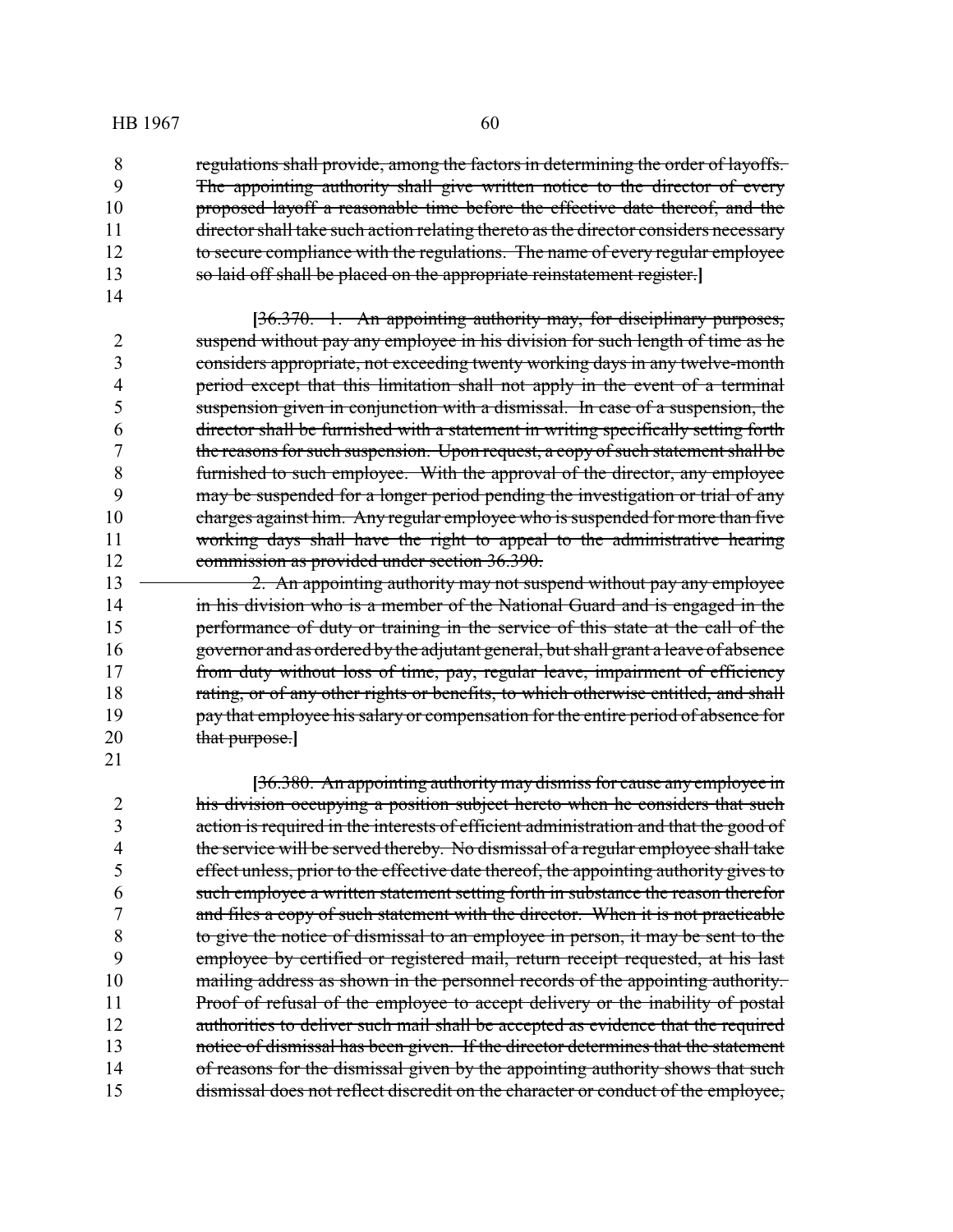16 **he may, upon request of the employee, approve reemployment under section** 17 36.240, in any class in which the employee has held regular status. Any regular 18 employee who is dismissed shall have the right to appeal to the administrative 19 hearing commission as provided under section 36.390.**]**

20

**[**36.390. 1. An applicant whose request for admission to any examination has been rejected by the director may appeal to the administrative hearing commission in writing within fifteen days of the mailing of the notice of rejection by the director, and in any event before the holding of the examination. The commission's decision on all matters of fact shall be final.

 $6 \rightarrow 2$ . Applicants may be admitted to an examination pending a consideration 7 of the appeal, but such admission shall not constitute the assurance of a passing 8 grade in education and experience.

9 <del>3. Any applicant who has taken an examination and who feels that he or</del> 10 she has not been dealt with fairly in any phase of the examination process may 11 request that the director review his or her case. Such request for review of any 12 examination shall be filed in writing with the director within fifteen days after the 13 date on which notification of the results of the examination was mailed to the 14 applicant. A candidate may appeal the decision of the director in writing to the 15 administrative hearing commission. This appeal shall be filed with the 16 administrative hearing commission within fifteen days after date on which 17 notification of the decision of the director was mailed to the applicant. The 18 commission's decision with respect to any changes shall be final, and shall be 19 entered in the minutes. A correction in the rating shall not affect a certification 20 or appointment which may have already been made from the register.

 4. An eligible whose name has been removed from a register for any of 22 the reasons specified in section 36.180 or in section 36.240 may appeal to the administrative hearing commission for reconsideration. Such appeal shall be 24 filed in writing with the administrative hearing commission within fifteen days after the date on which notification was mailed to the eligible. The commission, after investigation, shall make its decision which shall be recorded in the minutes and the eligible shall be notified accordingly by the director.

 $\rightarrow$  5. Any regular employee who is dismissed or involuntarily demoted for 29 cause or suspended for more than five working days may appeal in writing to the administrative hearing commission within thirty days after the effective date thereof, setting forth in substance the employee's reasons for claiming that the dismissal, suspension or demotion was for political, religious, or racial reasons, or not for the good of the service.

34 <del>6. The provisions for appeals provided in subsection 5 of this section for</del> 35 dismissals of regular merit employees may be adopted by nonmerit agencies of 36 the state for any or all employees of such agencies.

37 <del>7. Agencies not adopting the provisions for appeals provided in</del> 38 subsection 5 of this section shall adopt dismissal procedures substantially similar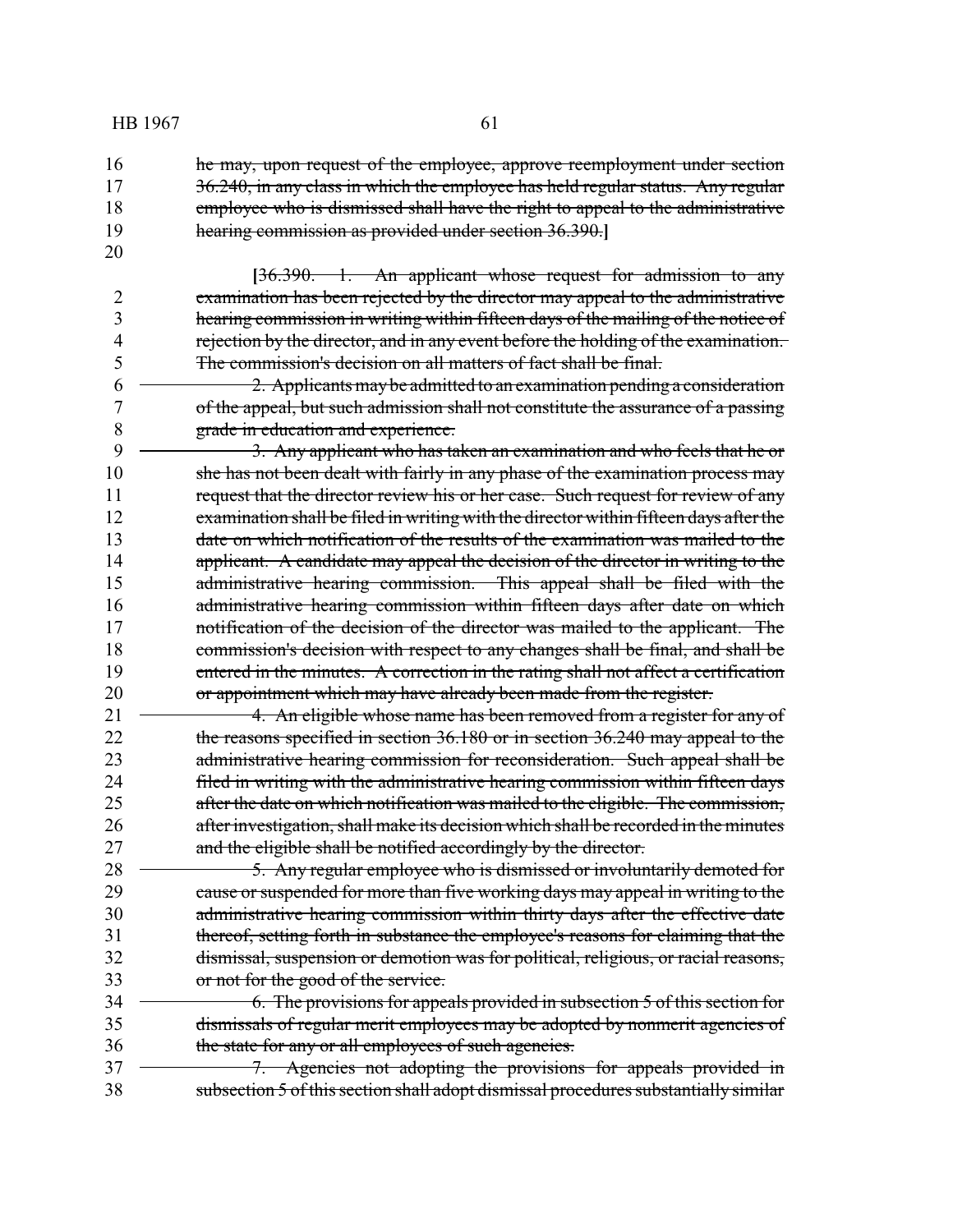to those provided for merit employees. However, these procedures need not apply to employees in policy-making positions, or to members of military or law enforcement agencies.

42 <del>8. Hearings under this section shall be deemed to be a contested case and</del> 43 the procedures applicable to the processing of such hearings and determinations shall be those established bychapter 536. Decisions of the administrative hearing 45 commission shall be final and binding subject to appeal by either party. Final decisions of the administrative hearing commission pursuant to this subsection 47 shall be subject to review on the record by the circuit court pursuant to chapter 536.**]**

**[**36.400. The administrative hearing commission, each commissioner and the director shall have power to administer oaths, subpoena witnesses, and compel the production of books and papers pertinent to any investigation or hearing authorized by this law. Any person who shall fail to appear in response to a subpoena or to answer any question or produce any books or papers pertinent to any such investigation or hearing, or who shall knowingly give false testimony therein, shall be guilty of a misdemeanor.**]**

**[**36.410. If any employee in a position subject to this law shall willfully refuse or fail to appear before any court or judge, any legislative committee, or any officer, board or body authorized to conduct any hearing or inquiry, or having appeared shall refuse to testify or answer any question relating to the affairs or government of the state or the conduct of any state officer or employee on the ground that his testimony or answers would tend to incriminate him, or shall refuse to waive immunity from prosecution on account of anymatter about which he may be asked to testify at any such hearing or inquiry, he shall forfeit his position and shall not be eligible for appointment to any position under the provisions of this chapter.**]**

**[**36.430. All officers and employees of the state and of municipalities and political subdivisions of the state shall allow the personnel division the reasonable use of public buildings under their control, and furnish heat, light and furniture, for any examination, hearing or investigation authorized by this law. The personnel division shall pay to a municipality or political subdivision the reasonable cost of any such facilities furnished by it.**]**

**[**36.440. 1. All officers and employees of the state under the provisions of this chapter shall comply with and aid in all proper ways in carrying out the provisions of this chapter and the regulations adopted thereunder. All officers and employees shall furnish any records or information which the director or the board may request for any purpose of this law.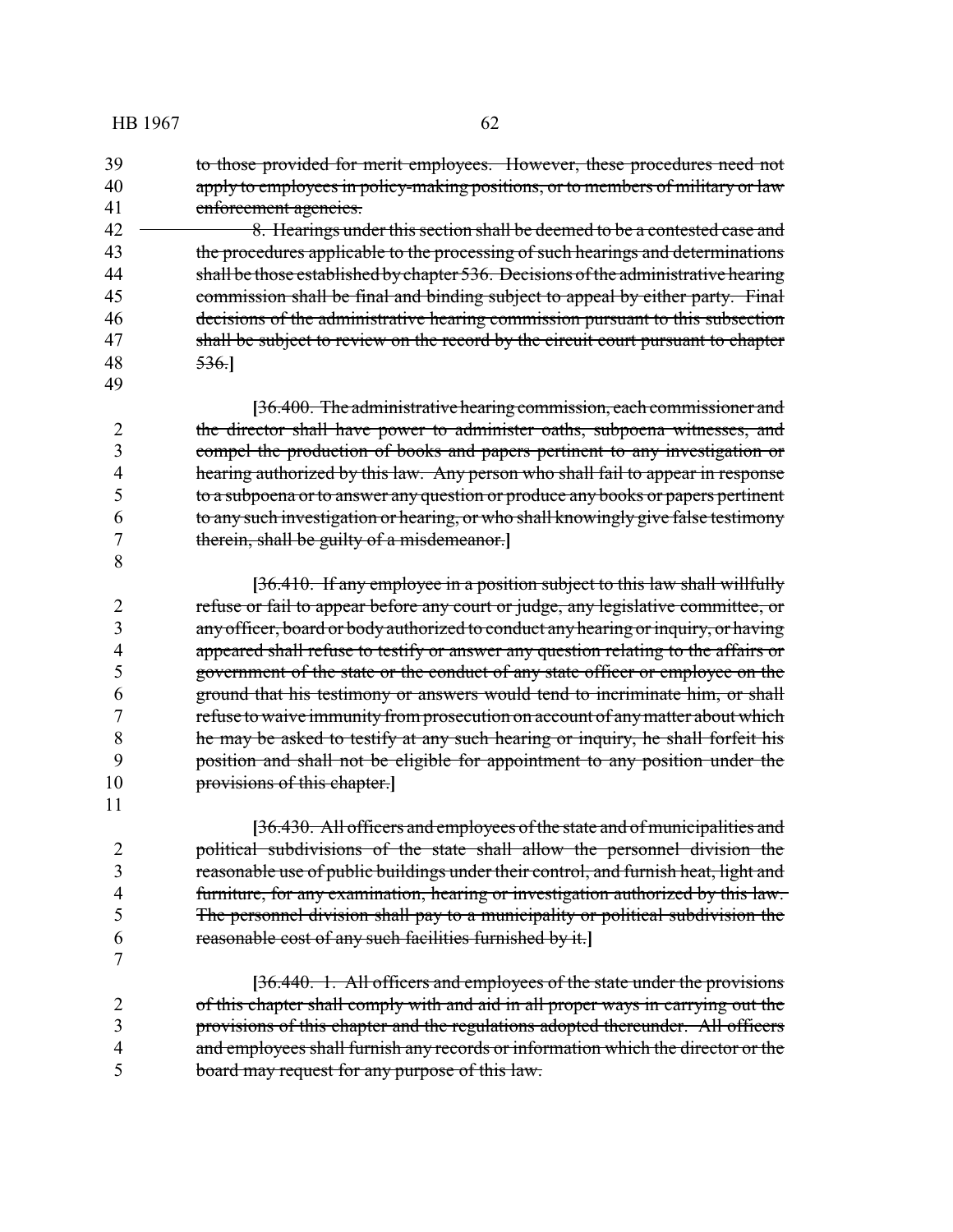- $6 \rightarrow 2$ . A state officer or employee under the provisions of this chapter who shall fail to comply with any provision of this chapter or of any regulation adopted thereunder shall be subject to all penalties and remedies now or hereafter provided by law for the failure of a public officer or employee to do any act 10 required of him by law. The director may maintain such action or proceeding at 11 law or in equity as he considers necessary or appropriate to secure compliance with this law and the regulations adopted thereunder.**]**
- **[**36.450. The costs incurred in the administration of this law shall be paid from the general revenue fund of this state; provided, however, that the director shall, and he is hereby authorized to, enter into agreements with agencies of the federal or state government which control grants of money to the state for the administration of state laws enacted pursuant to the federal Social Security Act or other federal laws or regulations whereby the actual costs incurred in connection with the examination, selection, promotion, transfer or discipline of employees of divisions of the service charged with the administration of said laws shall be paid, in whole or in part, from funds granted for the administration of such laws.**]**
- **[**36.460. Any person holding any position of employment covered by the provisions of this chapter who shall willfully violate any provision hereof shall forfeit his or her position as well as his or her eligibility rating and for a period of at least five years from and after the date of such violation shall be ineligible for appointment to or employment in any position covered by this law.**]**
- **[**36.470. 1. Whenever any employee of the state of Missouri, who is 2 employed under the provisions of this chapter, is discharged from or shall voluntarily quit such employment, the head of the department or division employing the employee shall upon written request of the employee, if the employment has been for a period of at least ninety days, issue to the employee, upon his written request therefor, a letter setting forth the nature and character of service rendered by the employee, the duration thereof, and truly stating for what cause, if any, the employee has been discharged from or has quit such employment.
- 10 <del>2. The head of a department or division affected by this section, who</del> 11 refuses to comply with this section, is guilty of a misdemeanor, and upon 12 conviction thereof shall be punished by a fine not to exceed one hundred dollars. 13 <del>3. There shall be no civil liability for refusing or failing to furnish the</del> 14 letter herein provided except for willful and malicious refusal to furnish such letter.**]**
- **[**36.500. The personnel division shall collect information, provide services, make studies and analyses as directed by the commissioner of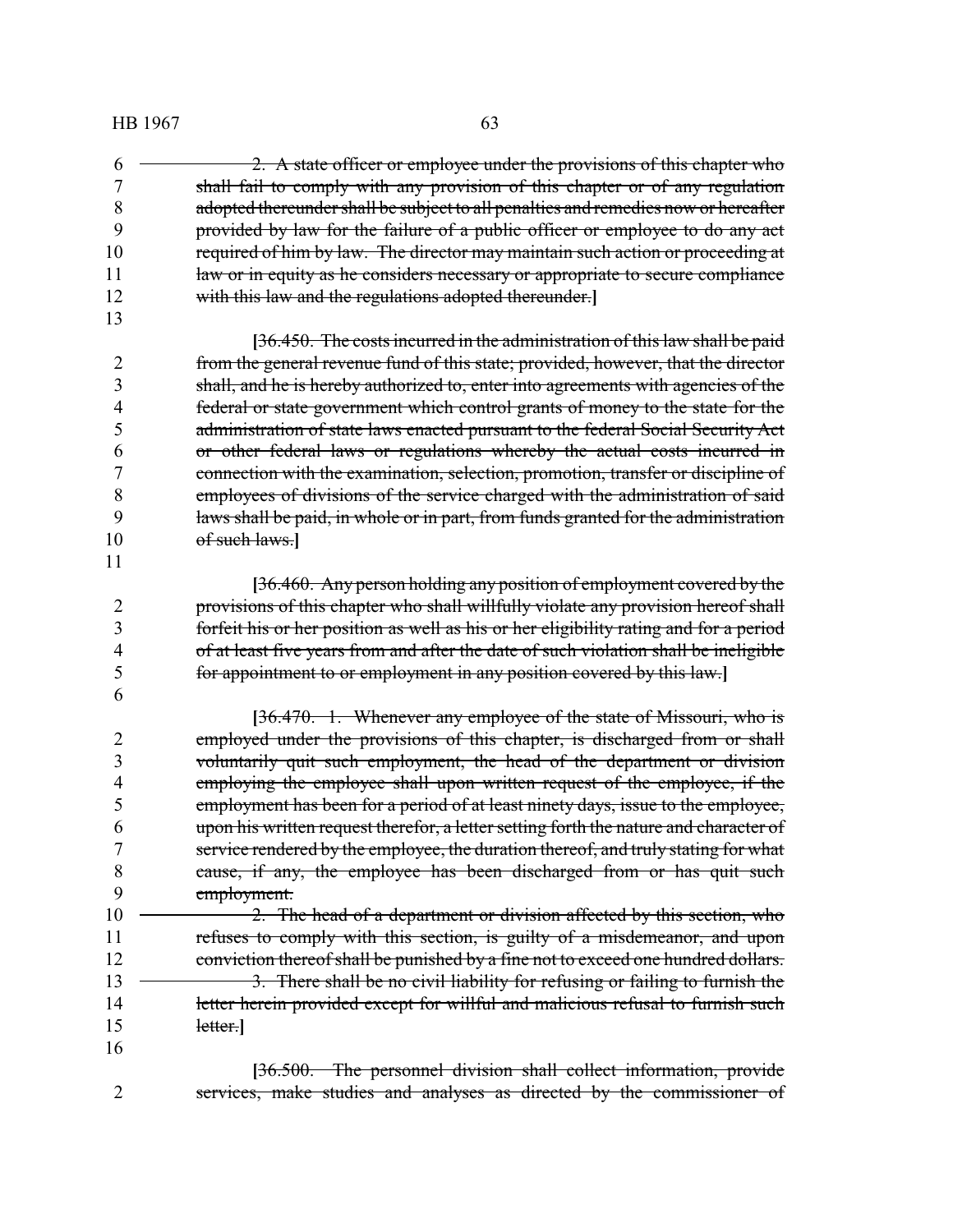| 3              | administration of personnel covered by the provisions of this chapter and other         |
|----------------|-----------------------------------------------------------------------------------------|
| 4              | systems in the executive branch of state government and to perform any other            |
| 5              | service as directed by the commissioner or the governor to promote uniformity           |
| 6              | in employment conditions and compensation of state employees, provide aid to            |
| 7              | departments in personnel matters and to develop a career system of state service        |
| 8              | that will enable the state to utilize all its personnel in as efficient and effective a |
| 9              | manner as possible without restrictions of department, agency or other entity of        |
| 10             | the executive branch of state government.                                               |
| 11             |                                                                                         |
|                | [36.510. 1. In addition to other duties specified elsewhere in this chapter,            |
| $\overline{2}$ | it shall be the duty of the director to perform the following functions in all          |
| 3              | agencies of state government:                                                           |
| $\overline{4}$ | $(1)$ Develop, initiate and implement a central training program for                    |
| 5              | personnel in agencies of state government and encourage and assist in the               |
| 6              | development of such specialized training activities as can best be administered         |
| 7              | internally by such individual agencies;                                                 |
| 8              | (2) Establish a management trainee program and prescribe rules for the                  |
| 9              | establishment of a career executive service for the state;                              |
| 10             | (3) Formulate for approval of the board regulations regarding mandatory                 |
| 11             | training for persons employed in management positions in state agencies;                |
| 12             | (4) Institute, coordinate and direct a statewide program for recruitment                |
| 13             | of personnel in cooperation with appointing authorities in state agencies;              |
| 14             | (5) Assist all state departments in setting productivity goals and in                   |
| 15             | implementing a standard system of performance appraisals;                               |
| 16             | (6) Establish and direct a central labor relations function for the state               |
| 17             | which shall coordinate labor relations activities in individual state agencies,         |
| 18             | including participation in negotiations and approval of agreements relating to          |
| 19             | uniform wages, benefits and those aspects of employment which have fiscal               |
| 20             | impact on the state; and                                                                |
| 21             | (7) Formulate rules for approval of the board and establish procedures                  |
| 22             | and standards relating to position classification and compensation of employees         |
| 23             | which are designed to secure essential uniformity and comparability among state         |
| 24             | agencies.                                                                               |
| 25             | 2. Any person who is employed in a position subject to merit system                     |
| 26             | regulations and who engaged in a strike or labor stoppage shall be subject to the       |
| 27             | penalties provided by law.]                                                             |
| 28             |                                                                                         |
|                | [621.075. 1. Except as otherwise provided by law, any employee with                     |
| $\overline{2}$ | merit status who has been dismissed or involuntarily demoted for cause or               |
| 3              | suspended for more than five working days shall have the right to appeal to the         |
| $\overline{4}$ | administrative hearing commission. Any such person shall be entitled to a               |
| 5              | hearing before the administrative hearing commission by the filing of an appeal         |
| 6              | setting forth in substance the employee's reasons for claiming that the dismissal,      |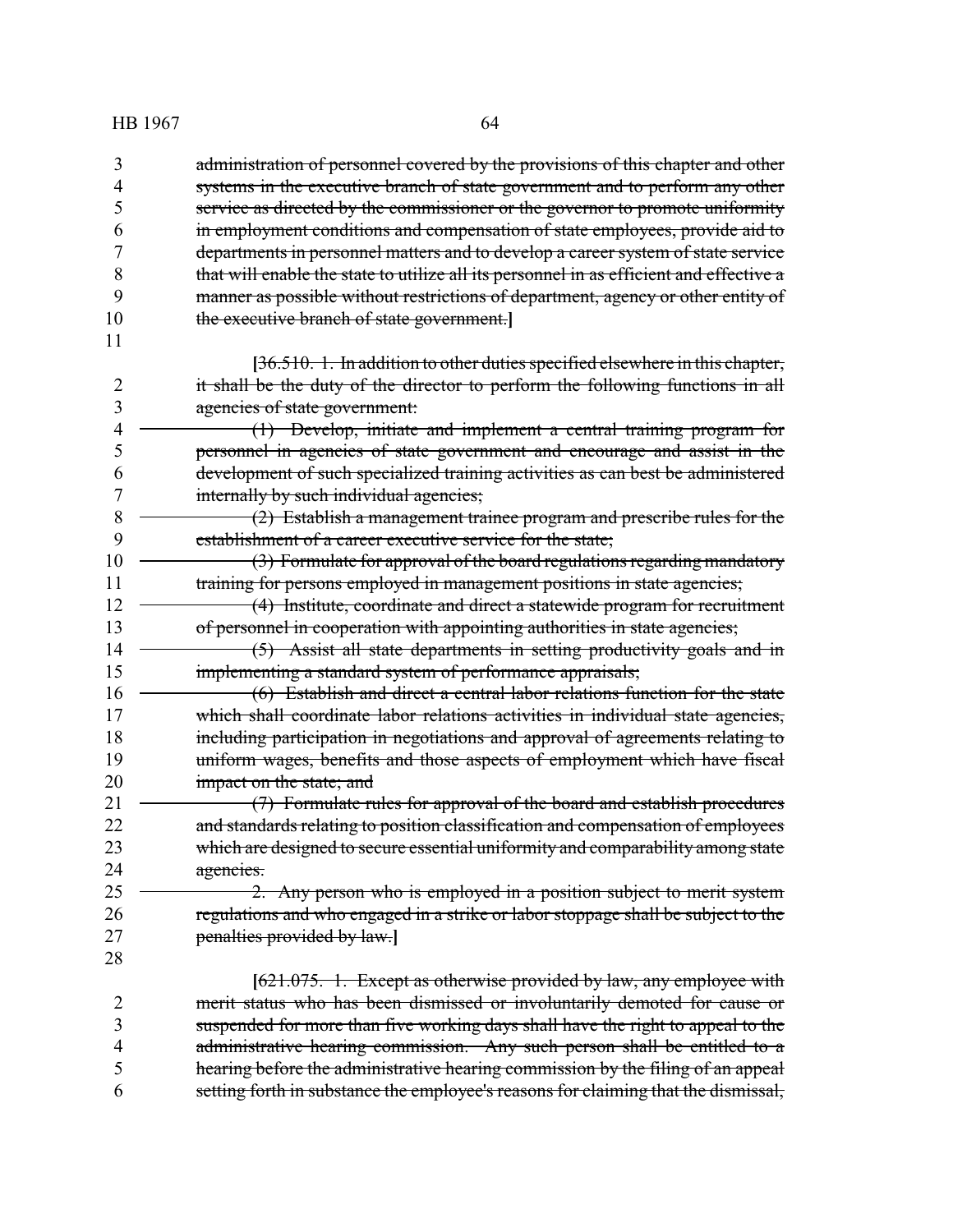suspension, or demotion was for political, religious, or racial reasons, or not for the good of the service with the administrative hearing commission within thirty days after the effective date of the action. The decision of the appointing 10 authority shall contain a notice of the right of appeal in substantially the following language:

12 "Any employee with regular status who has been dismissed or involuntarily 13 demoted for cause or suspended for more than five working days may appeal to 14 the administrative hearing commission. To appeal, you must file an appeal with 15 the administrative hearing commission within thirty days after the effective date 16 of the decision. If any such appeal is sent by registered mail or certified mail, it 17 will be deemed filed on the date it is mailed; if it is sent by any method other than 18 registered mail or certified mail, it will be deemed filed on the date it is received 19 by the commission.".

20 <del>2. The procedures applicable to the processing of such hearings and</del> determinations shall be those established by chapter 536. The administrative hearing commission may hold hearings or may make decisions based on stipulation of the parties, consent order, agreed settlement, or by disposition in 24 the nature of default judgment, judgment on the pleadings, or summary determination, in accordance with the rules and procedures of the administrative hearing commission. No hearing shall be public unless requested to be public by 27 the employee. The administrative hearing commission shall maintain a transcript of all testimony and proceedings in hearings governed by this section, and decisions of the administrative hearing commission under this section shall be binding subject to appeal byeither party. The administrative hearing commission 31 may make any one of the following appropriate orders:

32 (1) Order the reinstatement of the employee to the employee's former 33 position;

34 (2) Sustain the dismissal of such employee;

 $\rightarrow$  (3) Except as provided in subdivisions (1) and (2) of this subsection, the administrative hearing commission may sustain the dismissal, but may order the director of personnel to recognize reemployment rights for the dismissed employee pursuant to section 36.240, in an appropriate class or classes, or may 39 take steps to effect the transfer of such employee to an appropriate position in the same or another division of service.

41 <del>3. After an order of reinstatement has been issued and all parties have let</del> 42 the time for appeal lapse or have filed an appeal and that appeal process has become final and the order of reinstatement has been affirmed, the administrative hearing commission shall commence a separate action to determine the date of reinstatement and the amount of back pay owed to the employee. This action may be done by hearing, or by affidavit, depositions, or stipulations, or by agreement on the amount of back pay owed. No hearing shall be public unless requested to be public by the employee.**]**

49